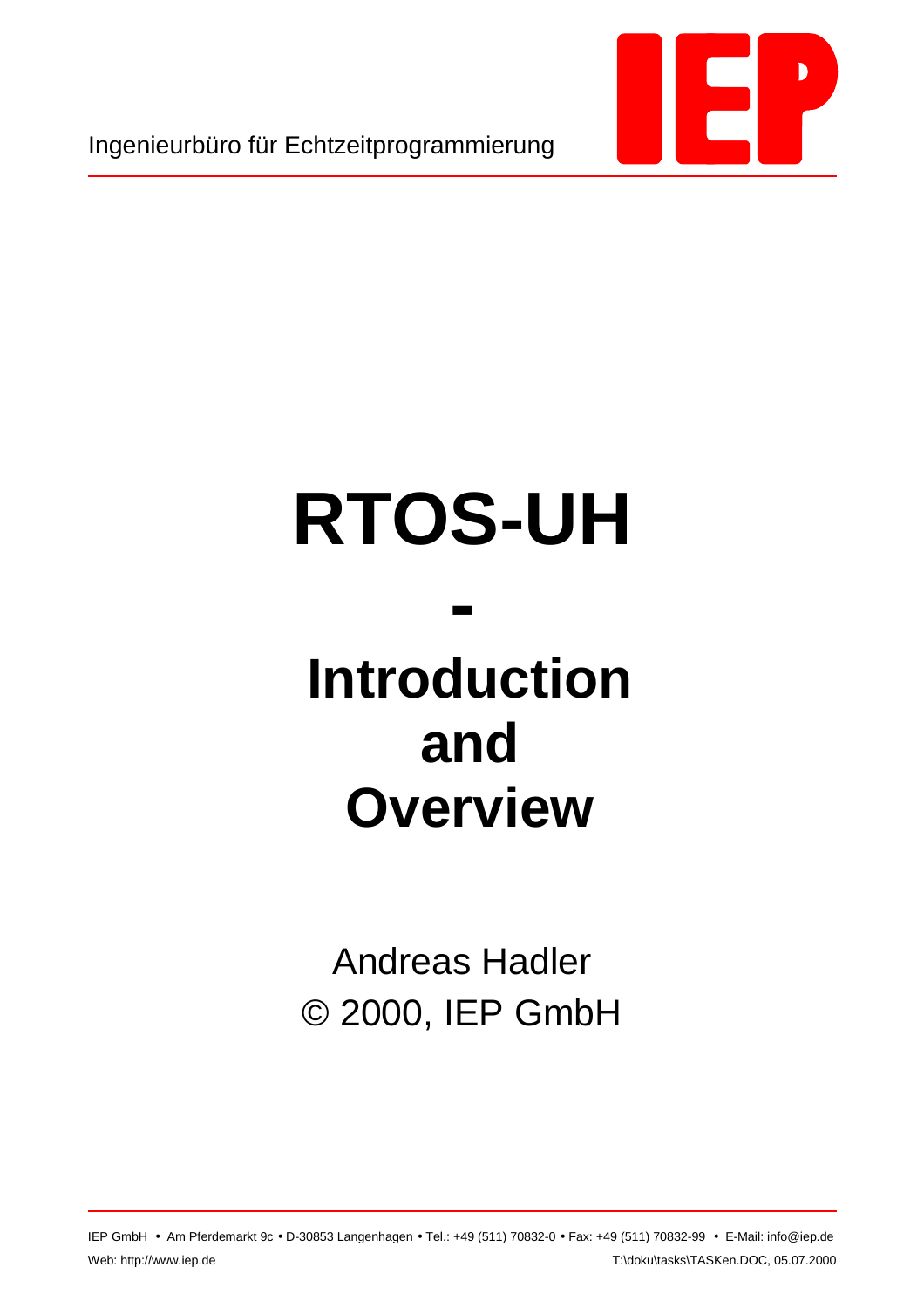## **1 Contents**

| 1            |                       |                                   | $\overline{2}$      |  |  |  |  |
|--------------|-----------------------|-----------------------------------|---------------------|--|--|--|--|
| $\mathbf{2}$ |                       |                                   |                     |  |  |  |  |
|              | 2.1 Solutions         |                                   | 5                   |  |  |  |  |
|              |                       | 2.2 Responsiveness and Interrupts | 6                   |  |  |  |  |
|              | 2.3 Multitasking      |                                   |                     |  |  |  |  |
|              |                       | 2.4 The RTOS-UH Offer             | 6<br>$\overline{7}$ |  |  |  |  |
| $\mathbf{3}$ |                       |                                   | 8                   |  |  |  |  |
|              | 3.1 Tasks and Tasking |                                   | 8                   |  |  |  |  |
|              |                       | 3.1.1 Task-Properties             | 8                   |  |  |  |  |
|              | 3.1.1.1               | <b>Task Name</b>                  | 9                   |  |  |  |  |
|              | 3.1.1.2               | <b>Status</b>                     | g                   |  |  |  |  |
|              |                       | 3.1.1.3 Priority                  | 9                   |  |  |  |  |
|              |                       | 3.1.1.4 Memory Requirement        | 10                  |  |  |  |  |
|              |                       | 3.1.1.5 Resident Tasks            | 10                  |  |  |  |  |
|              |                       | 3.1.1.6 Autostart Capability      | 10                  |  |  |  |  |
|              | 3.2 Multi-Tasking     |                                   | 10                  |  |  |  |  |
|              |                       | 3.2.1 Task Statuses               | 10                  |  |  |  |  |
|              | 3.2.1.1               | <b>DORM</b>                       | 11                  |  |  |  |  |
|              | 3.2.1.2               | RUN                               | 12                  |  |  |  |  |
|              | 3.2.1.3               | <b>SUSP</b>                       | 12                  |  |  |  |  |
|              | 3.2.1.4               | <b>SCHD</b>                       | 12                  |  |  |  |  |
|              | 3.2.1.5               | I/O?                              | 12                  |  |  |  |  |
|              | 3.2.1.6               | PWS?                              | 13                  |  |  |  |  |
|              | 3.2.1.7               | CWS?                              | 13                  |  |  |  |  |
|              | 3.2.1.8               | ????                              | 13                  |  |  |  |  |
|              |                       | 3.2.2 Task Status Changes         | 13                  |  |  |  |  |
|              | 3.2.2.1               | Activate                          | 13                  |  |  |  |  |
|              | 3.2.2.2               | Terminate                         | 14                  |  |  |  |  |
|              | 3.2.2.3               | Suspend                           | 14                  |  |  |  |  |
|              | 3.2.2.4               | Continue                          | 15                  |  |  |  |  |
|              | 3.2.2.5               | Planning In                       | 15                  |  |  |  |  |
|              | 3.2.2.6               | Plan Out                          | 17                  |  |  |  |  |
|              | 3.2.2.7               | <b>Synchronization Operations</b> | 17                  |  |  |  |  |
|              | 3.2.2.8               | Semaphores                        | 17                  |  |  |  |  |
|              | 3.2.2.9               | <b>Bolts</b>                      | 19                  |  |  |  |  |
|              | 3.2.3 Event Entry     |                                   | 19                  |  |  |  |  |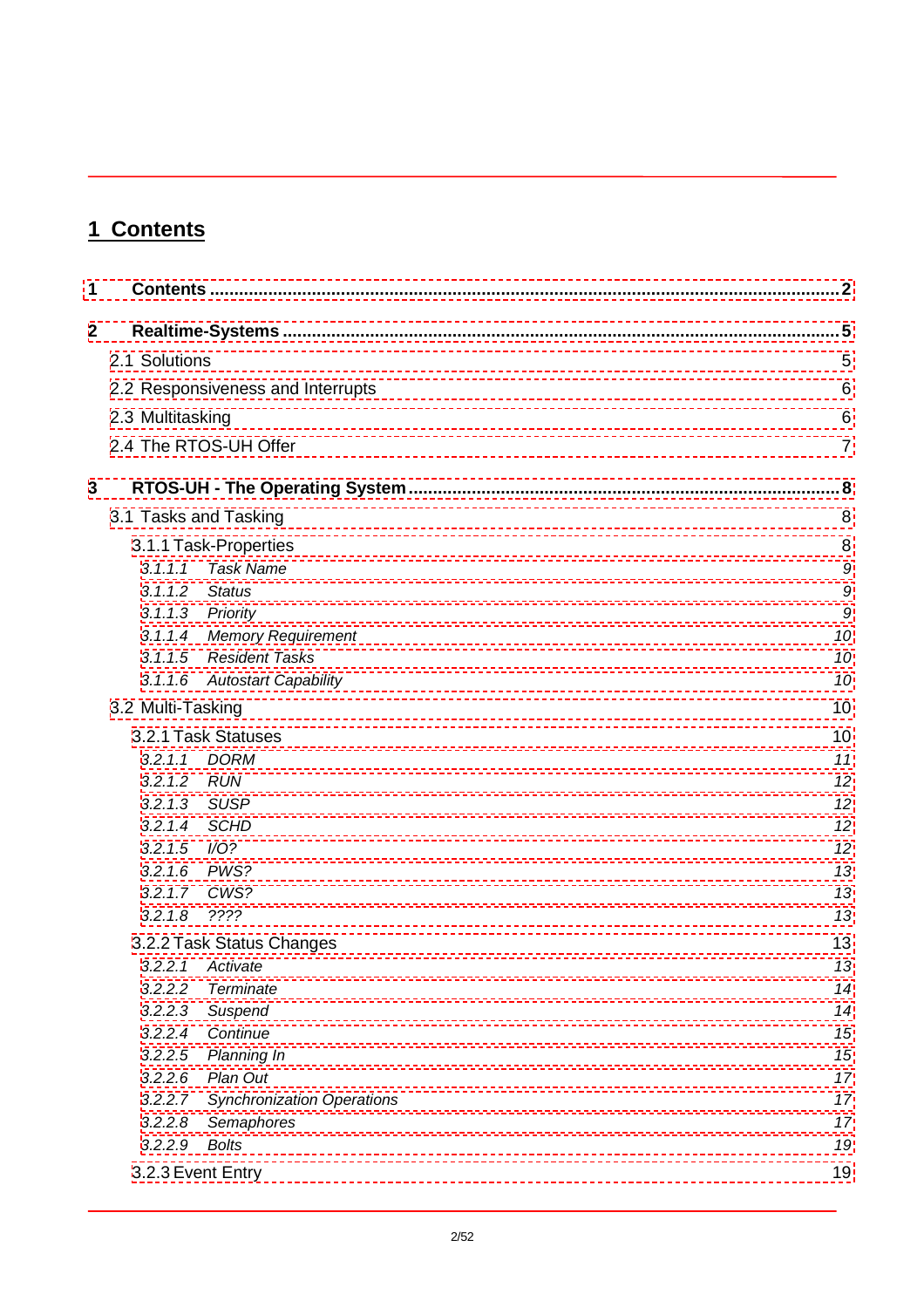|   | 3.2.4 Überblick über Taskzustandsübergänge            | 19       |  |  |  |  |  |  |
|---|-------------------------------------------------------|----------|--|--|--|--|--|--|
|   | 3.3 Interrupt Routines                                | 20       |  |  |  |  |  |  |
|   | 3.3.1 Timer-Interrupt                                 | 22       |  |  |  |  |  |  |
|   | 3.3.2 Interface Interrupt                             |          |  |  |  |  |  |  |
|   | 3.3.3 Floppy-Interrupt                                | 22       |  |  |  |  |  |  |
|   | 3.4 System Tasks                                      | 22       |  |  |  |  |  |  |
|   | 3.4.1 Support Tasks and Data Stations                 | 23       |  |  |  |  |  |  |
|   | 3.4.1.1<br><b>IDLE</b>                                | 23       |  |  |  |  |  |  |
|   | 3.4.1.2<br><b>USER</b>                                | 23       |  |  |  |  |  |  |
|   | 3.4.1.3 XCMMD                                         | 24       |  |  |  |  |  |  |
|   | 3.4.1.4 ACIA, SCC, RS232                              | 24       |  |  |  |  |  |  |
|   | 3.4.1.5<br>SOUT<br>3.4.1.6 EDFM                       | 24<br>25 |  |  |  |  |  |  |
|   | 3.4.1.7 ERROR                                         | 25       |  |  |  |  |  |  |
|   | 3.4.1.8<br><b>UHFM</b>                                | 25       |  |  |  |  |  |  |
|   | 3.4.1.9<br>VDATN                                      | 25       |  |  |  |  |  |  |
|   | 3.4.1.10 NIL                                          | 26       |  |  |  |  |  |  |
|   | 3.4.1.11 PPROT                                        | 26       |  |  |  |  |  |  |
| 4 |                                                       | 27       |  |  |  |  |  |  |
|   | 4.1 System Start                                      | 27       |  |  |  |  |  |  |
|   | 4.1.1 Computer Configuration with External Terminal   | 27       |  |  |  |  |  |  |
|   | 4.1.2 Computer Configuration with Integrated Terminal | 28       |  |  |  |  |  |  |
|   | 4.2 Making Contact                                    | 28       |  |  |  |  |  |  |
|   | 4.2.1 The System Message                              | 28       |  |  |  |  |  |  |
|   | 4.2.2 The Memory Structure                            | 29       |  |  |  |  |  |  |
|   | 4.2.3 Die Taskzustände                                | 31       |  |  |  |  |  |  |
|   | 4.3 Some Examples                                     | 33       |  |  |  |  |  |  |
|   | 4.3.1 Input of Commands                               | 33       |  |  |  |  |  |  |
|   | 4.3.2 Generation of Tasks                             | 33       |  |  |  |  |  |  |
|   | 4.3.3 Chronological Planning Ins                      | 34       |  |  |  |  |  |  |
|   | 4.3.4 Interrupt Planning Ins                          | 35       |  |  |  |  |  |  |
|   | 4.3.5 Suspend and Continue                            | 35       |  |  |  |  |  |  |
| 5 |                                                       | 36       |  |  |  |  |  |  |
|   | 5.1 Queues                                            | 36       |  |  |  |  |  |  |
|   | 5.2 LDNs, Drives and Device Names                     | 36       |  |  |  |  |  |  |
|   | 5.3 Structure and Use of CEs                          | 38       |  |  |  |  |  |  |
|   | 5.3.1 Request a CE                                    | 38       |  |  |  |  |  |  |
|   |                                                       |          |  |  |  |  |  |  |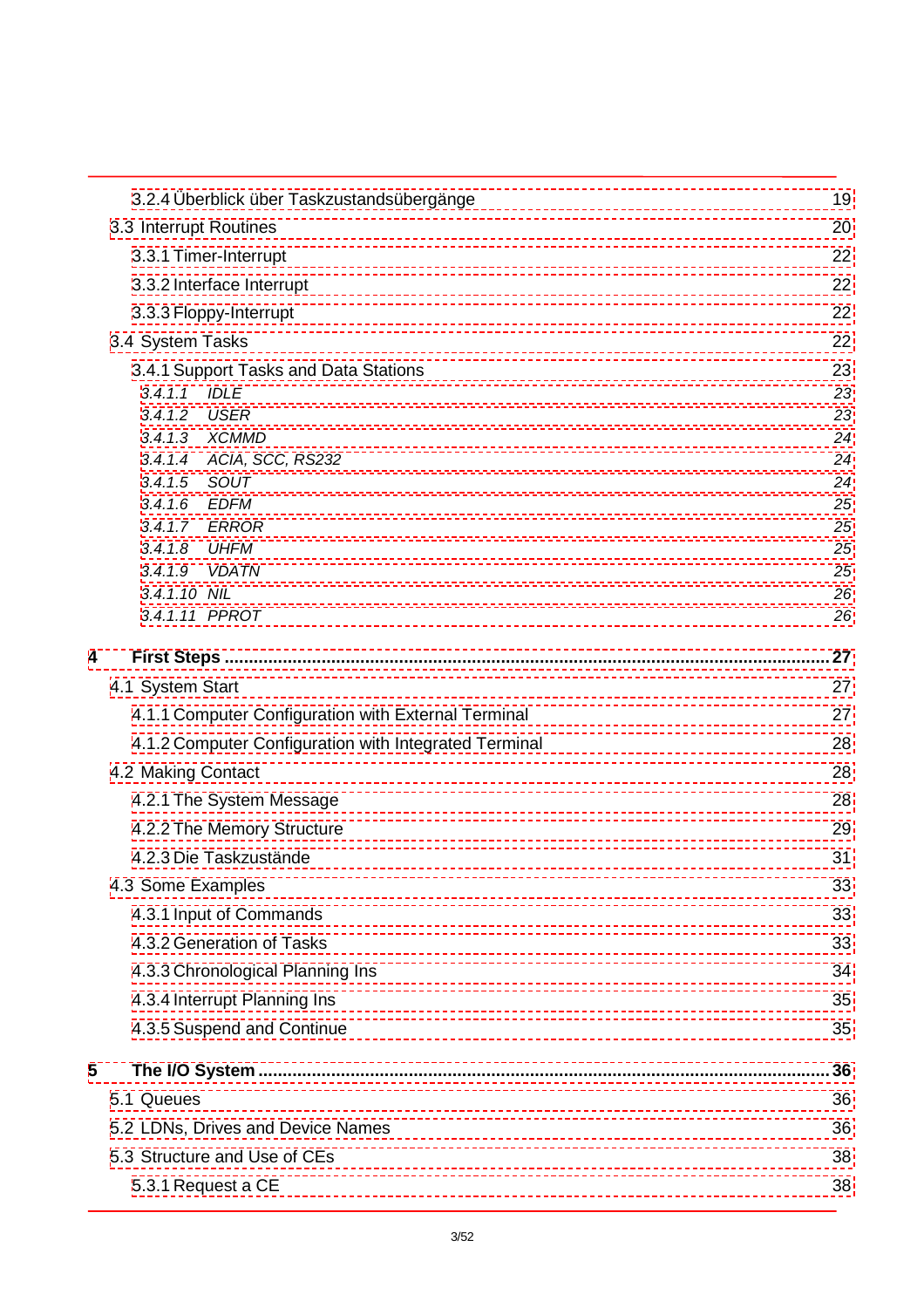| 8              | Tables                                     | 52 |
|----------------|--------------------------------------------|----|
| $\overline{7}$ | <b>Figures</b>                             | 51 |
|                | 5.5.4 / VI/, / VO/                         | 49 |
|                | 5.5.3 The Ramdisk - /ED, /EDB              | 48 |
|                | 5.5.2.5 Edit Function                      | 48 |
|                | 5.5.2.4 The Effect of MODE                 | 47 |
|                | 5.5.2.3 Rest Status                        | 47 |
|                | 5.5.2.2<br><b>Input</b>                    | 46 |
|                | 5.5.2.1<br>Output                          | 46 |
|                | 5.5.2 Serial Interfaces /Ax, /Bx, /Cx, /Dx | 46 |
|                | 5.5.1 Device Parameters                    | 45 |
|                | 5.5 Devices and Data Stations              | 45 |
|                | 5.4 Example                                | 43 |
|                | 5.3.4 Evaluation and Enable of a CE        | 42 |
|                | 5.3.3 Execution of the Input or Output     | 42 |
|                | 5.3.2 Filling in a CE                      | 39 |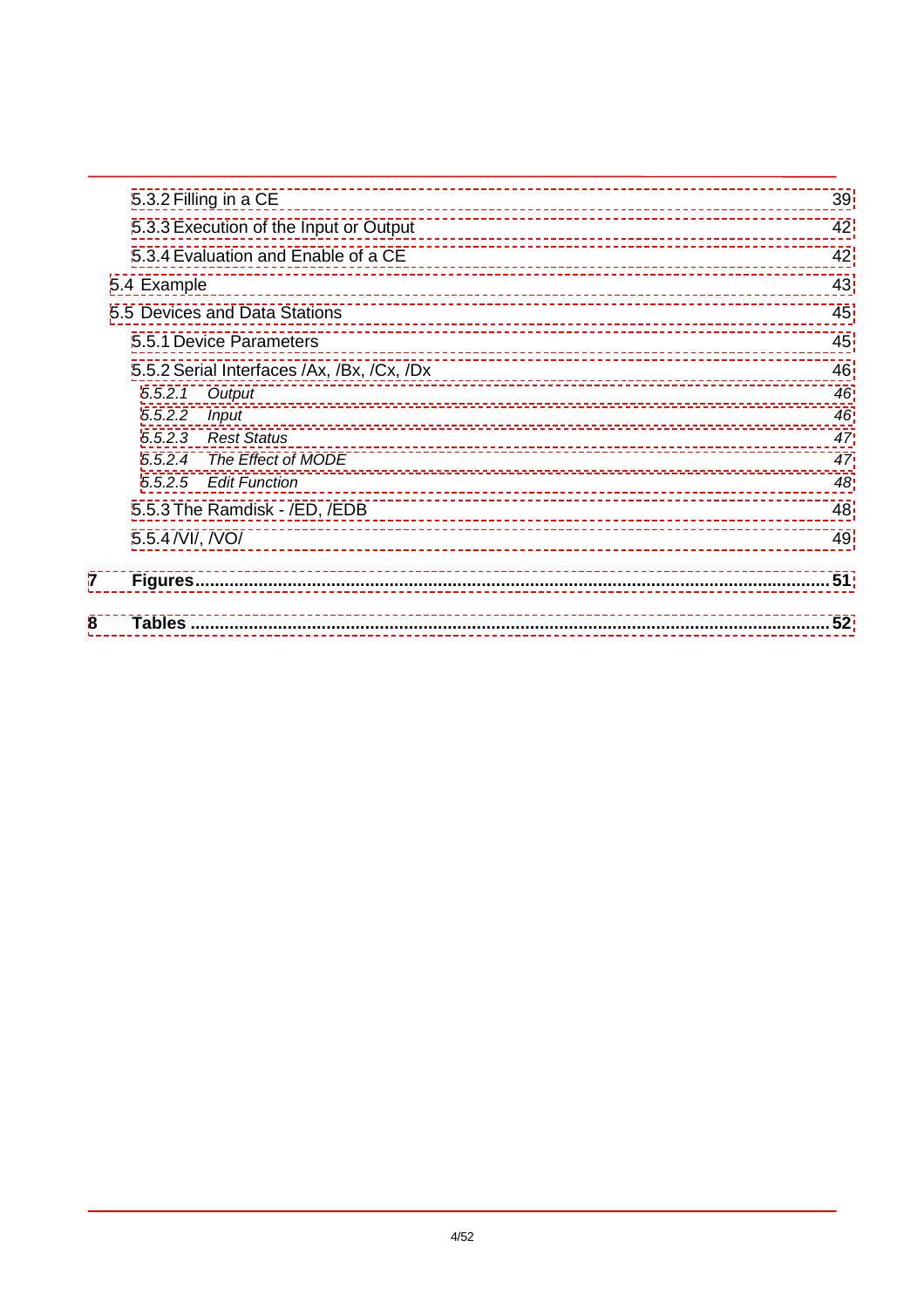## <span id="page-4-0"></span>**2 Realtime-Systems**

RTOS-UH is a realtime multitasking operating system and differs in its very conception from most other common operating systems. The operating system is an attempt to satisfy the special requirements for measuring, control and regulation technology with two special strategies. As the name realtime multitasking operating system itself implies: the operating system is realtime-capable and can work with several tasks.

As a looser definition, you could say:

#### **A system is called realtime-capable when it can react with sufficient speed to external events at any time.**

Although this definition spoils every purist´s fun in technical discussion, it is pragmatically accurate. It normally makes no difference whether the system complies with the regulations of hard realtime computing or is a real realtime system. Usually it are the pragmatic questions "Is the system fast enough for my requirements? Can I control my machine/plant etc. with the system? Can I react quickly enough to limit switches, inputs, etc.?" which are important. In the early days of using computers in measuring, control and regulation technology, the much clearer term keep-step data processing was used. Here it is clear what is meant: the computer can keep in step with its environment, i.e. react so quickly to external events that it does not miss anything.

#### **2.1 Solutions**

To fulfill these requirements of speed of reaction and computing speed, two different routes can be followed essentially:

• "brute force"

By using pure computing force you can induce a behaviour which satisfies all realtime requirements. If a computer is not fast enough to solve a problem, the next fastest version is used. If this is still not enough, 2, 4 or in gigantic solutions up to 65536 computers are used and the problem is redefined until it can be solved in independent parts.

By mere use of material, every problem can be solved which is solvable in principle unless the communication and synchronization of these sometimes countless computers require overproportional computing capacity and the point is reached at which an increase in the number of computers may even reduce the reaction capability.

• Algorithmic intelligence

The intellectual and if you like, aesthetically more satisfying solution is in the development of suitable and efficient algorithms. As an example let us take the multiplication of two numbers: the multiplication 7\*3 can be broken down to the addition 3+3+3+3+3+3+3 (of course a little thought will tell you that 7+7+7 is the better solution). However it does not become clear what advantage the logarithming with subsequent addition offers until 17839\*15757: instead of carrying out 15757 additions, the problem can be solved by forming two logarithms and adding them.

Both methods of solution are successful, one with a greater material and the other with a greater thinking effort.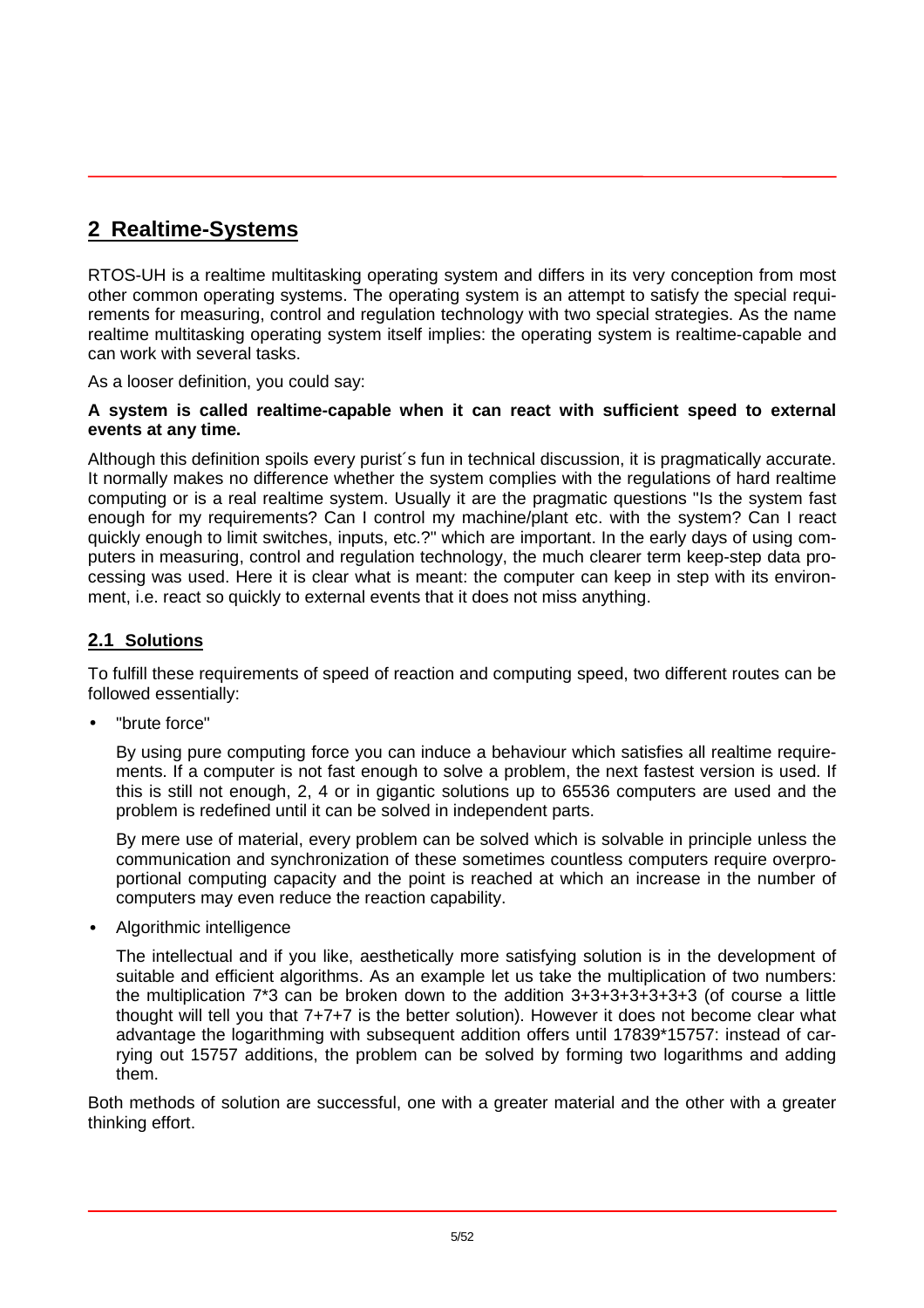#### <span id="page-5-0"></span>**2.2 Responsiveness and Interrupts**

Realtime systems try to take some of the thinking workload off the user. The main problem in the realization of controllers and regulators is guaranteeing sufficient speed of reaction to reliably control the system. In addition to calculating frequently time-consuming control algorithms, limit switches have to be monitored, limit values for pressure, temperature, etc. checked and reacted upon in the prescribed time. The necessary reaction times are often very short in comparison with the computing requirements of the control so that a great deal of thought needs to go into the maintaining of the reaction time during processing of complicated control processes when programming the controller. Realtime systems offer the programmer mechanisms for simple realization of high speeds of reaction.

This high reaction speed is usually guaranteed by a sophisticated and efficient handling of program interrupt signals, the interrupts. Interrupts are signals which are fed externally into the CPU of the computer. When one of these signals becomes active, the central unit interrupts your current work and branches to a special program section, the interrupt handler. Realtime systems are distinguished by the fact that this interrupt handling is particularly efficient and takes place according to a standard procedure. Unlike common systems, a programmer of a realtime system can be certain that the program interrupt is processed virtually delay-free and there is no need for him to program interrupt mechanisms himself and continue running programs. The programmer can program the two problems, the control algorithm and the reaction to limit switches almost independently and be sure that the realtime system takes care of a suitable and fast switching between program sections. Of course the programmer must inform the system which program section is assigned to which interrupt; however, this is far less trouble than programming the interrupt handler himself.

#### **2.3 Multitasking**

The second element for simplifying the programming of problems in measuring, control and regulation technology is the so-called multitasking. A task is a program which can run independently. In a computer capable of multitasking, several of these tasks may exist simultaneously and the computer´s operating system takes care of assigning the computing capacity to the individual tasks. The simplest assignment strategy is known under the term time-sharing: each task is assigned computing capacity for a fixed time, a so-called time slot, usually between approx. 20 milliseconds and 2 seconds and can then operate. At the end of a time slot the operating system carries out a task change and executes another task.

The original concept which led to the development of multitasking was the use of a computer by several users who can all work on one computer at the same time and run their programs quasisimultaneously. These so-called multi-user-systems enable a computer to be used simultaneously by several users and save the investment in individual workstation computers. Of course there is the added advantage that a single user has much more computing capacity at his disposal at times when only a few users are working on the central computer than if he had only one workstation computer.

The multitasking also offers advantages for programming system controls: the division of a control task into complex algorithms and reaction-critical limit value checks described above can be done efficiently and elegantly by using multitasking. Both problem solutions are formulated in separate tasks and programmed independently of each other. The operating system takes care of switching between the individual tasks.

To ensure a sufficiently fast reaction of the program package consisting of several tasks to external events, the task switching mechanism of the operating system must be designed according to the special requirements of the realtime programming. Interrupts (externally applied interrupt signals)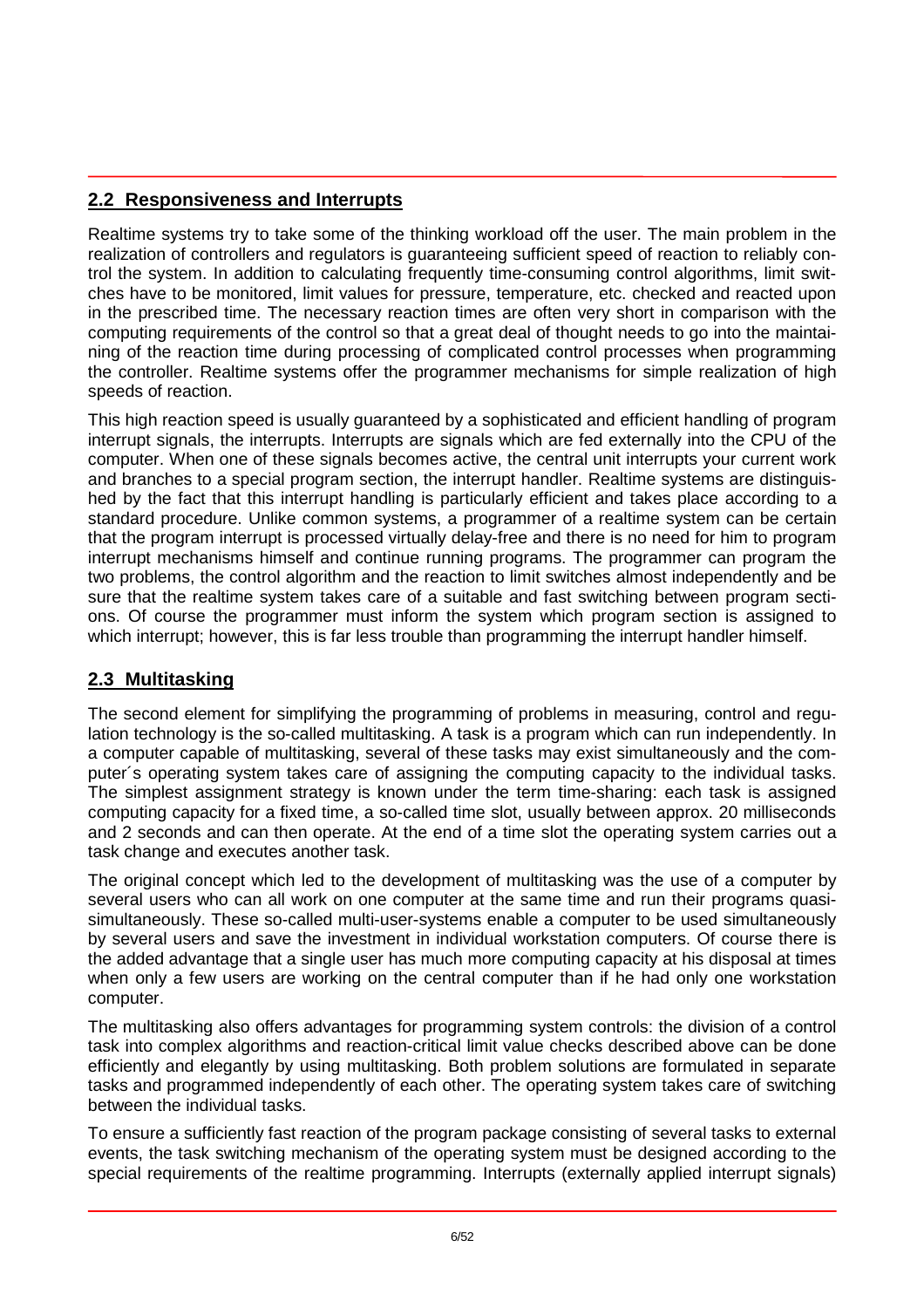<span id="page-6-0"></span>can be used for this. This has two advantages over the pure time slot control: on the one hand task changes only take place when they are really necessary and on the other hand, tasks which process complex algorithms and do not wish react to interrupts run undisturbed.

#### **2.4 The RTOS-UH Offer**

RTOS-UH is an attempt, with as fast as possible and simple reaction to interrupts and a clear multitasking concept, to provide the tools to simplify the solving of special problems in measuring, control and regulation technology by the programmer. The multitasking which is only available on system level under other systems is made directly accessible to every programmer under RTOS-UH and can be used very clearly for solving smaller problems. RTOS-UH supports, especially in connection with the programming language PEARL (Process and Experiment Automation Realtime Language), the division of a problem solution into more manageable individual programs (tasks) which can be programmed, tested and executed independently of each other. With the possibility of assigning priorities to individual tasks a problem-oriented process of the entire program system is ensured. The operating system assigns the individual tasks computing time in the order of their priority. Together with the very fast reaction to interrupts and the possibility of planning and executing task changes as a reaction to interrupts an efficient tool is provided.

Since using this system requires the programmer to get used to an unfamiliar working method - the division of a problem into smaller independent parts, the definition of the individual tasks with their priorities, the recognition of necessary synchronization of the individual tasks, the assignment of individual program sections to individual interrupts, etc. - it is advisable to study the fundamental functional principles of the RTOS-UH to ensure successful and efficient use of the system.

Starting with a description of the different task properties and statuses, the significance of the tasks which already exist permanently in the system and their interaction with interrupt routines is explained below. When you are familiar with the principle function of the RTOS-UH, the I/O system and its function which differs very greatly from common operating systems, is described. Based on this, the operation of the RTOS-UH-own editor is then explained to give a few examples of what has been explained up till now. A short description of the programming language PEARL ends this overview of the RTOS-UH.

The type of description will vary greatly: cursory overviews and detailed explanations will be mixed up with each other. It is necessary to study at least the first few sentences of a chapter to get a rough idea of the operating system and its special features. Detailed explanations can be ignored initially but are essential for effective work with the operating system.

This text is not meant to replace study of the system manual and therefore does not give instructions on actions in the correct detail in places, it does however help to understand the often rather abstract explanations of the manual.

In this overview, theory and practice are dealt with separately because the author was of the opinion that actual working on the computer requires at least some knowledge of the functioning of the operating system. This is also meant to avoid that working on the computer shows up too many phenomena with which you are not familiar in theory which you would initially have to avoid elegantly.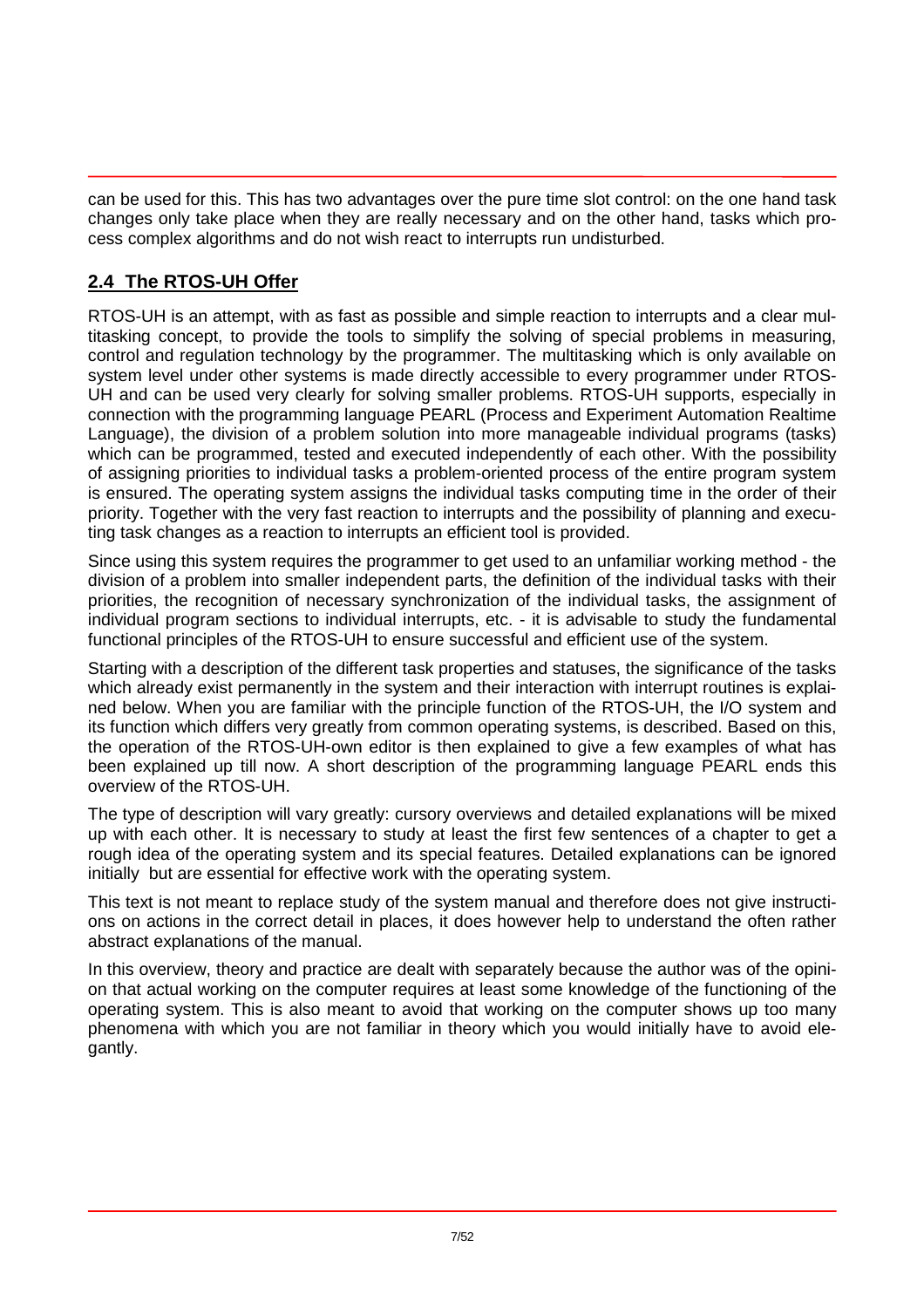## <span id="page-7-0"></span>**3 RTOS-UH - The Operating System**

RTOS-UH as an operating system should manage the resources of a computer (memory, processor, I/O interfaces) and provide user programs with service for simple use of these resources. To fulfill this task efficiently, RTOS-UH makes use of three tools: these are

- an operating system nucleus which controls the manipulation of tasks by system calls, traps and manages the system memory,
- interrupt routines which handle fundamental I/O operations and
- system tasks which take care of more complex management tasks.

Since the term task is fundamental to understandling RTOS-UH, it should be explained in more detail. Then it will be explained why interrupt routines are part of the operating system and how these cooperate with the system tasks.

#### **3.1 Tasks and Tasking**

The term task is fundamental to the RTOS-UH and identifies an independently runnable program. Under RTOS-UH these tasks may have different properties and be in different statuses. The operating system divides the available computing capacity between the individual tasks (multitasking) such that the change from one task to another is possible at any time (realtime capability). In multiprocessor computers, several tasks may be active simultaneously, in a single-processor system of course only one task can be executed at once. In the text which follows, a single-processor system is always assumed, the analogous transposition to a multi-processor system is relatively easy.

#### **3.1.1 Task-Properties**

RTOS-UH understands a task as an independently operating program. In order to be recognized as a task under RTOS-UH, this program must have its own properties. These properties must have been noted by the respective task in a management block, the task header, according to the rules of RTOS-UH.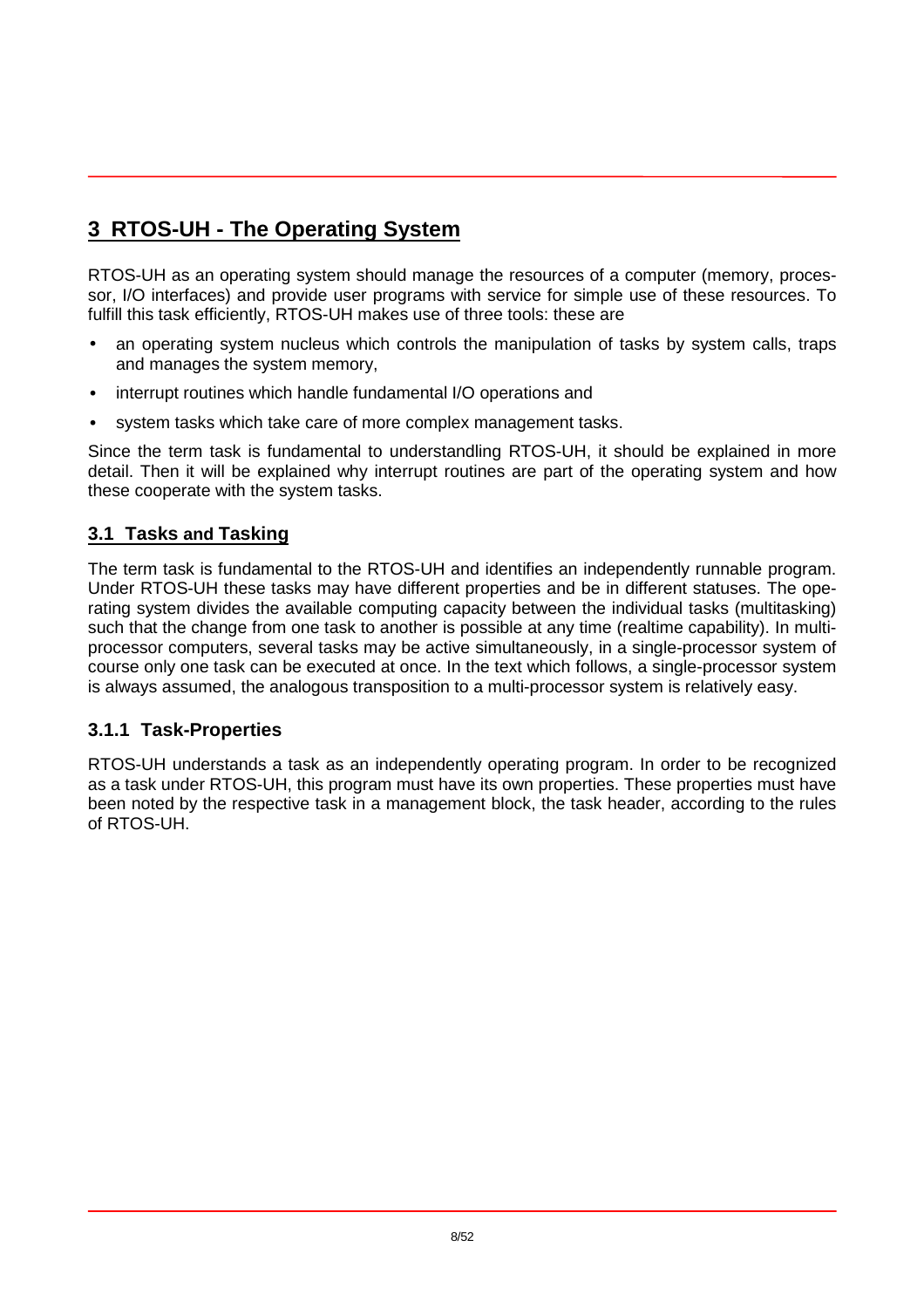<span id="page-8-0"></span>

**Abbildung 3-1: Structure of a task**

High-level-language programmers normally do not need to give any thought to the generation of these task headers, this is taken over by the compiler, assembler programmers, however, must generate this headers themselves. After loading a program, this task header must be available in the memory; if under RTOS-UH a task address is referred to, the address of the header is meant, the so-called TID (task identification). In addition to the information explained explicitly here, the task header contains a lot more data which is partly only operating system-internal.

#### *3.1.1.1 Task Name*

The task name is, next to the TID, another important part of the task. All tasks in a computer should not only be distinguished by their TIDs but also by their names. Problems with identical names are posed at the latest when a task is to be started by its name.

A task name may consist of a maximum 24 characters at present.

#### *3.1.1.2 Status*

The status of a task indicates whether and if necessary how a task is involved in any activities. The status can be controlled by the operator with commands and by tasks and with the operating system by means of tasking operations.

#### *3.1.1.3 Priority*

The most important property of a task for RTOS-UH is its urgency, the priority. RTOS-UH divides the processor capacity between the runnable tasks according to their individual priority. Priorities are specified as integers in the range -32768...32767 in descending order of priority. A task with priority 1 is therefore more urgent than a task with priority 5. Unlike numeric values, the task with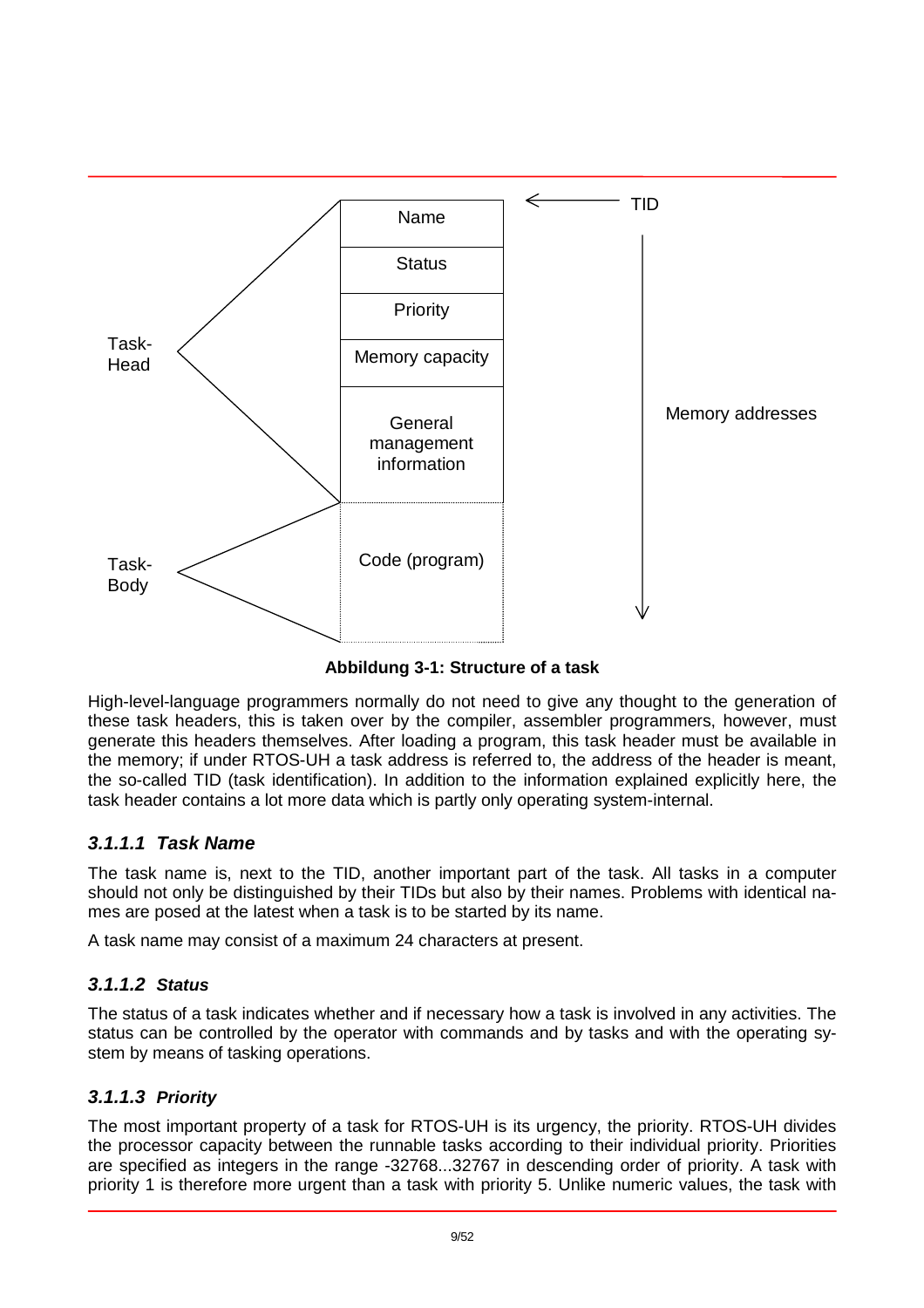<span id="page-9-0"></span>priority 1 is said to have a higher priority than the task with priority 5. Negative values are reserved for the operating system itself, at least intentionally.

Every time the RTOS-UH has reason to assign the processor to a task, i.e. to execute a task, the process switch of the RTOS-UH, the so-called Dispatcher, inspects a list of available tasks and assigns the processor to the task with the highest priority which is ready to run. In case no task is ready to run, RTOS-UH contains an empty task, task named IDLE, which has the lowest priority and which is always ready to run. This task has no activities but is very important to the function of the operating system.

#### *3.1.1.4 Memory Requirement*

In order to be able to keep as many tasks as possible in the computer, RTOS-UH only assigns the tasks memory space for their local variables when starting. The size of the necessary task working memory, the so-called task workspace (TWSP), must therefore be entered in the task header. When starting a task, under RTOS-UH, activation of a task is referred to, RTOS-UH assigns this task memory space of sufficient size. If a task ends its work, under RTOS-UH this is referred to as terminating a task, this TWSP is free again and can be assigned by the operating system.

#### *3.1.1.5 Resident Tasks*

If a task declares itself resident, its TWSP is only assigned by the operating system the first time it is activated. This method has the advantage that new memory space does not need to be assigned (time-saving) every time for frequently activated tasks and on the other hand enables a task to keep static variables, i.e. variables the values of which are retained up to the next activation when terminated.

#### *3.1.1.6 Autostart Capability*

Especially important for stand-alone systems: if a task declares itself as an autostart task, it will be activated by the operating system as soon as this has started. All tasks which do not have this property are not activated automatically. They can only be started by other tasks or by operating commands.

Under RTOS-UH there is no other way for tasks to become runnable of their own accord.

#### **3.2 Multi-Tasking**

The concept of RTOS-UH is based on the idea of multitasking, the ability of the operating system to handle several autonomous (and independently runnable) programs (quasi) simultaneously. These tasks may be available simultaneously in the computer; the operating system assigns the available processor capacity to the tasks which are ready to run.

#### **3.2.1 Task Statuses**

The phrase ready to run already indicates that RTOS-UH can identify different operating statuses for a task. RTOS-UH manages the tasks in their different operating statuses and provides mechanisms for initiating and checking status changes. Figure 2.2 shows the most important operating statuses and the designation of the possible changes. The following text explains this.

 sind alle Betriebszustände sowie die möglichen Übergänge nebst den diese veranlassenden Bedienbefehlen exemplarisch aufgeführt. Der folgende Text gibt hierzu Erläuterungen.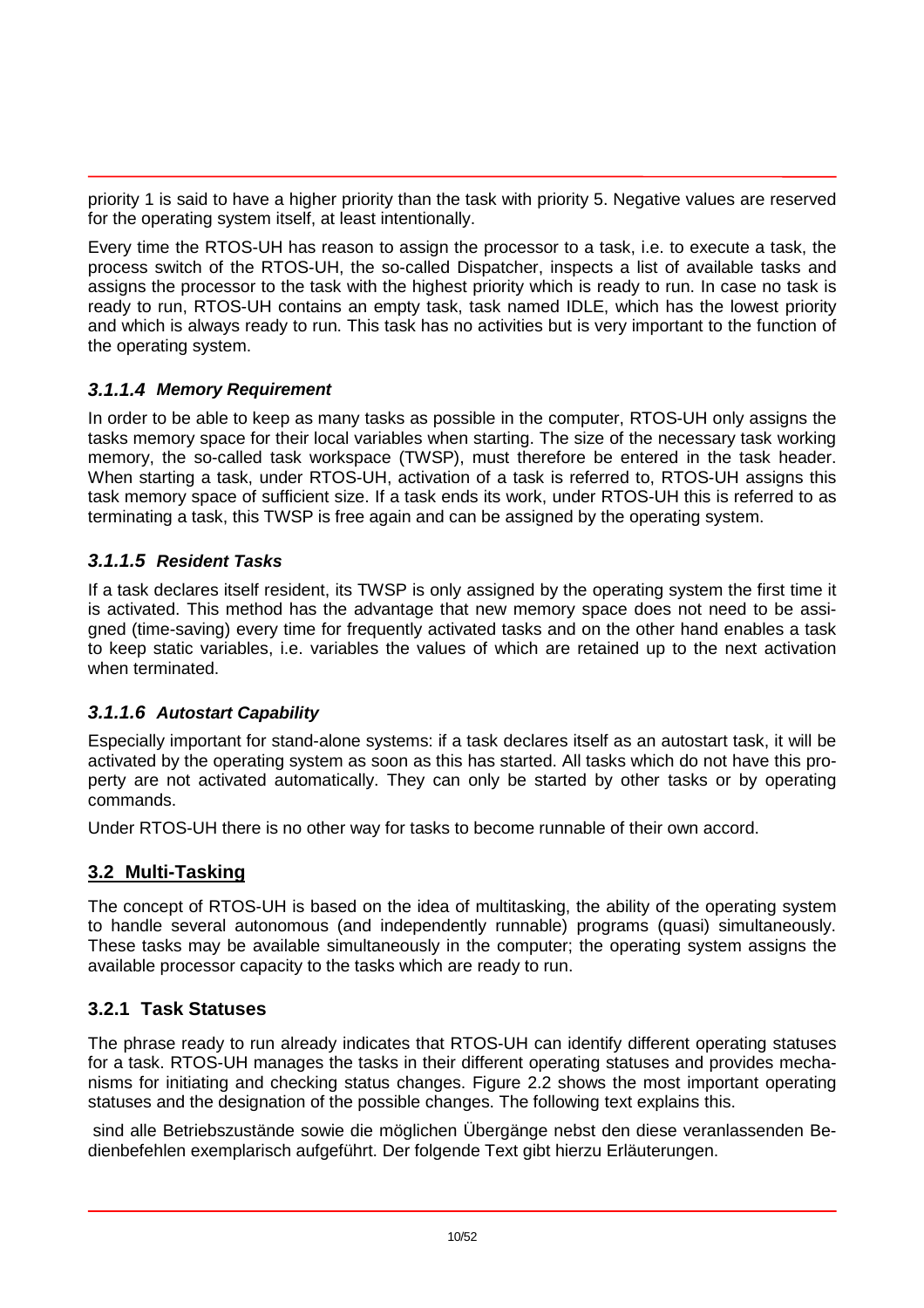<span id="page-10-0"></span>In addition to the basic task statuses DORM (dormant), RUN (ready to run), SUSP (suspended), SCHD (scheduled) and SEMA (waiting for synchronization) which can be achieved directly by task or operator activities, the more system-internal statuses I/O? (waiting for termination of an I/O operation), PWS? (waiting for workspace), ???? (multiple blocking) and CWS? (waiting for I/O space) are also described here.



#### **Abbildung 3-2: Status changes**

| Italics: | Name of the status change |
|----------|---------------------------|
|----------|---------------------------|

Normal: Command for the status change

#### *3.2.1.1 DORM*

The simplest operating status is called DORM (dormant). A task in the DORM status is loaded in the computer but is not ready to run. It will never be assigned processor space unless its operating status is changed by external influences. A dormant task only takes up space from the operating system for its code and if nec. (resident tasks!) for static variables. In all other operating statuses a task certainly has memory space for its TWSP (only exception see change Activate).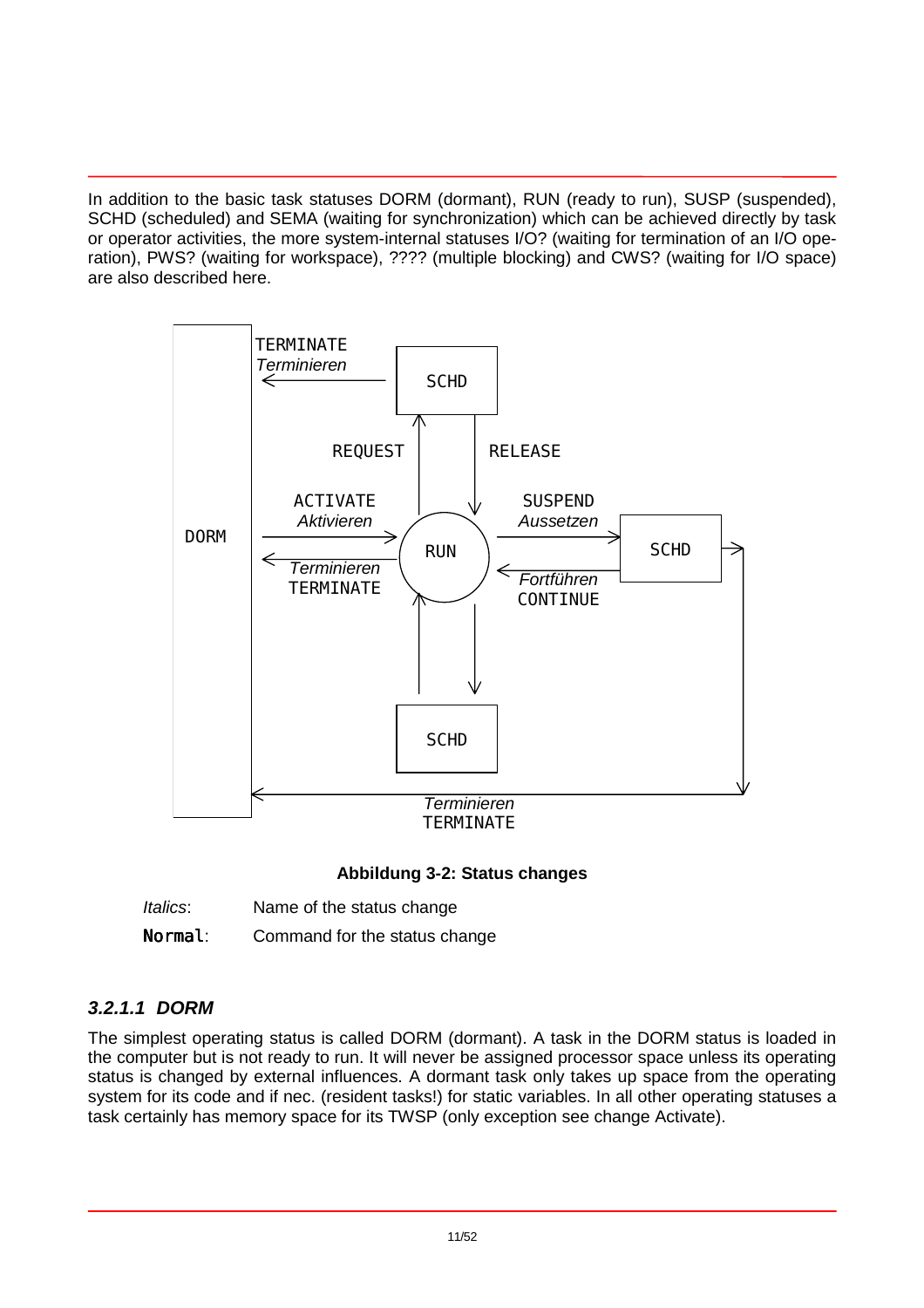#### <span id="page-11-0"></span>*3.2.1.2 RUN*

A task is ready to run in the RUN status. As soon as no task with a higher priority is ready to run, this task is assigned the processor and can execute its job. The change from the DORM status to the RUN status is known as Activation of this task. As soon as the task is assigned the processor it starts processing at the start of the program. It can only be activated externally, i.e. by another task or by the operator with the ACTIVATE taskname command. It is obvious that a task cannot change itself from the DORM status to the RUN status because it has no processor space in the dormant status and cannot possibly initiate its own activation. However, a task which has started running can activate itself. In this case this activation is buffered, i.e. saved for later. If the task wants to or has to return to the DORM status later, RTOS-UH determines this buffered activation and resets the task to the RUN status. The task is then executed again from the start. RTOS-UH can buffer up to 3 activations for every task.

Allerdings kann eine einmal laufende Task sich selbst aktivieren. In diesem Fall wird diese Aktivierung gepuffert, d. h. für später aufgehoben. Will oder soll diese Task später wieder in den Zustand DORM übergehen, so stellt RTOS-UH diese gepufferte Aktivierung fest und versetzt die Task wieder in den Zustand RUN. Die Task wird dann erneut von Beginn an ausgeführt. RTOS-UH kann max. 3 Aktivierungen für jede Task puffern.

#### *3.2.1.3 SUSP*

A task in the SUSP status, suspended, is ready to run in principle and has been assigned processor space once or several times but does not want any processor space at present. It has suspended the processing of its job voluntarily or controlled externally for an indefinite period. RTOS-UH bypasses a suspended task when assigning the processor capacity.

The SUSP status can be set by the operator with the SUSPEND command taskname. The task concerned stops processing where it is and can be continued later with the CONTINUE taskname command.

#### *3.2.1.4 SCHD*

A task is scheduled. The status is similar to SUSP in that this task is principally ready to run but does not want any processor space at present. However, a condition is already defined for this task under which it returns to the RUN state. This condition may be a scheduled planning (e.g. by the operator AT 17:00:00 ACTIVATE taskname) or a planning in to an interrupt (e.g. by the operator WHEN EV 00000001 ACTIVATE taskname); see page 15 for more details on planning in.

The change to the SCHD status is possible from all statuses except SEMA. In particular the status SCHD alone does not reveal whether this task has already been assigned processor space or is only activated by the planning in.

If the given planning in condition is satisfied, RTOS-UH changes the appropriate task automatically to the RUN status and assigns processor space if no task of higher priority is ready to run.

#### *3.2.1.5 I/O?*

A task is waiting for termination of an input or output. Under RTOS-UH the actual input and output operations are not carried out directly by the initiating task (see page 41) but by so-called support tasks. A task in the I/O? status has triggered an input or output operation and is waiting for its termination. For this period it is not assigned processor space. As soon as the I/O operation is terminated, RTOS-UH returns this task to the RUN status.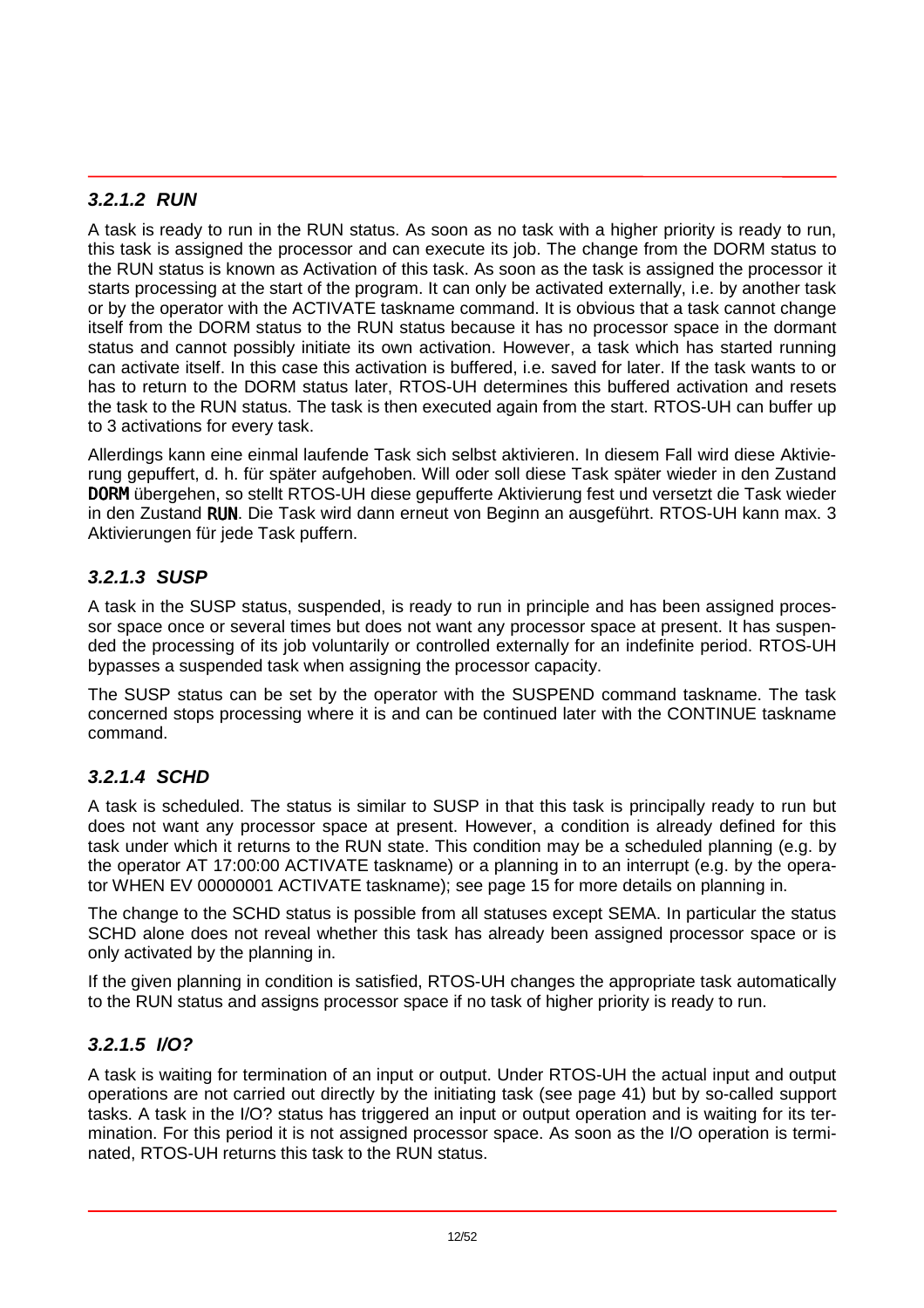#### <span id="page-12-0"></span>*3.2.1.6 PWS?*

A task is waiting for assignment of memory space, procedure workspace, PWSP. It has asked the operating system for workspace of a size which is presently unavailable. Since RTOS-UH manges the memory dynamically, sufficient space may become available at any time. RTOS-UH then satisfies the request for workspace (in the order of priority if several tasks are waiting) and switches the task immediately to the RUN status.

#### *3.2.1.7 CWS?*

A task is waiting for workspace to be assigned for I/O operations. This is a special form of the PWS ? status which is not due to there not being enough free space in the system but to exceeding the space contingent for I/O operations. RTOS-UH limits the workspace provided for every single task at every single activation for I/O operations to 2 KB to prevent individual tasks reducing the system workspace excessively by numerous outputs.

#### *3.2.1.8 ????*

A task is multiply blocked, e.g. if it was suspended by the operator when still in the PWS? status. The output of ???? as a task status is to be considered as an act of desperation on the part of the operating system which is no longer able to report the task status in one word. Internally the combination of different statuses is handled correctly.

However, the output of ???? as a task status may also point to an act of self defence by the operating system: if a task has executed an illegal action which the operating system can no longer prevent but only observe (e.g. memory access error for priveleged memory accesses) the task is put in the ???? status to reliably prevent the task from continuing.

#### **3.2.2 Task Status Changes**

Having explained the individual statuses which the tasks may have, the possibilities of initiating and influencing status changes are described here. This only concerns the basic task statuses DORM, RUN, SUSP, SCHD and SEMA. The operations which can initiate status changes are Activate, Terminate, Suspend, Continue, Plan in, Plan out and synchronization operations as well as the entry of times and interrupts.

The effect of the operation and the operating commands to be given (and the analogous PEARL instructions) are described roughly, you will find detailed descriptions in the manual, chapter Operating Commands, and for the assembler programmer in the manual, chapter Traps.

#### *3.2.2.1 Activate*

Activate only has a direct effect on tasks in the DORM status: they are switched to the RUN status and program execution begins with the assignment of the processor at the start of the program. Activation of a task in another status is possible and causes a so-called buffered activation. RTOS-UH remembers (in the task header, where else?) that this task has been activated and starts it again from the start of the program as soon as it wants to go back into the DORM status.

In the Activation RTOS-UH first assigns the task space for its local variables (TWSP), then the task is started from the beginning. If there is not enough space in the system, the task is still switched to the RUN status. RTOS-UH then checks for every change in the space assignment whether the request can be granted and assigns the processor only if the task has sufficient TWSP. The activation can be initiated by the user or any other task. Tasks can activate themselves and other tasks.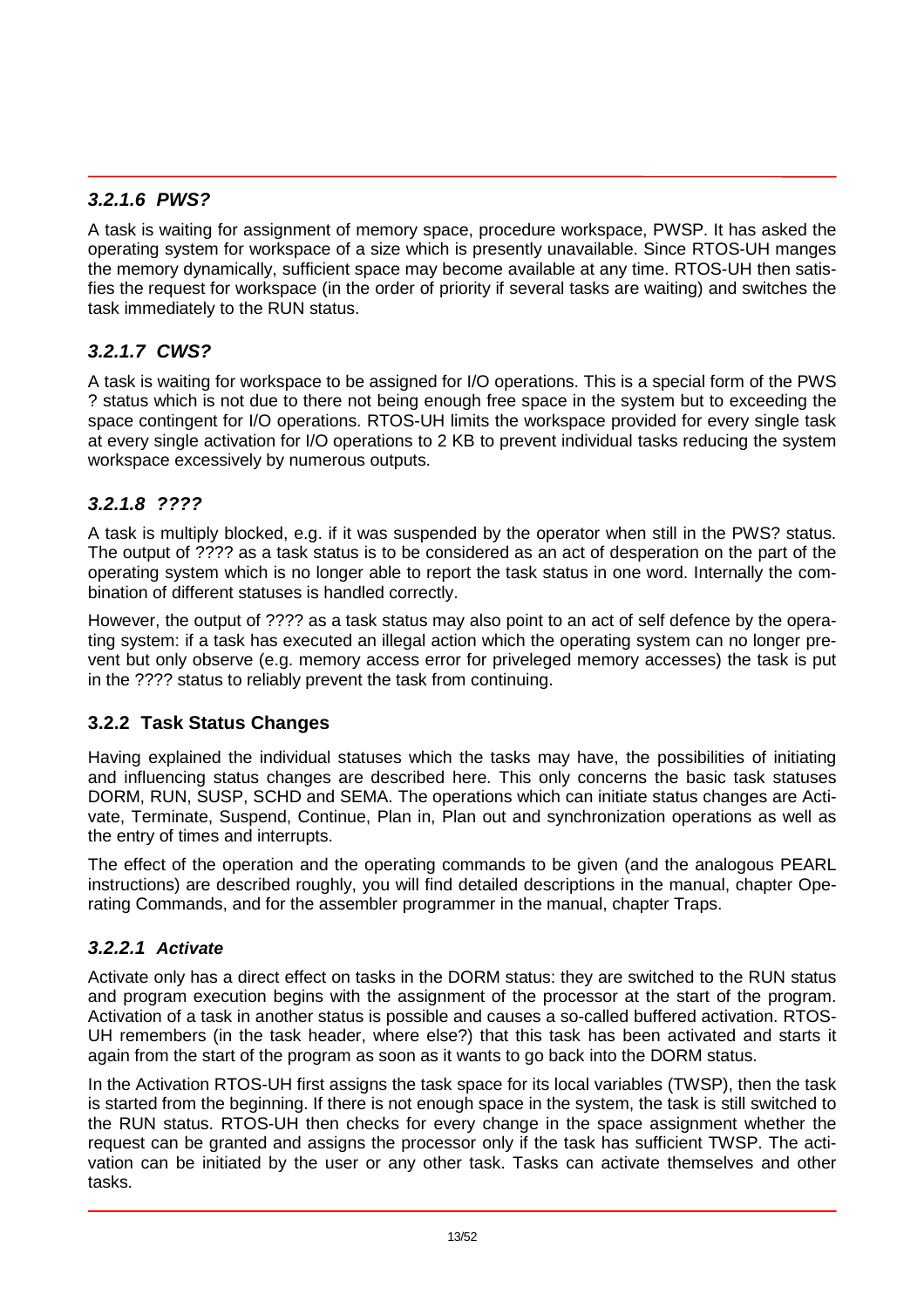<span id="page-13-0"></span>Activation is initiated by the operating command ACTIVATE taskname, also in the abbreviated forms A taskname and ´Taskname or simply by specifying the taskname. In PEARL, the ACTIVATE instruction is available, assembler programmers can use the traps ACT and ACTQ.

#### ACTIVATE Taskname, auch in den Kurzformen A Taskname und 'Taskname

oder allein durch die Angabe des Tasknamens veranlasst. In PEARL steht hierzu die ACTIVATE-Anweisung zur Verfügung, Assembler-Programmierer können die Traps ACT und ACTQ benutzen.

#### *3.2.2.2 Terminate*

Termination is the opposite action to activation. The execution of a task is aborted at the point which the task has reached. The task is immediately switched to the DORM status unless there is a buffered activation.

When terminating, all assigned space is withdrawn from the task (exception: TWSP of resident tasks and I/O memory sections) and declared as free space. If a task has already triggered I/O operations which are not yet ended, the following procedure runs: all outputs are executed, all inputs except those which may be currently running are rejected, i.e. if a task has triggered inputs, only those inputs which are currently being processed by an I/O support task are finished, all other inputs are rejected.

- alle Ausgaben werden durchgeführt
- alle Eingaben, bis auf evtl. gerade in Bearbeitung befindliche, werden verworfen, d.h. hat eine Task Eingaben veranlasst, so werden nur diejenigen Eingaben, die gerade von einer I/O-Betreuungstask bearbeitet werden, zu Ende bearbeitet, alle anderen Eingaben werden verworfen.

Termination is possible in every task status. Even a task which is already DORM can be terminated; the operating system does not execute any actions in this case, however. The termination can be initiated by the operator and by another task; for tasks both self and external termination is permitted.

Termination is initiated by the operating command TERMINATE taskname, also in the abbreviated form T taskname, by the PEARL instruction TERMINATE and the traps TERMI, TERME, TERMEQ and TERV.

#### TERMINATE Taskname, Kurzform T Taskname,

durch die PEARL-Anweisung TERMINATE und die Traps TERMI, TERME, TERMEQ und TERV veranlasst.

#### *3.2.2.3 Suspend*

Suspend switches a task from the RUN to the SUSP status. The execution of the task is suspended for an indefinite period, the task is frozen so to speak in its momentary status. A suspended task is bypassed in the assignment of processor workspace. All local variables are retained as well as every assigned memory. I/O operations triggered by the task are executed.

Suspend can be initiated both by the operator and by tasks; tasks can suspend execution of themselves or other tasks. For a single task it is possible to suspend with a continue condition, see Planning in with suspend. Suspend is initiated by the operating command SUSPEND taskname, abbreviated form SU taskname, the PEARL instruction SUSPEND and the trap SUSP.

#### SUSPEND Taskname, Kurzform SU Taskname,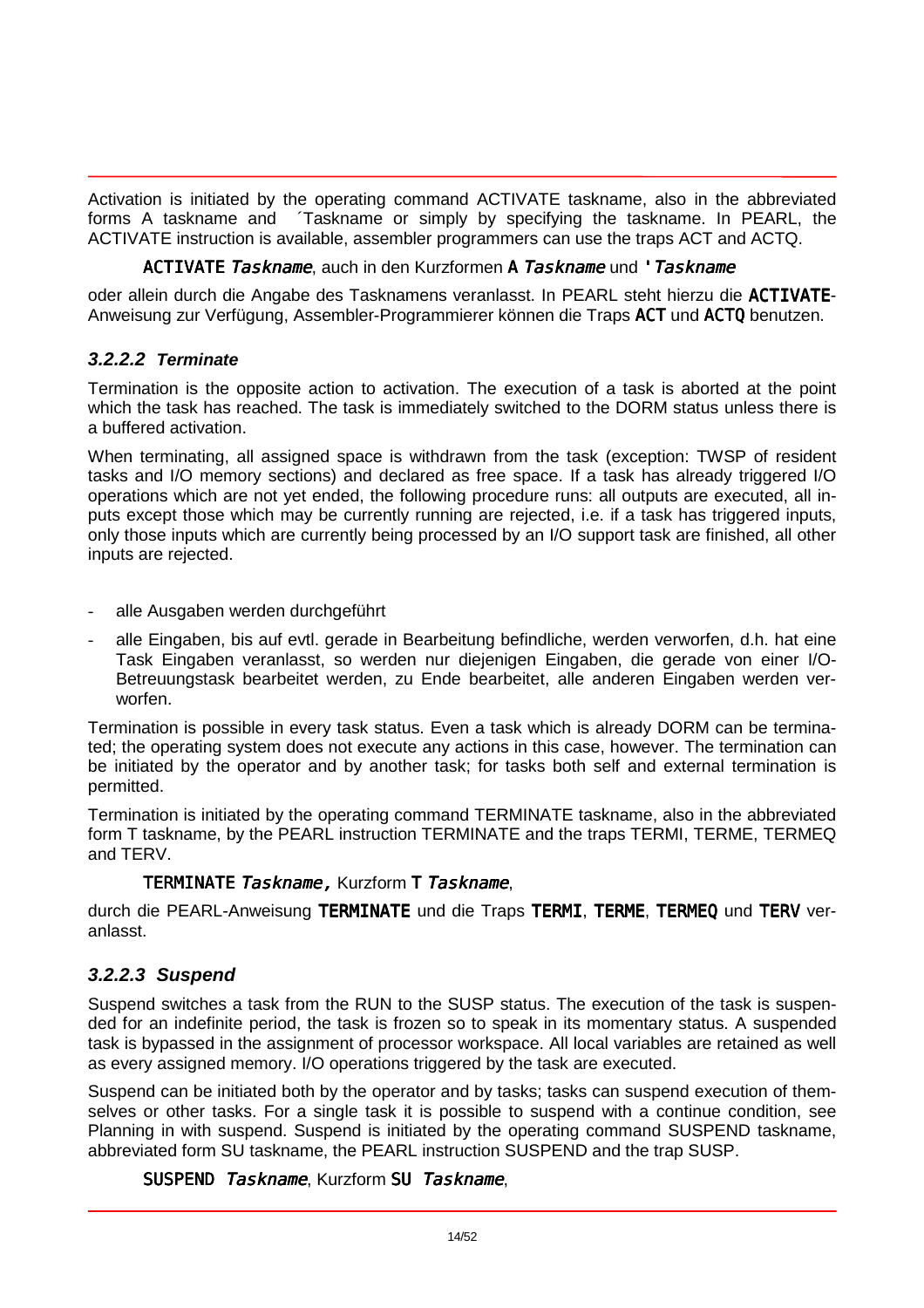<span id="page-14-0"></span>die PEARL-Anweisung SUSPEND sowie den Trap SUSP.

#### *3.2.2.4 Continue*

Continue is the opposite operation to suspend. A task is switched from the SUSP status to the RUN status, i.e. it is immediately reconsidered for the assignment of processor space. The task resumes its activity at exactly the same place as it was suspended. For the task itself no difference is noticeable from uninterrupted execution except for a change in the time.

Continue can be initiated by the operator and by another task. It should be obvious that a suspended task has no way of recontinuing itself, unless it starts the suspension with a planned in continue (see planning in).

#### CONTINUE Taskname, kurz CONT Taskname,

the PEARL instruction CONTINUE and the traps CON and CONQ.

#### *3.2.2.5 Planning In*

Planning ins are the nucleus of RTOS-UH. The ability to make activation and continuance of tasks dependent on the occurence of different events is an essential feature of the operating system and enables program systems to be created which can react very quickly and very flexibly to external situations.

Planning ins can be distinguished on the one hand by the type of event, time or interrupt and on the other hand by the type of planned operation, activation or continue.

All planning ins have in common the status change from DORM, RUN or SUSP to the SCHD status. The planning ins can be made by the operator or a task, independent planning in of a task is also possible (of course not if this task is in the DORM status).

• chronologically planned activation

A chronologically planned activation leads to starting a task at a specified time or after a specified time. It can be determined that this activation be repeated at certain intervals und this cyclic planning can be restricted to a certain period of time. RTOS-UH manages time and duration with the resolution of 1 ms; the longest processable duration is approx. 24 days.

Planning in to a time is executed by the operating command

#### AT Uhrzeit ACTIVATE Taskname.

planning in to a duration with the command

#### AFTER Zeitdauer ACTIVATE Taskname.

The PEARL instructions correspond to the operating commands.

• cyclic planning in

A cyclic planning in is executed with the operating command

#### ALL Zeitdauer ACTIVATE Taskname

and can be limited to a certain period of time in the form

#### ALL Zeitdauer DURING Zeitdauer ACTIVATE Taskname

Instead of limiting to a specific period of time, a time for the last activation can be given in the form

ALL *Zeitdauer* UNTIL *Uhrzeit* ACTIVATE *Taskname*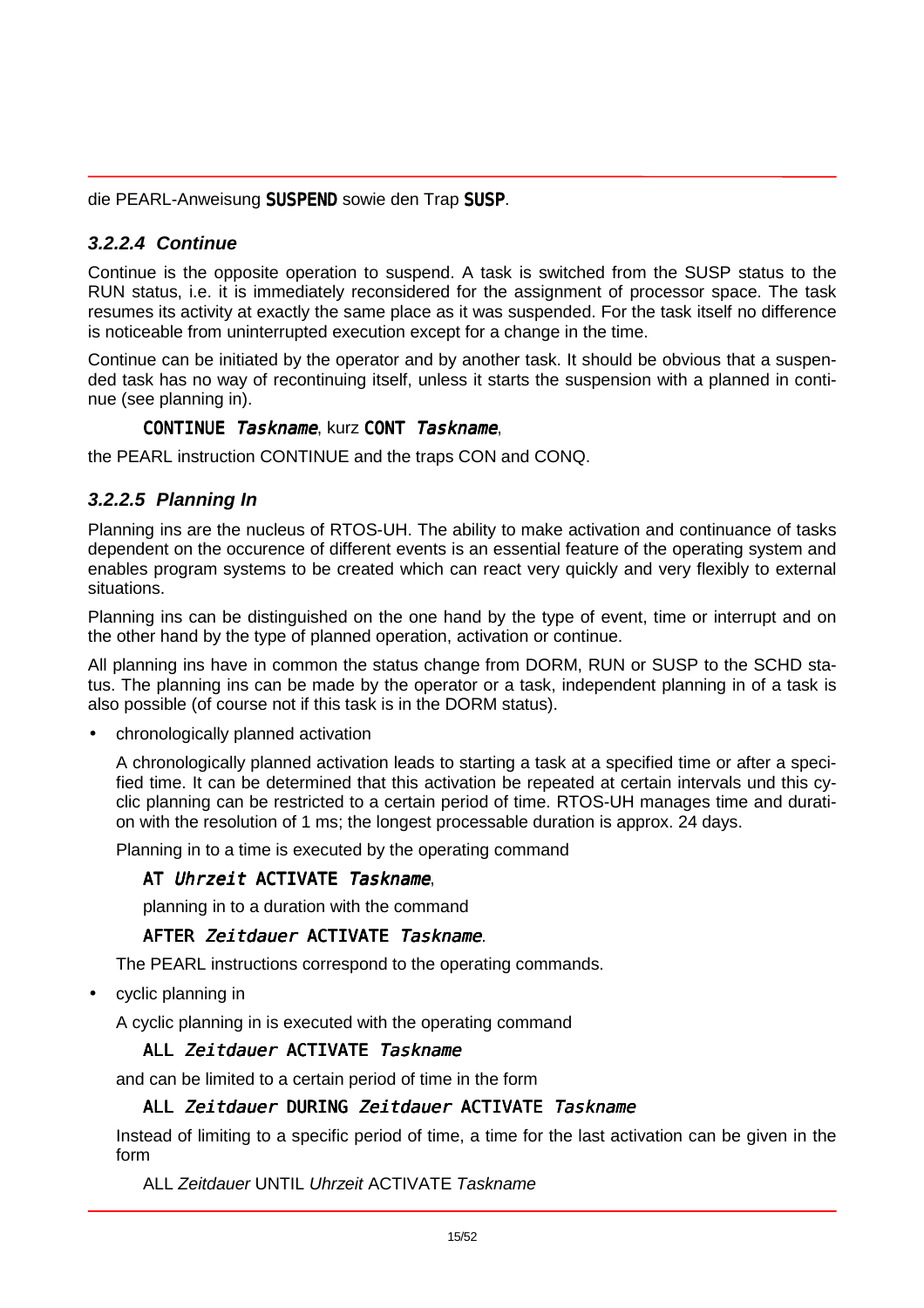gegeben werden. The PEARL instructions correspond to the operating commands. Cyclic planning ins in the simple form result in immediate activation, i.e. the first of the cyclic activations takes place immediately. If this is not desired, the cyclic planning in can be combined with planning in to a time or a duration, e.g..

## AFTER Zeitdauer ALL Zeitdauer DURING Zeitdauer ACTIVATE Taskname

or

#### AT Uhrzeit ALL Zeitdauer UNTIL Uhrzeit ACTIVATE Taskname

Here too the PEARL instructions are identical to the operating commands. Assembler programmers have the traps TIAC and TIACQ at their disposal which can be used for all chronologically planned activations.

activation planned in to interrupt

Very important for the realtime operating system is the ability to react quickly to external events. External events are events which occur asynchronously to the program run and which are signalled to the processor by the periphery, so-called interrupts (in the regular program run).. RTOS-UH can make the activation of tasks dependent on the appearance of these interrupts, i.e. if an interrupt occurs, the task planned in for it is activated. If this task has a high priority the processor is assigned immediately and tasks of lower priority cannot obstruct handling of this interrupt situation.

Planning in to an interrupt is executed with the command

#### WHEN Interruptkennzeichnung ACTIVATE Taskname,

the same PEARL instruction or the traps ACTEV or EVACTQ..

• chronologically planned in continuation

Chronologically planned in continuances correspond to the chronologically planned in activations, whereby neither a cyclic planning in nor limiting to a certain period of time or up to a certain time are possible. A chronologically planned in continuance is defined with the operating commands

#### AT Uhrzeit CONTINUE Taskname

or

#### AFTER Zeitdauer CONTINUE Taskname,

the analogous PEARL instructions or the traps TICON or TICONQ.

If a task wishes to suspend its execution for a certain time, it can do so with the PEARL instructions

#### AT Uhrzeit RESUME

and

#### AFTER Zeitdauer RESUME

or the trap TIRE. The task puts itself in the SCHD status and rejects assignment of processor capacity until the desired time is reached or the desired period of time has expired.

• planned in continuance to interrupt

The continuance planned into an interrupt can be understood as analogous to activation planned into an interrupt. For a task, it is defined that it is to be continued when an interrupt signal arrives. On condition, however, that this task is suspended until the interrupt arrives, otherwise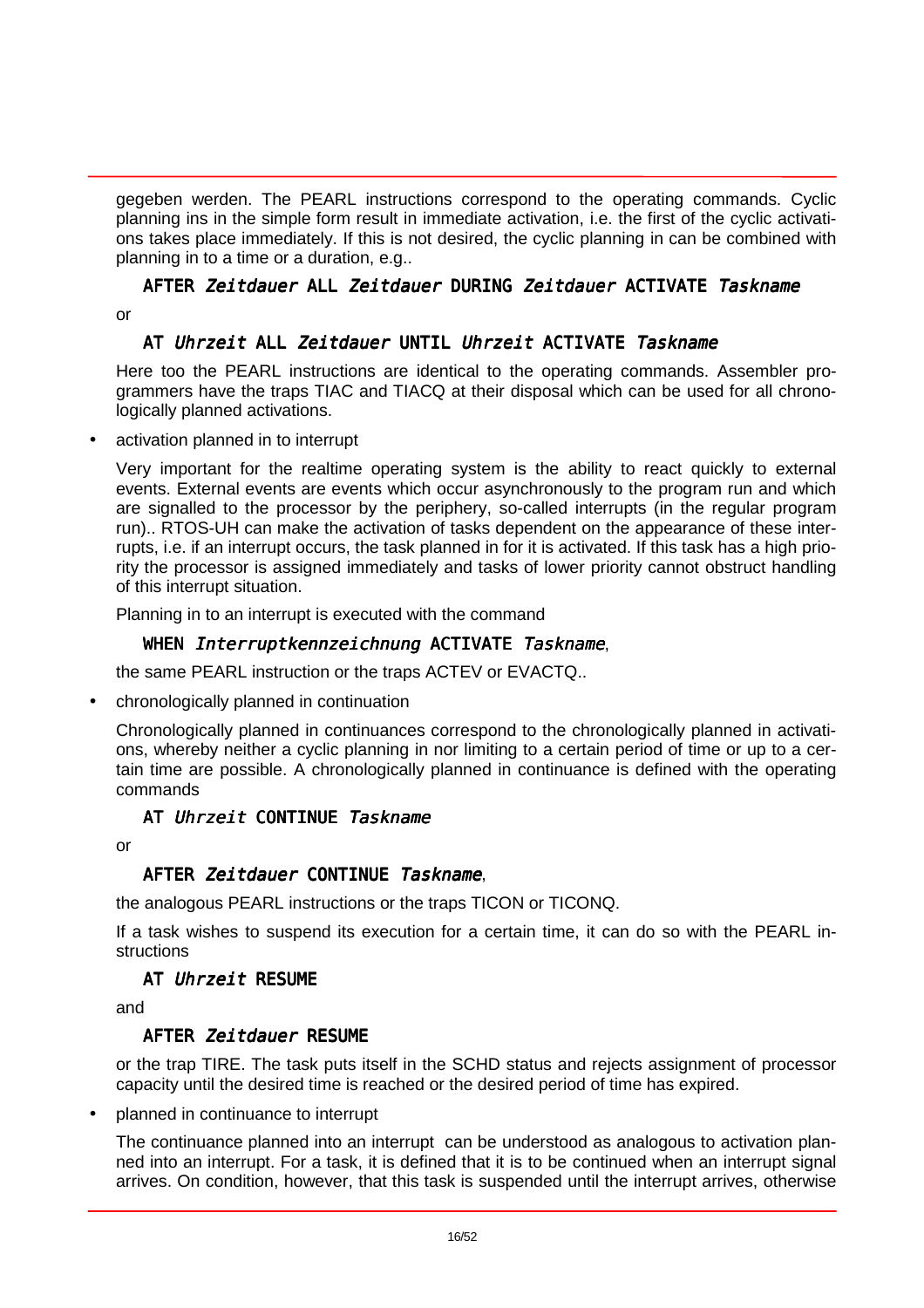<span id="page-16-0"></span>the error message taskname NOT SUSPENDED appears when the interrupt arrives because it is impossible to continue a task which has not been suspended. Planning in is defined by the operating command

#### WHEN Interruptkennzeichnung CONTINUE Taskname,

the analogous PEARL instructions or the traps CONEV or EVCONQ.

If a task wishes to suspend itself at the same time and plan in continue at an interrupt, it can use the PEARL instruction

#### WHEN Interruptkennzeichnung RESUME,

or the combination of the traps CONEV or EVCONQ with the trap SUSP.

#### *3.2.2.6 Plan Out*

Planning out is the opposite operation to planning in. Planning outs can only be done generally for a task, i.e. differentiation according to the type of planning in is not possible. All the planning ins peformed for a task are deleted by a planning out. A task which is in the process of running will not be terminated by this, the current run status of the task concerned is not changed.

The most common changes of status are SCHD - DORM, if a task was planned in for activation and SCHD - SUSP, if a task was planned in for continue. A task can also delete its own planning ins.

The planning out is achieved by the operating command

#### PREVENT Taskname,

the PEARL instructions PREVENT, if nec. with taskname, and the traps PREV and PREVQ.

#### *3.2.2.7 Synchronization Operations*

In a multitasking operating system it is often the case that several tasks need to access the same data base. If a task changes this data base, it must be ensured that the other tasks which only read out the data base always obtain consistent data. This requirement cannot be satisfied by the priority selection alone:

- If the changing task has the highest priority, it may make all changes unhindered but could interrupt a reading out task in the middle of the read process which leads to inconsistent data in the reading out task.
- If the changing task has the lowest priority, it can be interrupted in the middle of a data change, which means a reading out task gets inconsistent data.

To solve this problem, RTOS-UH provides synchronization variables, so-called semaphores, italian for traffic lights, and bolts.

#### *3.2.2.8 Semaphores*

The function of semaphores can be explained best by their similiarity with traffic lights. In the example, there is a bottleneck in the road which can be blocked off for entry of vehicles by the traffic lights on both sides. Induction coils are installed at both entry points in the direction of travel which reports request to drive in and detects leaving the bottleneck.

The simplest case consists of two vehicles approaching the bottleneck from opposite directions. The vehicle which reaches the drive in induction coil first gets green to proceed and automatically sets red for the opposite side so that the opposite vehicle's request to drive in is rejected. The ve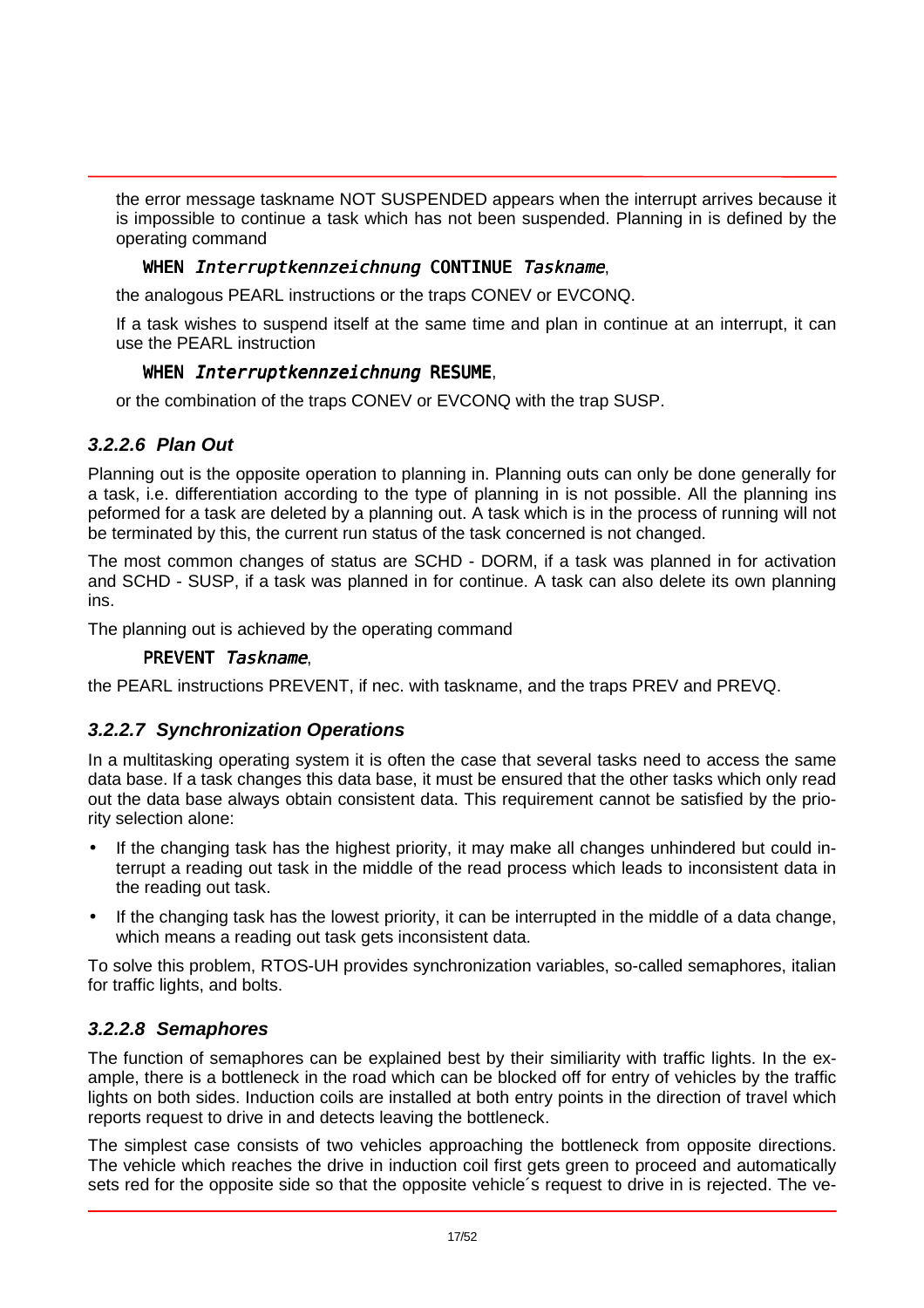hicle clears the bottleneck when it drives over the exit induction coil and sets green for the waiting vehicle.

Transposed to semaphores under RTOS-UH, only one new terminology is required: the requesting entry permission by driving over the entry induction coil is called a REQUEST operation, exiting the bottleneck is called a RELEASE operation. The individual tasks can be seen as vehicles: task A places a request to the semaphore bottleneck and occupies the bottleneck. This operation has no effect on the status of task A. If task B then also executes a REQUEST operation, e.g. because it has become ready to run by an interrupt signal or an operator intervention and has been assigned the processor because of its higher priority, it is suspended, i.e. its execution is suspended despite the higher priority and its status is set to SEMA, i.e. waiting for the release of a semaphore. Reassignment of the processor is necessary and task A has a good chance of being the highest priority, runnable task and being assigned the processor.

When task A leaves the bottleneck it carries out a RELEASE operation to the semaphore bottleneck. This releases the bottleneck again. Transposed onto the computer, this means a new processor assignment is necessary and task B is assigned the processor on account of its higher priority.

Transposed from road bottlenecks to data sections, the integrity of the data base is guaranteed by the synchronization operations REQUEST and RELEASE.

From the operator level, semaphores can only be accessed through their address with the instructions

#### REQUEST Semaphoradresse

and

#### RELEASE Semaphoradresse

ansprechbar to make it simpler, an instruction

#### RELEASE Taskname

From the operator level, semaphores can only be accessed through their address with the instructions REQUEST semaphore address and RELEASE semaphore address; to make it simpler, an instruction RELEASE taskname is possible which releases the semaphore for which a task is waiting in the SEMA status. Note that the latter form of instruction on the one hand does not address a certain semaphore specifically because the address of the semaphore variables concerned is not specified, but on the other hand always concerns one and only one semaphore because a task in the SEMA status can only wait for one semaphore.

The PEARL instructions REQUEST semaphore variable and RELEASE semaphore variable are available, the corresponding traps are REQU and RELEA.

Supplementary to what has already been described, semaphores are multipied implemented under RTOS-UH, i.e. depending on the pre-assignment of the semaphores, several REQUEST operations can be carried out without blocking. Then the synchronization of two tasks active as generator and consumer is possible: if the consumer carries out a REQUEST operation before using the generated data (which may be stored for example in a cyclic buffer) and the generator carries out a RELEASE operation after provision of a data set, synchronization of both is guaranteed.Der Verbraucher stets erst dann lauffähig, wenn zu bearbeitende Daten erzeugt wurden.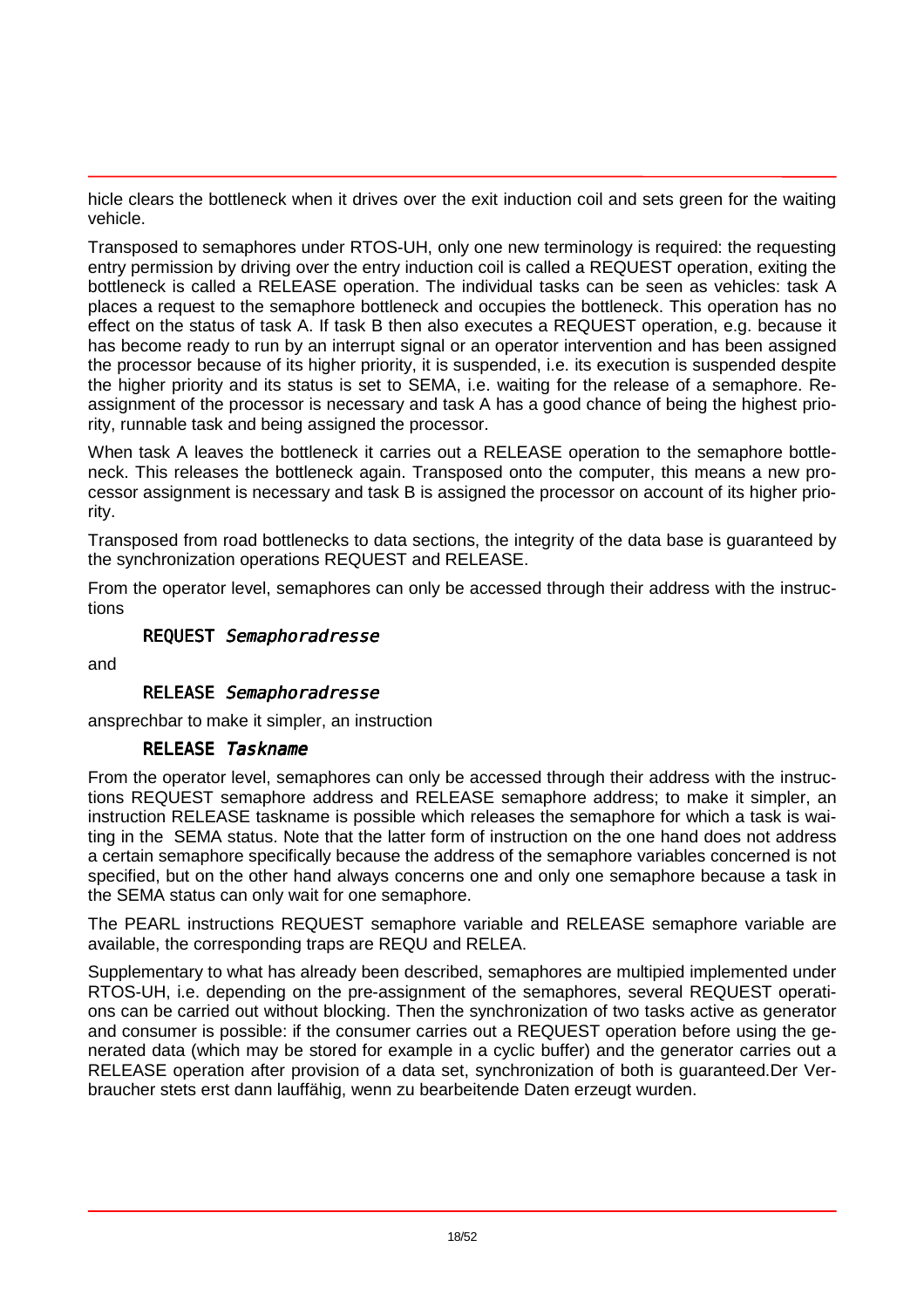#### <span id="page-18-0"></span>*3.2.2.9 Bolts*

Bolts operate quite differently to semaphores. They can distinguish between read only tasks and tasks which also modify data. Reading processes can signal the start of their access to the critical data section with the operation

#### ENTER Boltvariable

and the end with the operation

#### LEAVE Boltvariable

das Ende ihres Zugriffs auf den kritischen Datenbereich signalisieren. Writing processes, i.e. tasks which modify data, use the operation

#### RESERVE Boltvariable

for entering and

#### FRFF Boltvariable

for leaving the critical path.

The aim of these differnt operations is not to obstruct reading processes if no writer wants to use the data. As long as no writer has carried out a RESERVE operation, the ENTER and LEAVE operations only serve to mark use of the data. The synchronization mechanism linked with the bolts does not come into action until a RESERVE operation is processed. If a reading process is in the critical path at this time, execution of the RESERVE-ing writer is suspended until the reader or readers have left the critical path. At the same time, entry into the critical path is blocked for readers and other writers. If there are no more readers in the critical path, i.e. all readers have executed their LEAVE operations, the writer is put back in the ready to run status and is assigned the processor. After processing the FREE operation allocated to the RESERVE, the critical path is released.

#### **3.2.3 Event Entry**

Changing from the SCHD status into the RUN status is only possible by entry of the event determined in the planning in, either by reaching a time, expiry of a period of time or arrival of an interrupt.

The operator only has limited influence on this. The time can be influenced with the CLOCKSET command (no PEARL equivalent, no trap); an interrupt can be simulated with the command

#### TRIGGER Interruptkennzeichnung

The PEARL instruction for this corresponds to the operating command, the corresponding trap is TRIGEV.

#### **3.2.4 Überblick über Taskzustandsübergänge**

Hier die möglichen Zustandsübergänge mit veranlassenden Operationen im Überblick:

|            |  | <b>DORM</b> $\rightarrow$ <b>RUN</b> : activate             |
|------------|--|-------------------------------------------------------------|
|            |  | DORM $\rightarrow$ SCHD : plan in                           |
|            |  | $RUN \rightarrow DORM$ : terminate                          |
| <b>RUN</b> |  | $\rightarrow$ SUSP : suspend                                |
|            |  | <b>RUN</b> $\rightarrow$ <b>SCHD</b> : plan in with suspend |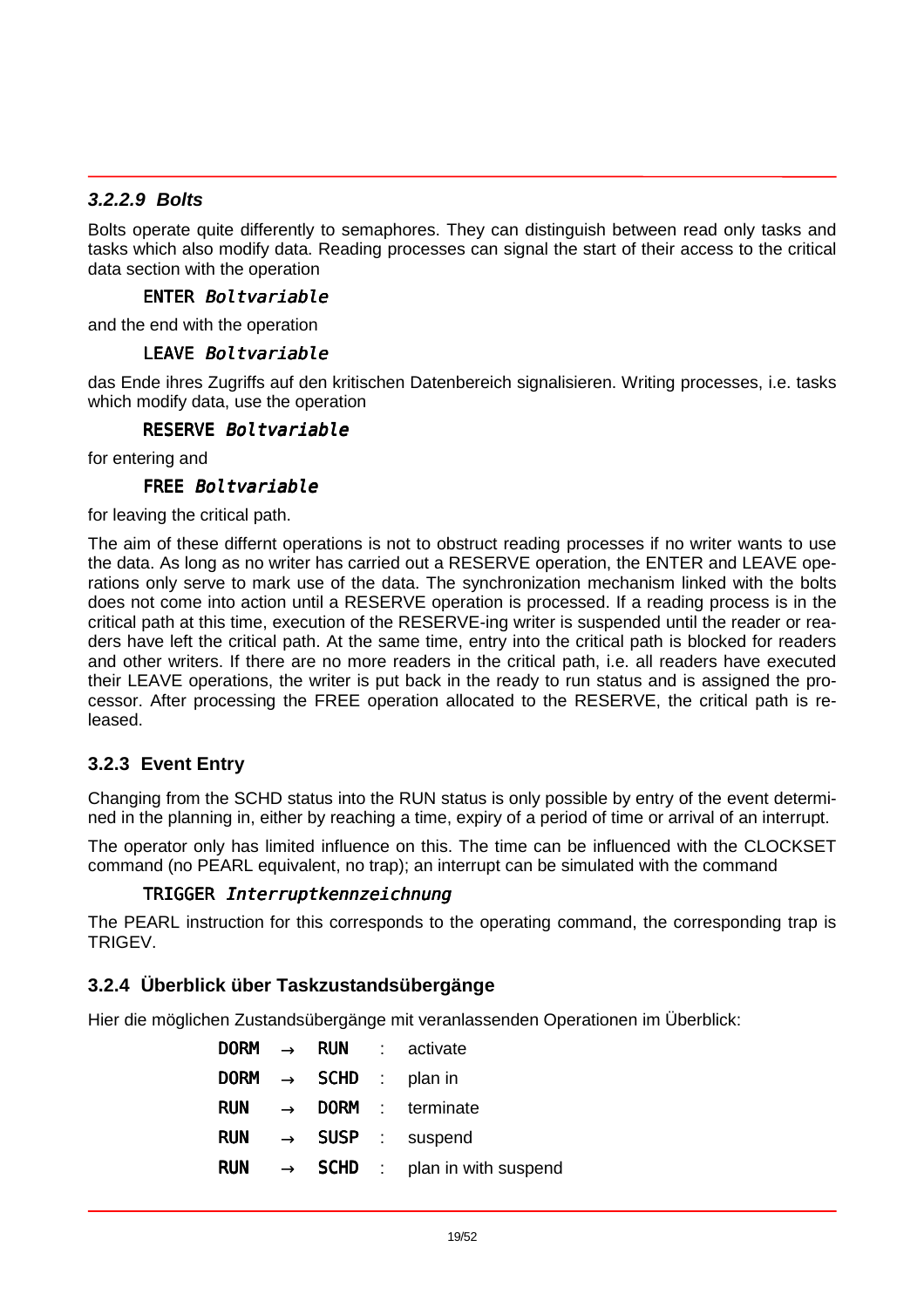<span id="page-19-0"></span>

| <b>RUN</b>  | $\rightarrow$ | SEMA :      |                           | synchronization operation REQUEST |
|-------------|---------------|-------------|---------------------------|-----------------------------------|
| <b>SUSP</b> | $\rightarrow$ | <b>DORM</b> | ÷                         | terminate                         |
| <b>SUSP</b> | $\rightarrow$ | <b>RUN</b>  | $\mathbb{Z}^{\mathbb{Z}}$ | continue                          |
| <b>SUSP</b> | $\rightarrow$ | <b>SCHD</b> | $\mathbb{Z}^n$ .          | plan in                           |
| <b>SCHD</b> | $\rightarrow$ | <b>DORM</b> | ÷                         | plan out                          |
| <b>SCHD</b> | $\rightarrow$ | <b>RUN</b>  | ÷                         | event entry                       |
| <b>SCHD</b> | $\rightarrow$ | <b>SUSP</b> | $\mathbb{Z}^+$            | plan out                          |
| <b>SEMA</b> | $\rightarrow$ | <b>DORM</b> | ÷                         | terminate                         |
| <b>SEMA</b> | $\rightarrow$ | <b>RUN</b>  | $\mathbb{Z}^n$ .          | synchronization operation RELEASE |
| <b>SEMA</b> | $\rightarrow$ | <b>SCHD</b> | $\mathbb{Z}^n$ .          | impossible                        |
| <b>SCHD</b> | $\rightarrow$ | <b>SEMA</b> | ÷                         | impossible                        |
| <b>SUSP</b> | $\rightarrow$ | <b>SEMA</b> | ÷                         | impossible                        |
| <b>DORM</b> | $\rightarrow$ | <b>SEMA</b> | $\mathbb{C}^2$            | impossible                        |
| <b>DORM</b> | ->            | <b>SUSP</b> | ÷                         | impossible                        |

#### **Tabelle 3-1: Task- Status changes**

#### **3.3 Interrupt Routines**

The second most important element for the efficiency of RTOS-UH after concept of the tasks is the planned use of interrupt routines.

Interrupts are events triggered under certain circumstances by the periphery or the driver components for peripheral equipment. They interrupt the regular process of a program and are processed by special program segments, the interrupt routines. The figure below explains the usual program run and processing of an interrupt: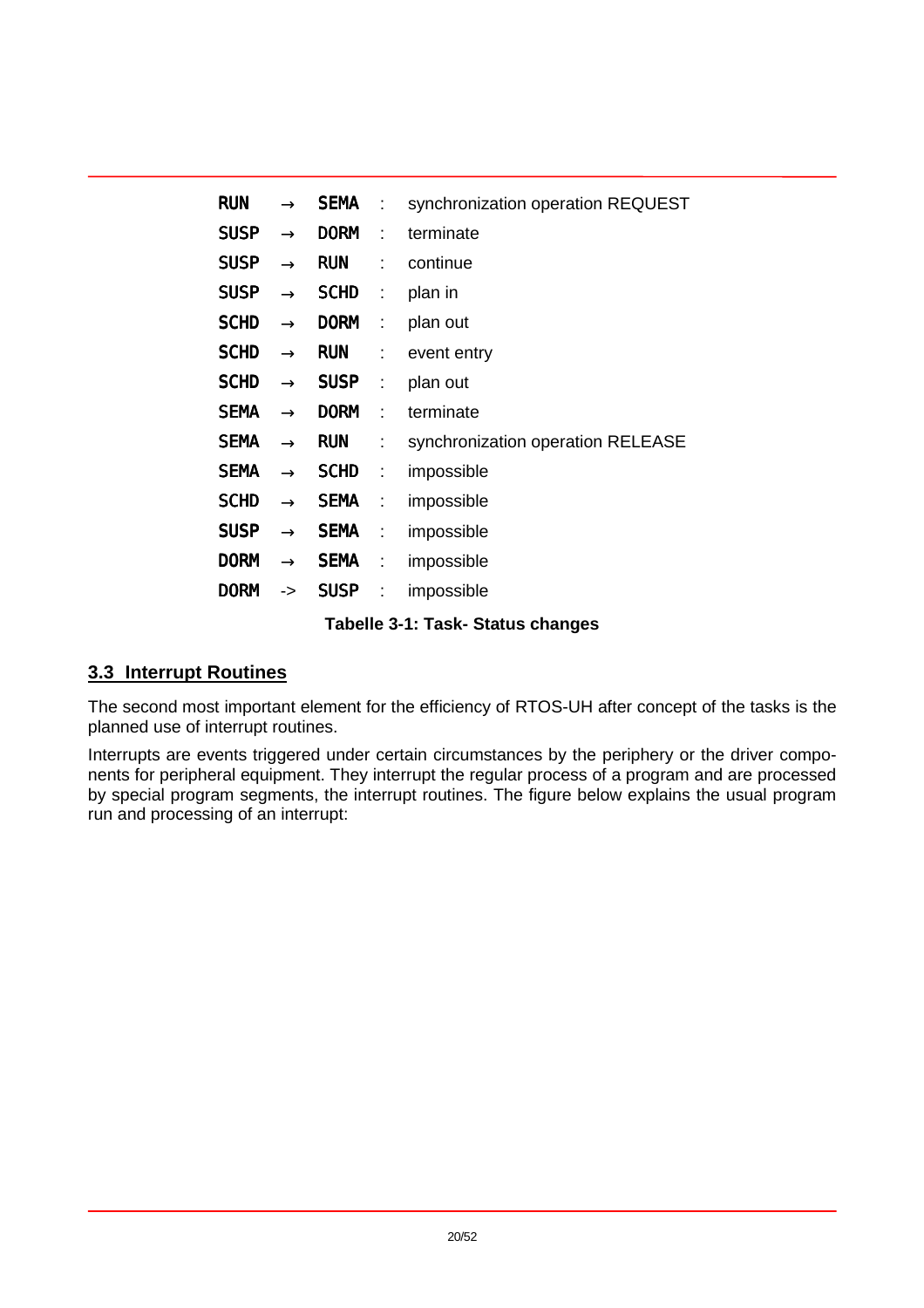<span id="page-20-0"></span>

#### **Abbildung 3-3: Program interrupt by interrupts**

- 1. User program runs
- 2. Interrupt save the processor state
- 3. Process the interrupt routine
- 4. Restore the processor state
- 5. User program runs

The reason for using interrupt routines is the slow functioning of peripheral devices in comparison with the processor. With a serial interface, the transfer of one character at 9600 baud takes about 1 ms, the processor, however, could send and receive the data about 1000 times faster. Since the transfer of a character is processed independently by the hardware, it is advisable to have the processor perform other tasks during this time. The processor is not required again until the character transfer has ended, either to provide a new character or to detect the end of the transfer. RTOS-UH uses these pauses by assigning the processor capacity to runnable tasks. Only when the processor is required to look after an I/O component, will it be used for this. The I/O components trigger an interrupt in this case which interrupts the regularly operating programs. RTOS-UH keeps special interrupt routines for looking after the components for such cases. This avoids processor capacity being wasted anywhere in the operating system by repeated polling of peripheral components.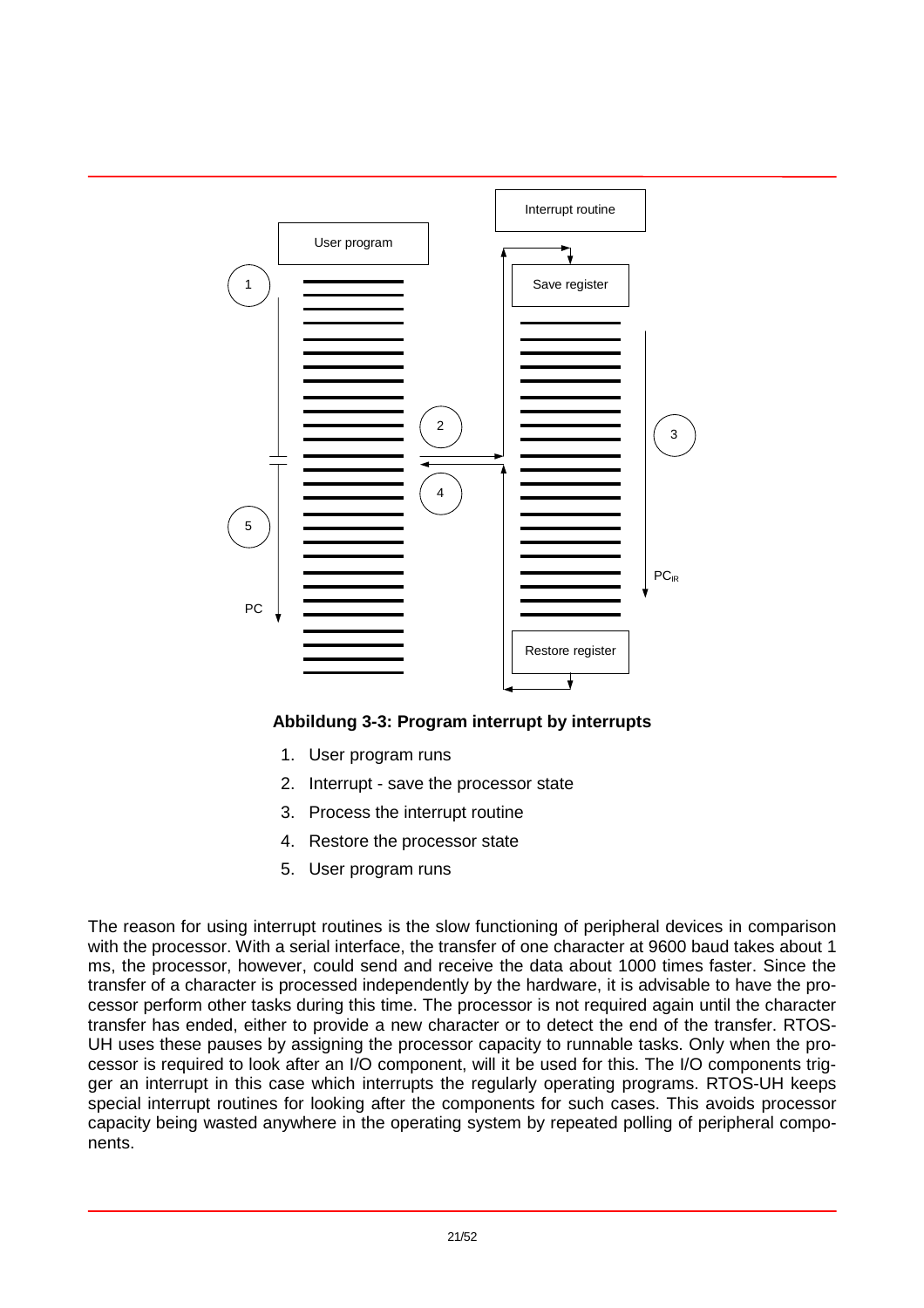<span id="page-21-0"></span>Interrupt routines are outside the task concept of RTOS-UH because the interrupt reply is already available in the processor as a special case. The task change mechanism of RTOS-UH is paralysed for the duration of interrupt routine processing. To keep these paralysis times as low as possible, all interrupt routines of RTOS-UH operate together with system utilities which are usually created as tasks. Here too, the RTOS-UH-own task status change mechanisms are exploited: the system tasks suspend their execution or plan in to be continued again by the interrupt routines. Only the system programmer has controlled access to these interrupt routines: user programs always use the system tasks for this.

#### **3.3.1 Timer-Interrupt**

The only exception here is the system clock: a periodic interrupt which is triggered every millisecond in most RTOS-UH systems, manages the system time independently. The appropriate interrupt routine checks for every clock interrupt, also known as clock tick, whether a time is available for which a planning in exists. If so, the necessary measures are taken to change the task status and the task switch started to assign the processor to the highest priority task.

#### **3.3.2 Interface Interrupt**

As already mentioned above, output of characters through most serial and parallel interfaces is slow in comparison with the processor speed. Therefore there is an interrupt routine in the RTOS-UH for every interface which carries out input and output of characters independently of every task. These interrupt routines only work together with their system tasks for the start and end of the input and output process. For the duration of the actual input or output, these system tasks suspend their processing (are in the SUSP status) and are continued by the interrupt routines at the end of input/output.

#### **3.3.3 Floppy-Interrupt**

Longer waits also occur in the operation of mass memories. Therefore interrupt routines usually exist which enable the processor to be assigned to runnable tasks during wait periods. The corresponding system task also suspends its processing for this time and is continued by the interrupt routine if necessary.

#### **3.4 System Tasks**

Now that it has been explained what tasks are and what can be done with them, the function of the system tasks permanently related to RTOS-UH will be explained. The practical benefits of the task concept become clear first; many features of the operating system will become comprehensible and recognized as self-conclusive.

The function of the RTOS-UH is based on a number of system tasks which offer a number of key services in addition to the services in the nucleus of the operating system. All respectively available system tasks are necessary for the function of the operating system and fulfill their task without operator intervention. Therefore they are protected against illegal interventions in their very names: the character # with which the name begins cannot be entered by the operator as part of a valid taskname. For the sake of simplicity, the tasks are named below without this leading #. Not all conceivable or already realized system task types are listed below. For the support tasks in particular only the typical representatives are presented. Other system tasks with similar jobs behave similarly and are also realized similarly.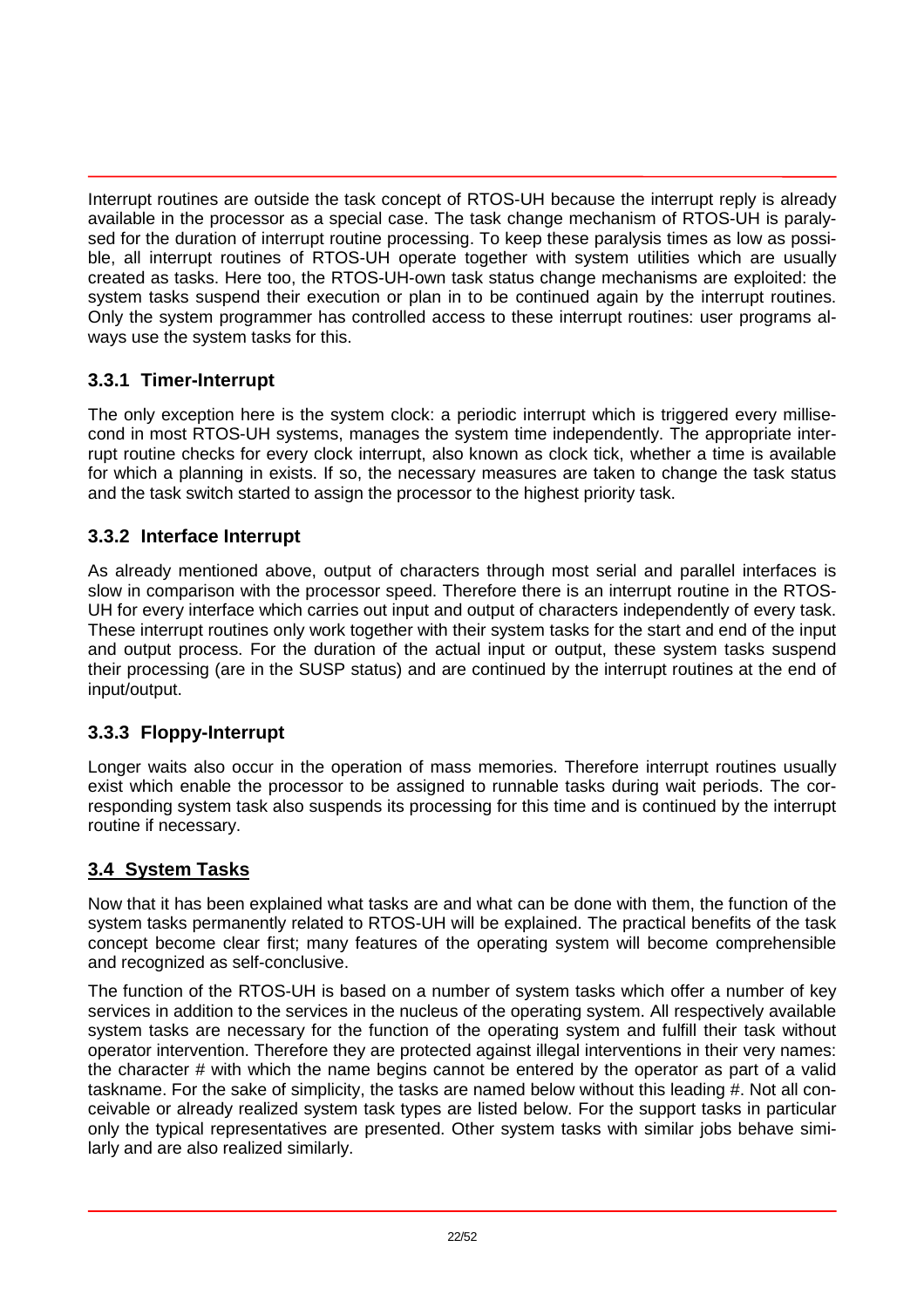#### <span id="page-22-0"></span>**3.4.1 Support Tasks and Data Stations**

A support task is responsible for the management of all requests made by the system or by user programs of a peripheral device. RTOS-UH contains a support task for every physically independent device. These devices are referred to as data stations under RTOS-UH because they are the destination or source for data transfers. Data stations have a name which is specified in the form /data station according to the RTOS-UH nomenclature. The exact meaning of the support tasks is explained in the chapter I/O system.

#### *3.4.1.1 IDLE*

A task with this name exists in every RTOS-UH system. It is the so-called idle task of the system which is always ready to run. This task has the lowest possible priority and is always assigned the processor when no other task is ready to run. The IDLE task serves no other purpose than its constant availability. The code processed by IDLE normally consists of an endless loop. However, systems do exist in which the IDLE stops the processor until an interrupt arrives. This saves power in battery-operated computers.

#### *3.4.1.2 USER*

The task with the name USER is the most important one for the user. This task forms the operating interpreter of an RTOS-UH system and is responsible for the input, evaluation and execution of operating commands. Once activated, it exhibits its readiness to receive commands by outputting the character \* as a prompt. It then waits for entry of a command. On termination of the input it analyses the entered text and executes the received commands. The name USER comes from the fact that this task is the system-internal representative of the user in an RTOS-UH system.

The task USER operates with a very high priority in order to be able to receive and process operator interventions for high priority continuous tasks. This task also has all the necessary memory space even in the DORM status. Therefore it can still be started even in a computer suffering from an acute lack of memory space, e.g. to remedy the cause of the lack of memory space (termination of memory "muncher" etc.).

For more extensive commands, for example, compiling of a program, it generates independent tasks, so-called sub-tasks. These tasks are generated dynamically and process complex operating commands with low priority independently. This makes the operating interpreter ready to receive new commands earlier.

A good example of this is the COPY command. After giving a COPY command, a subtask is generated immediately which actually executes the copying process. Since the USER task has completed its job with the generation of the subtask, a new COPY command can be given immediately for example. Both copying procedures then run quasi-parallel processed by two separate subtasks. In wait periods of one COPY subtask, the other COPY subtask can operate and vice versa. In addition to the psychological effect that waiting for the computer is avoided, shorter copying time than in the chronological processing of copying tasks can be achieved. But be careful: if you are copying from or to the mass memory, the total copying time required may be greater than the sum of the times for single COPY commands because a lot more positioning processes are required on the mass memory.

Subtasks derive their name from the operating command to which the system appends a consecutive number (COPY/xx, the number xx is separated by an oblique stroke). At the end of the job they automatically disappear from the system again.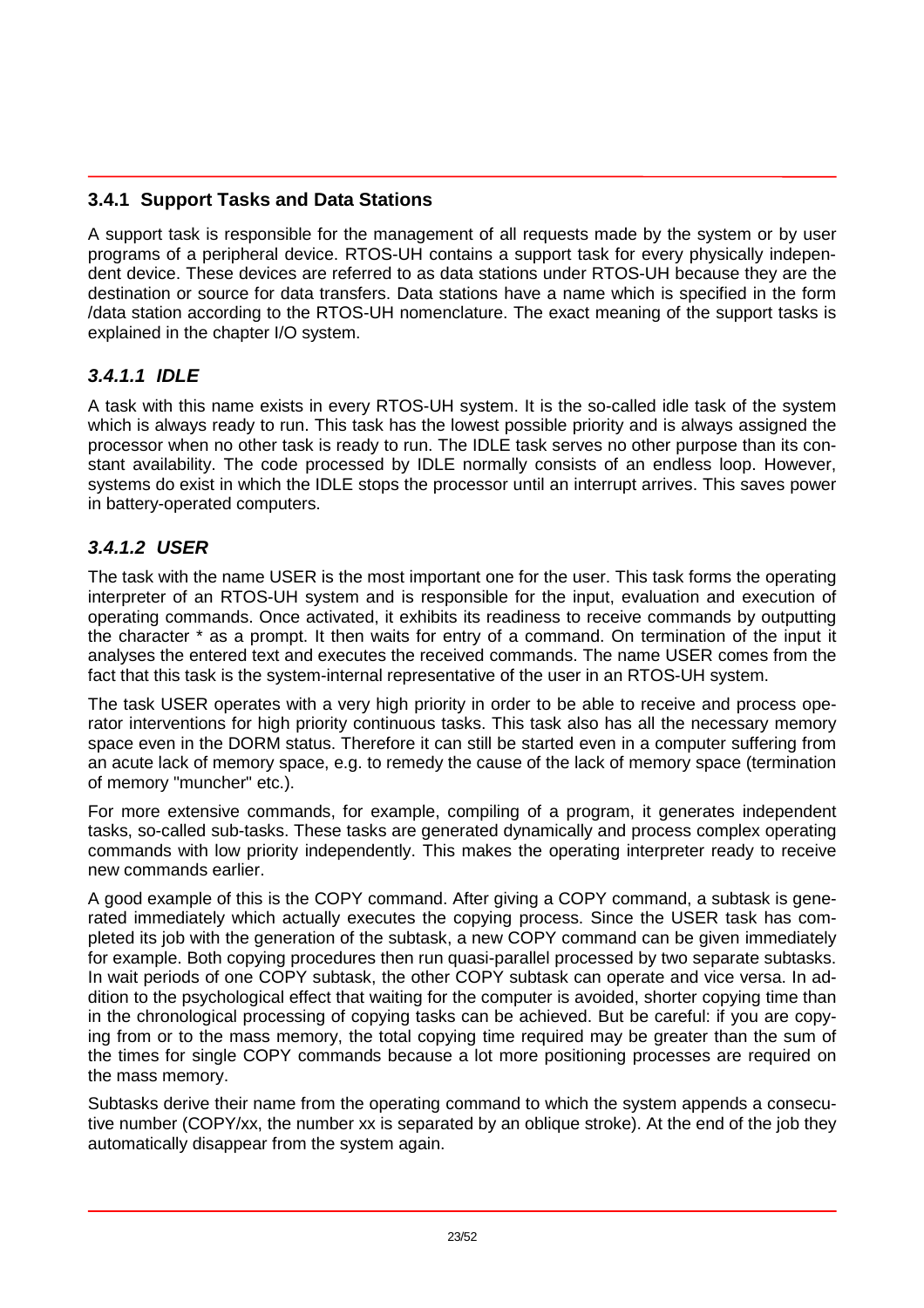<span id="page-23-0"></span>If an RTOS-UH has several tasks which begin with the name USER and are distinguished by a following digit, several jumps to the operating interpreter are available. This is normally the case in systems with several serial interfaces. Every single USERx task is responsible for command entries from one interface. Since a USER exists for every interface, operating commands can be entered independently of each other (multi-user facility). This means that several users can work on one computer.

However, RTOS-UH is not a real multi-user operating system: the individual users are not protected from each other in any way, files have no user assignment, tasks can be mutually manipulated, etc. The task USER1 usually has the highest priority of all USER tasks.

#### *3.4.1.3 XCMMD*

A task with the name XCCMD is also an operating interpreter in an RTOS-UH system. It gets its commands, however, not from operator inputs but from outputs from other programs. Every task can transmit operating commands by outputs to the data station /XC supported by the XCMMD. In this way programs can perform operations which do not belong to the scope of the respective programming language.

#### *3.4.1.4 ACIA, SCC, RS232*

A task with the name ACIA or SCC is responsible for looking after a serial interface. It receives input and output jobs from other system tasks or from user tasks, manages the operating status of the serial interface, fulfills the input/output jobs in cooperation with the appropriate interrupt routine and returns the completed jobs to the contractor. An ACIA cannot process several input or output jobs simultaneously.

The name ACIA or SCC comes from the name of typical components for operating serial interfaces.

This application range is typical for a so-called support task. In the course of an input or output job an ACIA runs through different task statuses. Normally DORM, it is activated by the system when a job arrives. In the RUN status it performs its management tasks and passes on the job to the appropriate interrupt routine. The ACIA then goes into the SUSP status. At the end of the input or output, it is continued by the interrupt routine. Back in the RUN status it performs further management tasks and returns the job to the contractor. Then it terminates itself.

If several serial interfaces are available in a system, several tasks ACIAx also exist, whereby x stands for the appropriate interface. The USER task assigned to a serial interface has the same identification x as the corresponding ACIA. The name of the assigned data station is /Ax. The interface supported by the ACIA1 is referred to as the system interface because it has access to the highest priority USER.

#### *3.4.1.5 SOUT*

As a rule a SOUTx exists for every ACIAx. A task SOUT is required for the output of data through a serial interface in full duplex mode, i.e. if transmission and reception are to take place simultaneously through one serial interface, the output is made via the SOUT and the input via the ACIA. A SOUT cannot process input requests, its name comes from the characterization serial out.

If outputs are demanded from ACIA and SOUT at the same time, both tasks control their access to the interface with synchronization variables, semaphores. Therefore a SOUT may also be in the SEMA status.

The name of the supported data station is /Dx, whereby x is selected as described in the ACIA.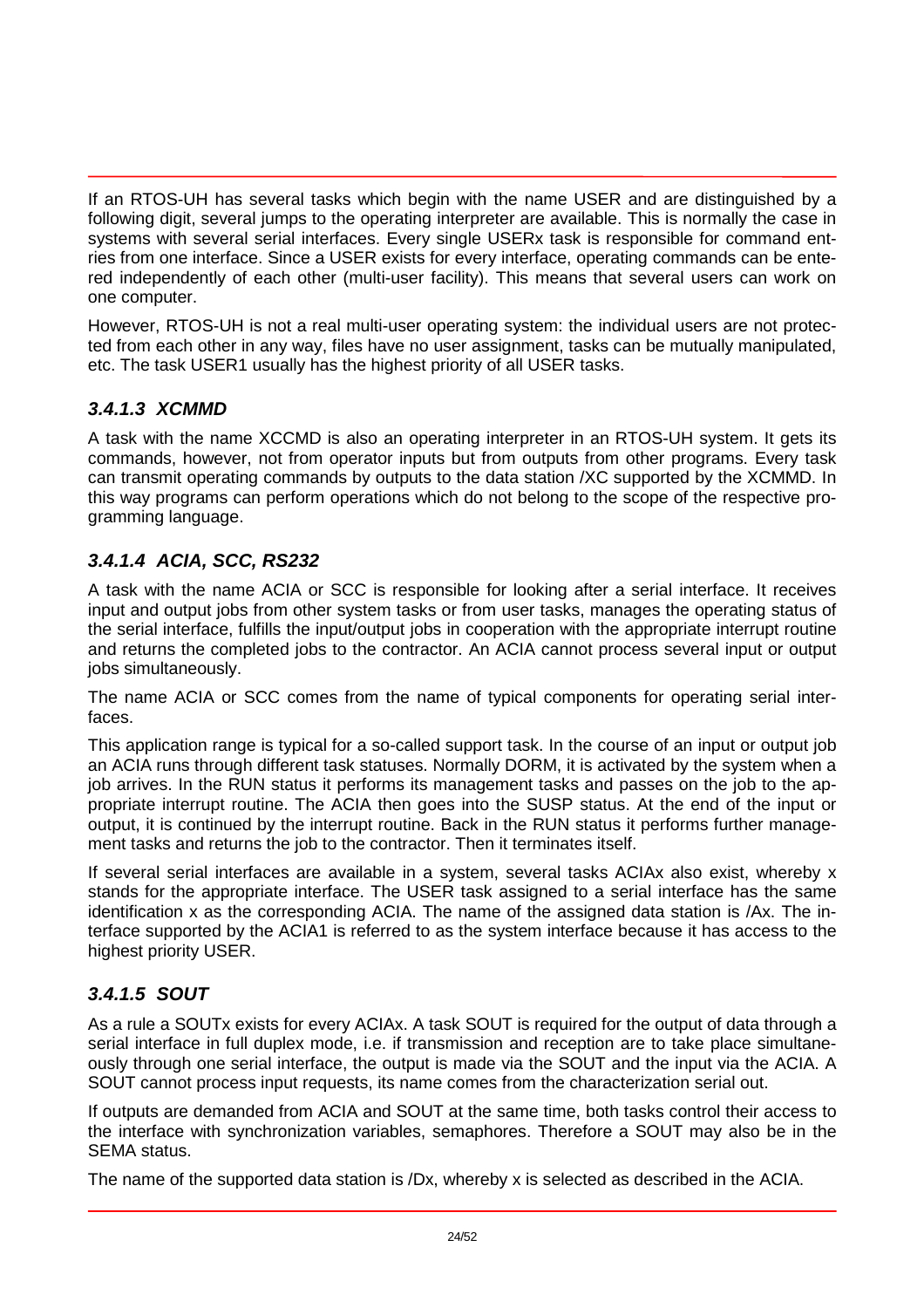#### <span id="page-24-0"></span>*3.4.1.6 EDFM*

An RTOS-UH system which has an EDFM task contains a RAM disk. EDFM is the support task for this file-oriented data management in the system memory. The name EDFM comes from EDit File Manager which implies that there is an editor in RTOS-UH which can work directly on the RAM disk. The supported data station, the RAM disk is called /ED/.

EDFM has the same tasks as an ACIA but does not work together with an interrupt routine because there are no wait phases for the readiness of a peripheral device in the memory. As soon as EDFM has received a job, it carries it out without going into any other status than RUN.

#### *3.4.1.7 ERROR*

The ERROR is the highest priority task in an RTOS-UH system. It is responsible for processing error messages. By operating system-internal special handling of the ERROR, it can never be blocked such that it is no longer able to run.

The ERROR has a cyclic buffer in which error messages are stored with an error number and clear text if necessary. Directly after entering an error message, the ERROR is activated. It provides an error message for output through the ACIA and if necessary measures for error-tolerant continuation of the operating system.

In addition, the ERROR is responsible for activating the USERs: if the interrupt routine of an ACIA receives a special character, the ^A, ^B, ^C or a BREAK signal and activation of the USER is allowed, it transmits a special message to the ERROR. The ERROR then activates the USER. This at first glance somewhat complicated path was chosen because ERROR is always ready to run. Therefore in case a USER has been suspended by force by the system because of illegal operations or for whatever reason has gone into an endless loop, it can get it out of trouble and maintain at least emergency operation by restarting the USER.

#### *3.4.1.8 UHFM*

UHFM is the support task for mass memory, i.e. an RTOS-UH-system which has a UHFM task, has a driver for mass memory (floppy, harddisk). The name comes from University Hanover File Manager. UHFM is responsible for inputs and outputs through the mass memory and management of the file structure on the mass memory. Since floppies and harddisks also have wait phases (positioning of the write-read heads, motor start-up phases), the UHFM also operates with an interrupt routine. The UHFM can therefore go into the statuses SUSP or SCHD.

Since RTOS-UH enables data management on the mass memory in different ways (at present DOS-compatible or RTOS-UH-own management) the UHFM uses different management routines depending on the required type of management. These management routines can be connected via external jump terminals, see manual. The supported data station is called /FO, /MO, ....

#### *3.4.1.9 VDATN*

VDATN is the support task for a memory-internal FIFO-similar organized input/output unit. The data stations are called /VO as destination for outputs and /VI as a source of inputs.

VDATN is used especially for the unsynchronized communication between tasks: a task outputs a message at any time to the VDATN, another task reads this message, again at any time. If the writing task has not made any output, the reading task is suspended by the system (status I/O?) until the desired input can be satisfied. The writing task can continue unhindered in any case. Several outputs of the writing task are passed on to the reading task in the order of their arrival in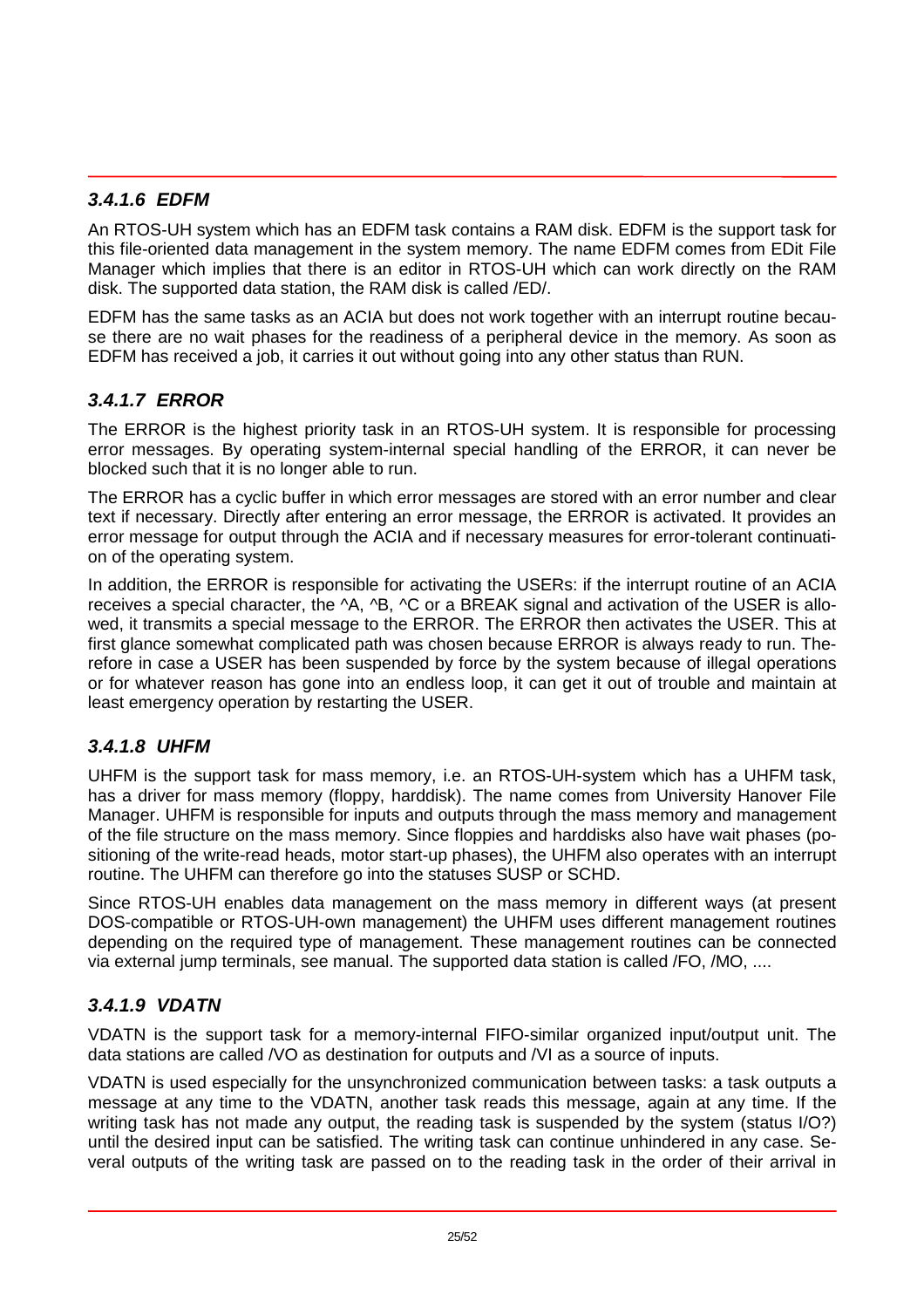<span id="page-25-0"></span>VDATN (FIFO structure). VDATN can manage as many of these I/O channels distinctively with filenames as you wish.

If, however, several tasks with different priority are output to one I/O channel, a priority-wise order is superposed on the FIFO principle to such an extent that the outputs of the higher priority task push it at the start of the FIFO in the order of priority. Input requests of higher priority tasks also push out requests of lower priority tasks.

The name VDATN comes from Virtual DATa station.

#### *3.4.1.10 NIL*

NIL is the support task for the data station /NIL which represents the ideal data source and sink. Outputs to the station /NIL are always performed successfully; when reading from the station /NIL, a CR is always returned.

#### *3.4.1.11 PPROT*

PPORT is the support task for a Centronics interface. Only outputs are permitted via PPORT otherwise the ACIA executions can be taken over entirely. The name is an abbreviation of Printer PORT, the data station name is /PP.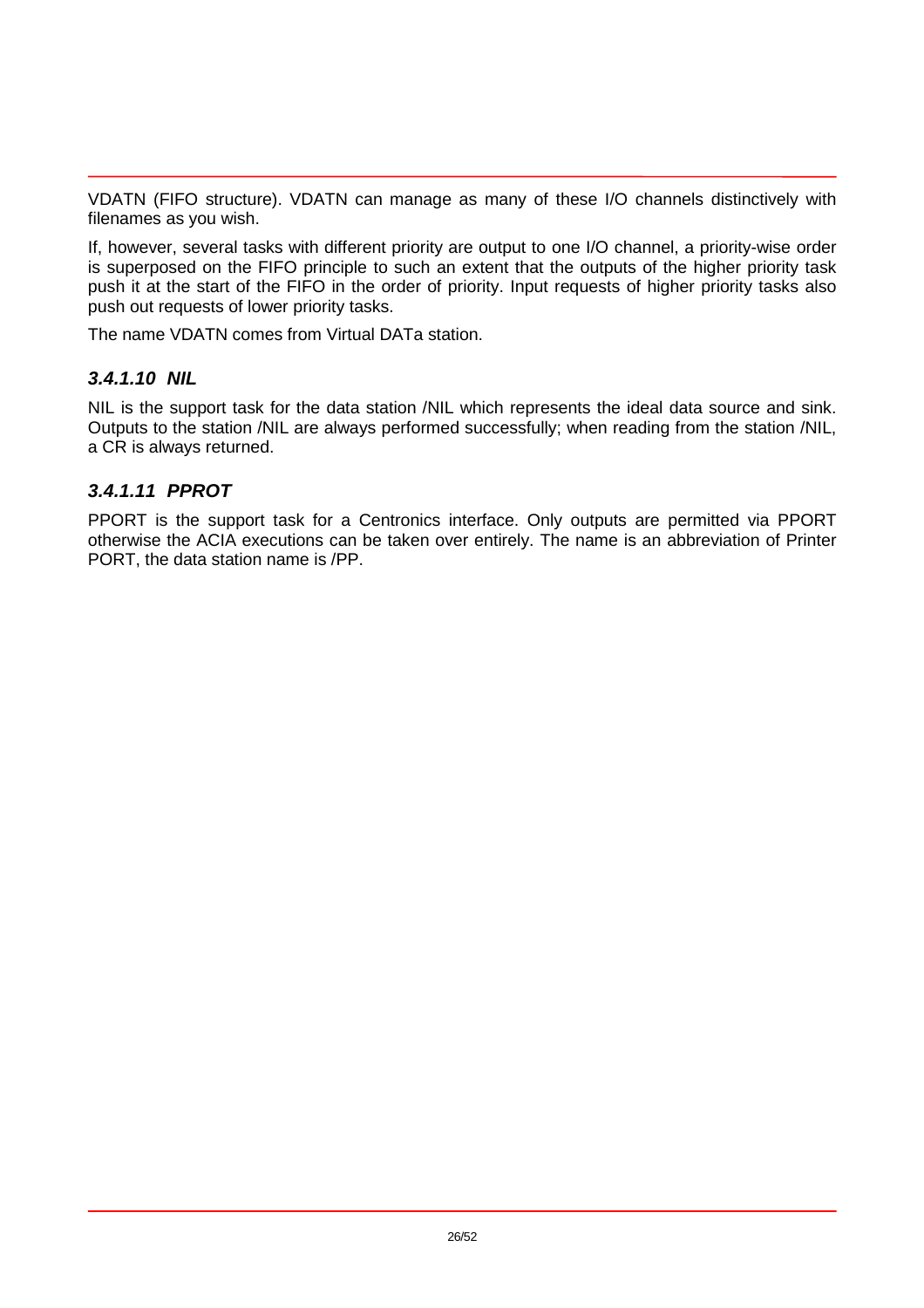## <span id="page-26-0"></span>**4 First Steps**

After all this theory it is time for a little practice. With the knowledge already gained, it is possible to observe the behaviour of the RTOS-UH, but before giving first examples to demonstrate what we have already learned, the fundamentals of system operation and some elementary operating commands need to be explained. However, the computer should be used here, the sooner it is used, the more errors can be made without risk before things get serious.

#### **4.1 System Start**

The first hurdle when starting an RTOS-UH system has been taken when the system message appears on the screen. For computers which operate with a connected terminal this may be more difficult, computers with a built-in terminal are usually easier to handle.

#### **4.1.1 Computer Configuration with External Terminal**

The terminal must be connected to the main interface of the computer, usually identified by A or 1. For 25-pole Sub-D connections, the pins 2, 3 and 7 (RX, TX and GND) must be connected. Pins 4 and 5 (RTS and CTS) should be bridged at both cable ends at first for the sake of simplicity.

The terminal should be TELEVIDEO-compatible, VT52 is OK as a last resort. The necessary baud rate is specified in the manual, chapter Implementation features. If it is unknown, you can start with 9600 baud. The other transmission parameters are: 8 data bits, 1 stop bit, no parity. However 7 data bits and 2 stop bits are also possible because RTOS-UH only uses 7 data bits. XON/XOFF should be chosen as a protocol (the hardware handshake RTS/CTS is bridged). The terminal should not do any character conversion (CR=CR), on reception of an LF scroll automatically to the bottom line on the screen and when the line length is exceeded, position automatically at the beginning of the next line. The terminal should not carry out a local echo.

When these basic settings have been made, the computer can be started with inserted RTOS-UH EPROMs or bootdisks. The system message should appear about 10 s after starting the computer at the latest or at the end of the booting process.

If nothing happens on the screen, the connections to pin 2 and 3 at one end of the terminal connecting cable should be switched and the process repeated. It does not hurt to press the No scroll or Hold screen button on the terminal twice. An XON (press Control and Q-keys simultaneously ^Q) has never bothered a computer either.

If only strange characters appear on the screen (providing a RTOS-UH system message does not display a collection of strange characters) the baud rate is probably wrong - try 19200 baud.

If none of this helps, this brief introduction is no use. It is then best to leave the computer alone just before finishing time or on Friday afternoon - perhaps it will have another think about things. Otherwise consult a colleague and/or friend with experience in commissioning serial interfaces. The excuse of defective EPROMs or bootdisk is practical but usually not applicable because every RTOS-UH system delivered has already been run.

If the system message appears, the data output works at least. If after simultaneously pressing the keys Control and A a \* appears on the screen, the opposite direction also works, if the asterisk does not appear, the cable is probably at fault. Either connections or jumpers are missing or the line is faulty.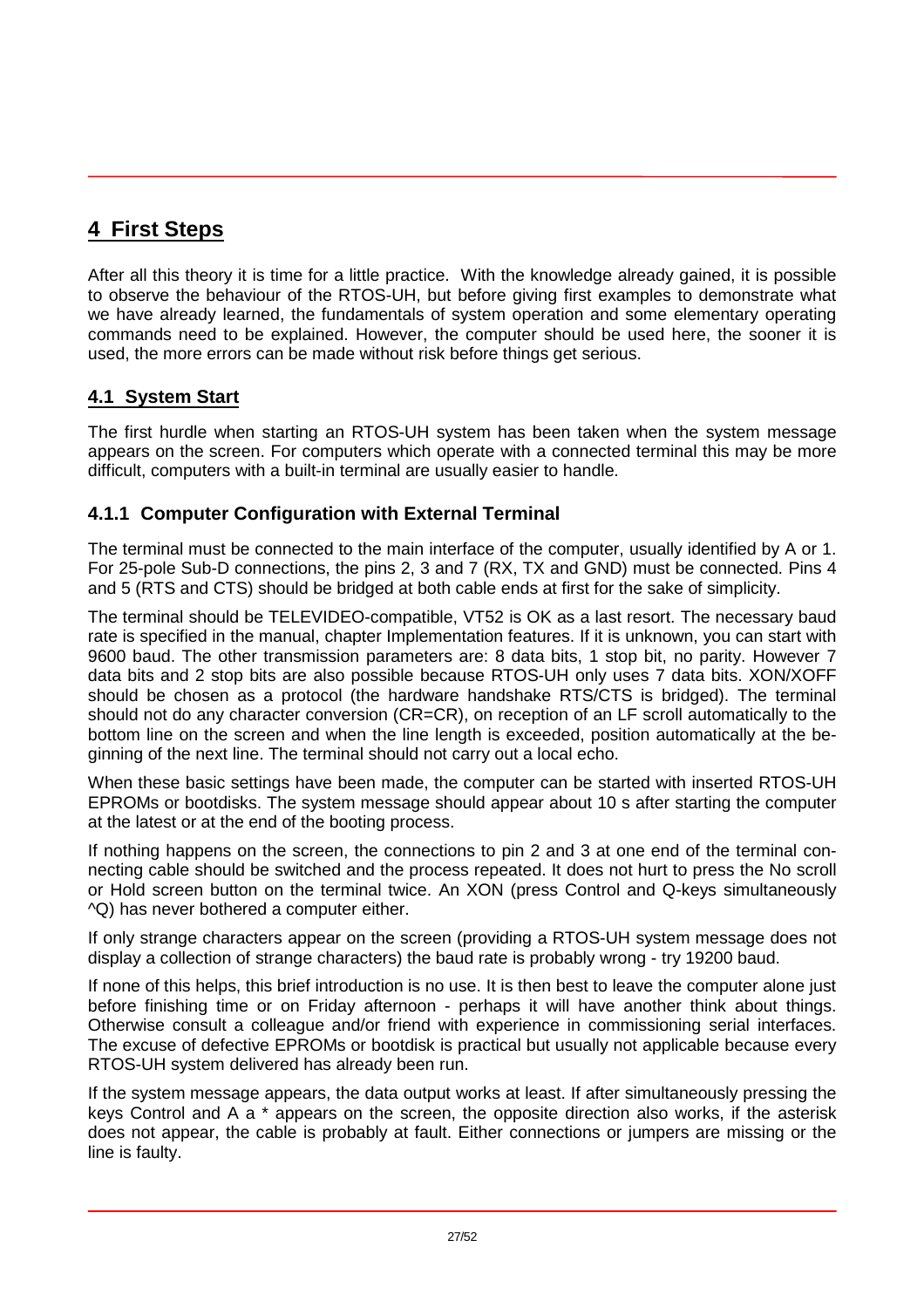#### <span id="page-27-0"></span>**4.1.2 Computer Configuration with Integrated Terminal**

Computers with an integrated terminal usually only need to be started with inserted EPROMs or bootdisks. To draw level with their colleagues with external terminals the Control and A keys should be pressed simultaneously here too.

#### **4.2 Making Contact**

By pressing the keys Control and A at the same time the first contact is made with the computer. The computer has acknowledged the keypress by outputting a \* as a prompt and is now waiting for a command to be entered.

Before direct work with the computer can begin, a few conventions: simultaneous pressing of the Control key together with another key, e.g. A, is specified below as ^A. Further, sending a command means entering 'A, the command text and then a CR, either with the RETURN or ENTER key or as ^M.

The access to the operating interpreter in the RTOS-UH is basically different to other operating systems: before entering a command,  $\Delta A$  must be entered.

The reason for this is the blocking of the terminal output for appropriate input. If the operating interpreter is always waiting for inputs, outputs of tasks could not appear on the screen, unless they were output through the duplex channel (system task SOUT). This on the other hand would mean that the input text would be illegible due to the strewn in outputs. To avoid this effect, inputs and outputs are normally only made via the system task ACIA so that no outputs appear on the screen during input processing.

#### **4.2.1 The System Message**

The system start message is still visible on the screen. This gives you important information on the current configuration of the operating system. A typical system message looks like this:

> ============================= > > > R T O S - U H < < =============================

Version 2.2 Aug./1989 - Lizenznummer: IEP---TEST---EPAC 68000

| Nuc=6. $5-E$  | l mp=2. N    | Pbus= $1.1$   | Error= $0.6$       | EdFm= $0.5$     |
|---------------|--------------|---------------|--------------------|-----------------|
| Vi /Vo=0. $5$ | $sh/ext=1.0$ | $Sh/sr=3.2-H$ | Shel $I = 3.2 - G$ | $Hyp=12.3-D$    |
| $Dev = 3.2$   | $Math=1. B$  | assign=0.7    | $r/w=1.2$          | Loader=4.5- $F$ |
| Hel $p=1.6c$  | $Prom=2.8$   | RTC/XPAC=3.1  | PWfai $I = 1.2$    | ADDi $nt=1.0$   |
|               |              |               |                    |                 |

P=Mini-12.3-E

**RESET.**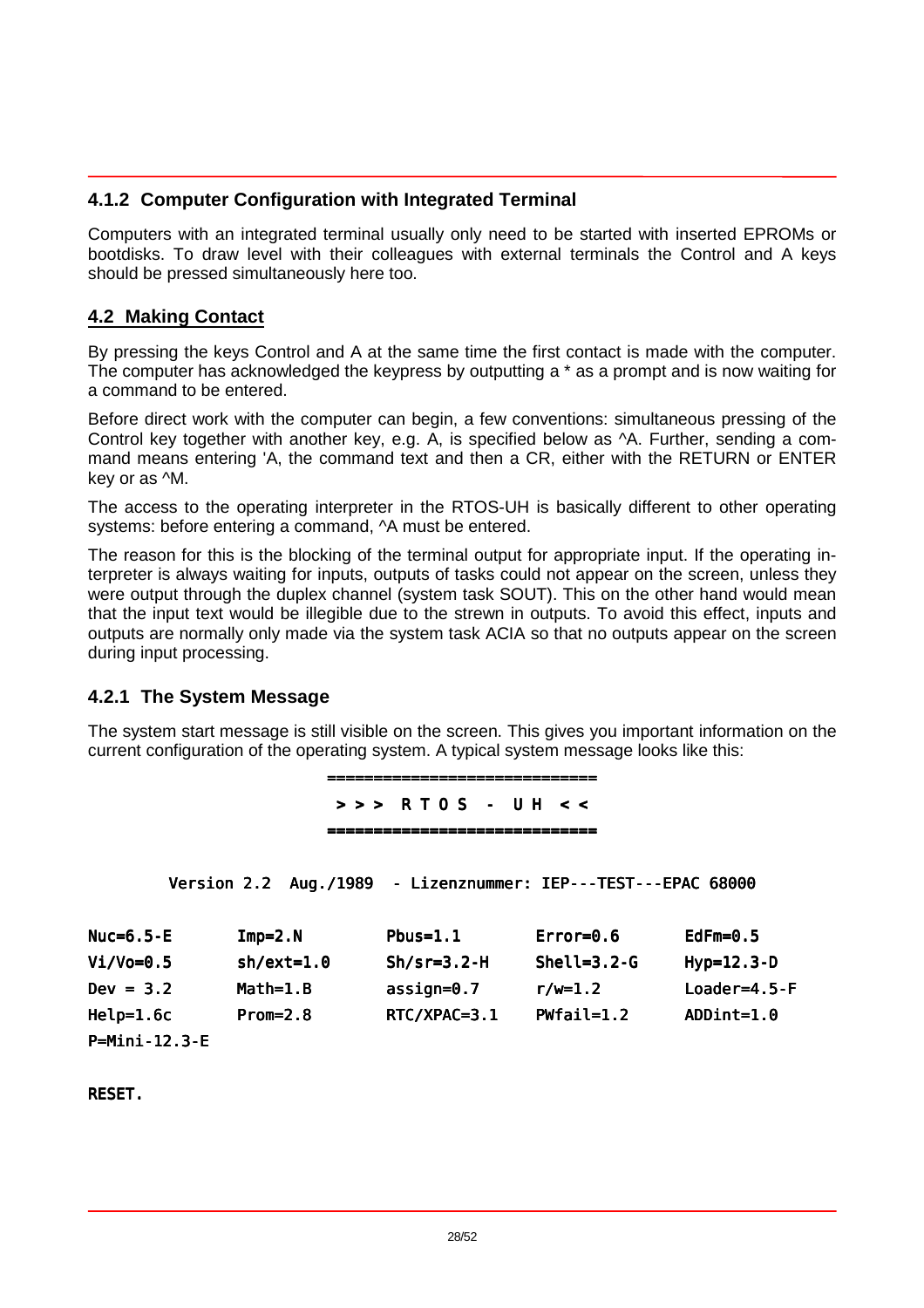<span id="page-28-0"></span>The individual system parts are specified here with their own version numbers in addition to header, version and licence number. The system shown here, a version for a 68000 single-board computer, which is used below as a sample computer, contains the following parts:

| <b>Nuc</b>  |    | operating system nucleus, in version 6.5E                           |
|-------------|----|---------------------------------------------------------------------|
| Imp         |    | implementation disk with ACIA and clock interrupt in version 2.N    |
| <b>Pbus</b> |    | driver routines for the bus system of the computer, in version 1.1  |
| Error       |    | system task ERROR, in version 0.6                                   |
| <b>EdFm</b> |    | system task EDFM, in version 0.5                                    |
| Vi /Vo      |    | system task VDATN, in version 0.5                                   |
| sh/ext      | ÷. | operation interpreter extensions, in version 1.0                    |
| Sh/sr       | ÷. | subroutine package for the operation interpreter, in version 3.2-H  |
| Shel I      |    | operation interpreter with USER, in version 3.2-G                   |
| Hyp         |    | runtime package for high level language programs, in version 12.3-D |
| Dev         |    | various help routines, in version 3.2                               |
| Math        |    | floating point arithmetic, in version 1.B                           |
| assi gn     | ÷. | output deflection, in version 0.7                                   |
| r/w         |    | binary input/output, in version 1.2                                 |
| Loader      | ÷. | linker and loader, in version 4.5-F                                 |
| Hel p       |    | operating command HELP, in version 1.6c                             |
| Prom        |    | utility for creating ROM-resident programs, in version 2.8          |
| RTC/XPAC,   | ÷. | computer-specific                                                   |
| Pwfail,     |    |                                                                     |
| ADDint      |    |                                                                     |
| P           |    | PEARL-Compiler, in version mini-12.3-E                              |

#### **Tabelle 4-1: Parts of the operating system**

Then the RESET message follows, which indicates that RTOS-UH has just performed a cold start. At this point the ABORT message may also appear. In this case RTOS-UH has performed a warm start, i.e. all task activities have been ended properly, a test for correct structure of the memory management carried out and all system components reset. An ABORT is a milder form of system initialization in which loaded tasks and files in the RAM disk are not lost. The triggering of an ABORT may, however lead to a RESET, complete system initialization with loss of all data in the RAM on recognizing errors in the memory manager.

In most computers, RESET and ABORT can be triggered by the hardware with special keys.

#### **4.2.2 The Memory Structure**

RTOS-UH is designed as an operating system in which the user can get as much information as possible on the current system status. The memory assignment of the sample computer after being switched on should be considered as the first example: with the command S ( $\triangle$  S CR) the following memory assignment list is obtained: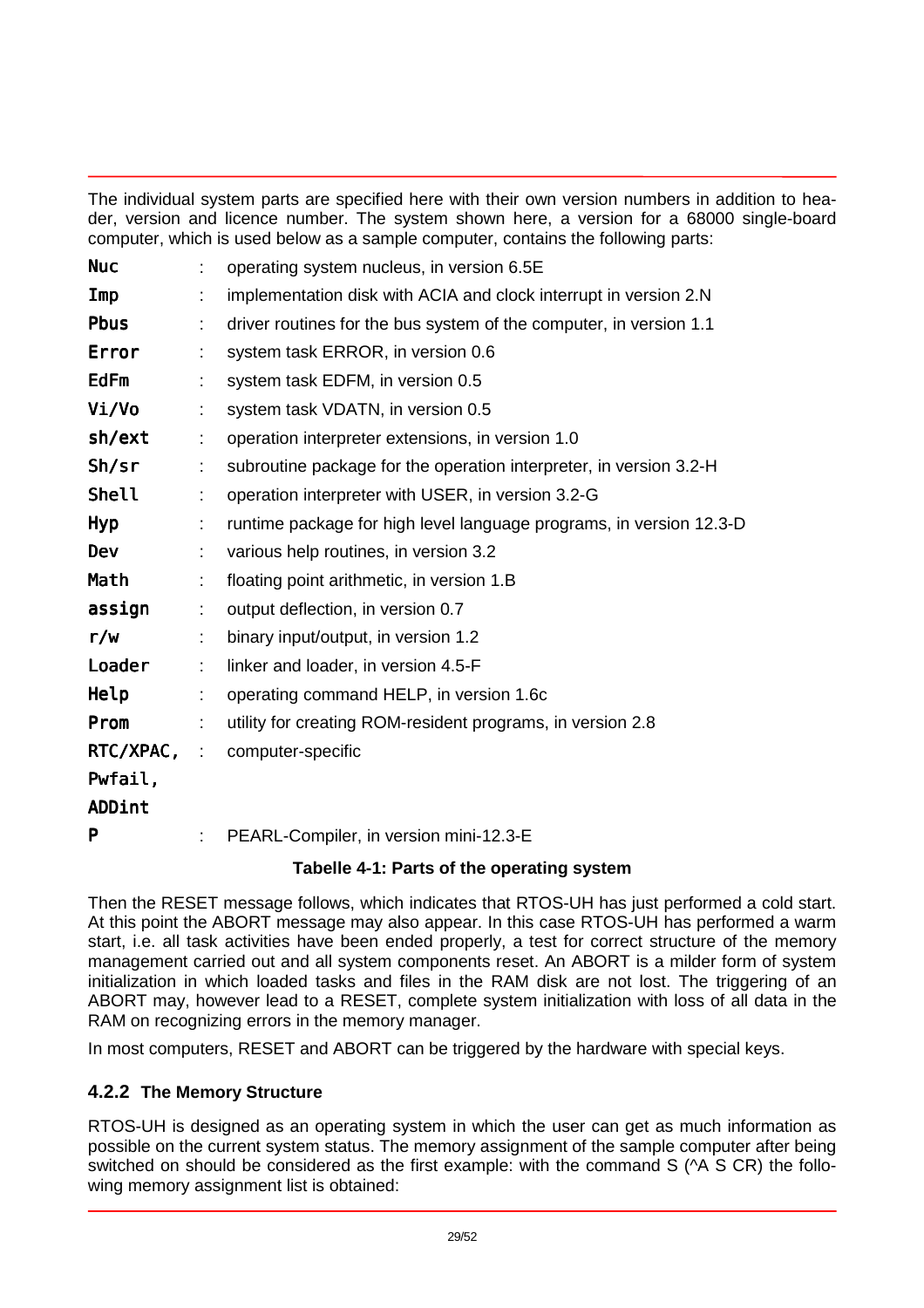<span id="page-29-0"></span>

| *S                 |             |           |               |
|--------------------|-------------|-----------|---------------|
| 00002086->00002090 | <b>MARK</b> |           |               |
| 00002090->000020F2 | <b>ATSK</b> | Resi dent | #I DI F       |
| 000020F2->00002154 | TASK        | Resi dent | #ACI A1       |
| 00002154->000021B6 | TASK        | Resi dent | #ACI A2       |
| 000021B6->00002218 | TASK        | Resi dent | #SOUT1        |
| 00002218->0000227A | TASK        | Resi dent | #SOUT2        |
| 0000227A->000022DC | <b>TASK</b> | Resi dent | #PPORT        |
| 000022DC->0000233E | ATSK        | Resi dent | <b>#FRROR</b> |
| 0000233E->000023A0 | TASK        | Resi dent | <b>#FDFMN</b> |
| 000023A0->00002402 | TASK        | Resi dent | <b>#VDATN</b> |
| 00002402->00002464 | TASK        | Resi dent | #XCMMD        |
| 00002464->000024C6 | TASK        | Resi dent | #USER1        |
| 000024C6->00002528 | TASK        | Resi dent | #USER2        |
| 00002528->0000258A | TASK        | Resi dent | #NI L         |
| 0000258A->0001FFF4 | <b>FREE</b> |           |               |
| 0001FFF4->00000000 | <b>MARK</b> |           |               |

Die Angaben in den einzelnen Spalten haben folgende Bedeutung:

| Start |     |      |           |                   | address of the memory segment |
|-------|-----|------|-----------|-------------------|-------------------------------|
|       | End |      |           |                   | of the memory segment         |
|       |     | Type |           |                   | of the memory segment         |
|       |     |      | add. info |                   | (optional)                    |
|       |     |      |           | Name of the owner |                               |

In table 3.3 all possible types of memory segments are listed.

| <b>Mnemo</b> | <b>Bedeutung</b>                                                                                                               |
|--------------|--------------------------------------------------------------------------------------------------------------------------------|
| <b>MARK</b>  | specially marked segment, start or end of the system memory                                                                    |
| <b>TASK</b>  | task identification; the task code can but need not be in this segment. Owner of the<br>segment is the task itself.            |
| <b>ATSK</b>  | is not a typing error but the task identification of an autostart-capable task                                                 |
| <b>TWSP</b>  | task workspace. The memory range for local variable of a task. The owner<br>is this task.                                      |
| <b>PWSP</b>  | procedure workspace. Extra memory space required by the task for procedure-local<br>variable. The owner here is also the task. |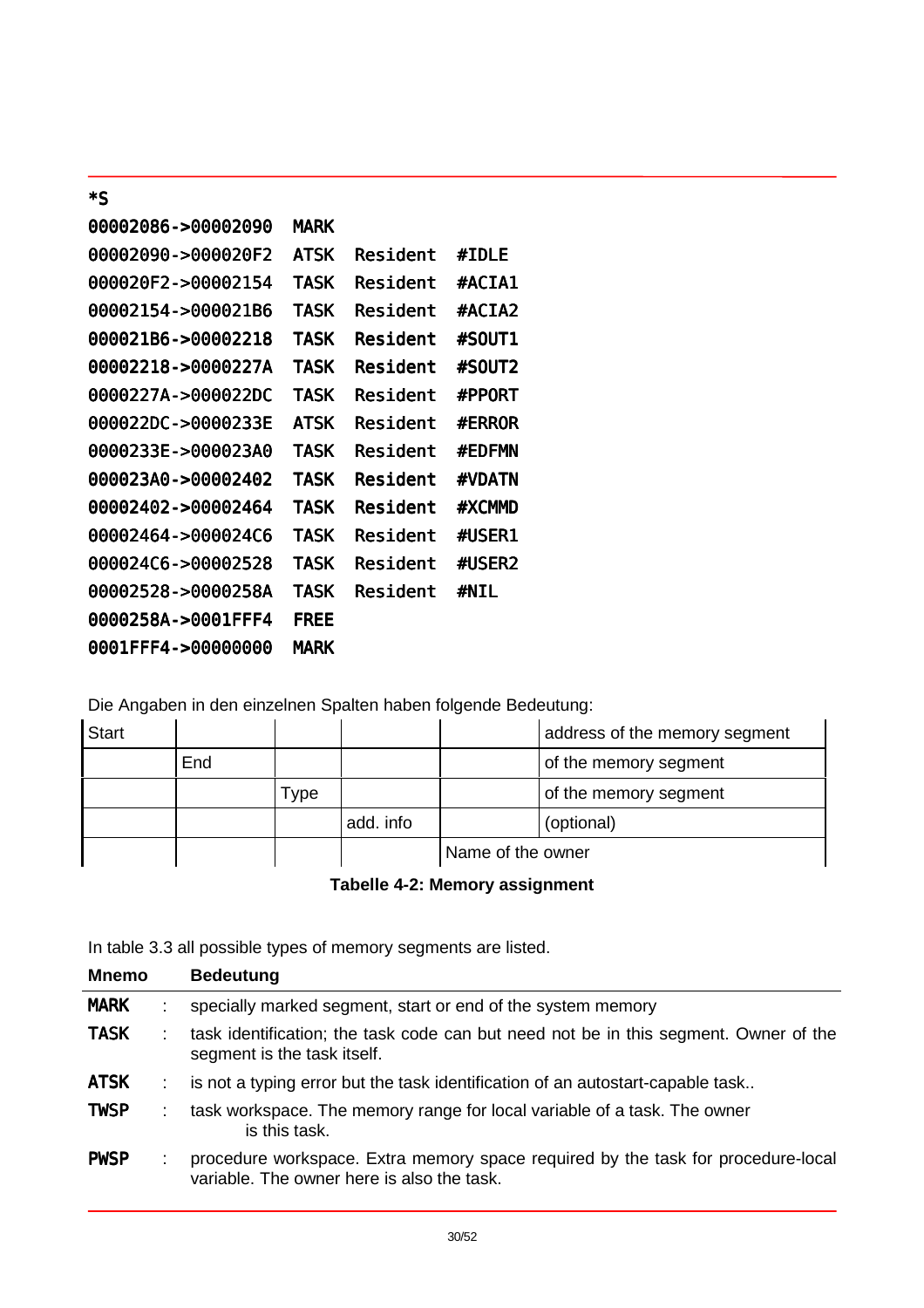<span id="page-30-0"></span>

| <b>CWSP</b> |                           | communication workspace. Memory space requested by a task to perform inputs or<br>outputs. The owner is the task. If the task is to be terminated, the memory section is<br>under the ownership of RTOS-UH (name specification (RTOS)) until the end of the<br>I/O operation. |
|-------------|---------------------------|-------------------------------------------------------------------------------------------------------------------------------------------------------------------------------------------------------------------------------------------------------------------------------|
| <b>MDLE</b> |                           | module. Data section for permanent data, e.g. for common use by several tasks. A<br>module has its own name and is itself owner of the memory segment.                                                                                                                        |
|             |                           | A special module with the name #NORAM signals a gap in the memory expansion of<br>the computer. The area concerned cannot be accessed.                                                                                                                                        |
| <b>EDTF</b> | $\mathbb{Z}^{\mathbb{Z}}$ | Edit file. This is a segment of the RAM disk. The filename is specified as owner.                                                                                                                                                                                             |
| <b>FREE</b> | t.                        | This is free memory space.                                                                                                                                                                                                                                                    |
| <b>PMDL</b> |                           | Prom module. A memory segment formed in the creation of PROM-resident pro-<br>grams.                                                                                                                                                                                          |
| <b>SMDL</b> |                           | Shell module. The module contains an operating command coded in high level lan-<br>guage. Generation by PEARL is possible.                                                                                                                                                    |

???? : A memory segment is no longer identifiable. The type identification noted in the memory segment was destroyed by illegal operations, program errors or similar.

#### **Tabelle 4-3: Type specifications for memory segments**

In the example only memory start, system tasks (partly autostart-capable but all with the Resident property), free memory space and end of memory are available. During further processing other segments will appear. The section before the start of the memory is occupied by RTOS-UH internal management informations and the TWSP of the resident system tasks and is no longer available.

The command S allows a limiting of the output to certain types of segments, see the manual.

#### **4.2.3 Die Taskzustände**

\*L

An overview of the statuses of all tasks in the system can be obtained by the command L (List Tasks). This looks like this in the sample computer:

| 00002090 | +FFF/1 | <b>RUN</b>  | TWS=00001092 PC=000C14D4 | #I DI F       |
|----------|--------|-------------|--------------------------|---------------|
| 000020F2 | -005/1 | <b>RUN</b>  | TWS=000010EE PC=000C2342 | #ACI A1       |
| 00002154 | -005/1 | <b>DORM</b> | TWS=000011D6 PC=00000000 | #ACI A2       |
| 000021B6 | -005/1 | <b>DORM</b> | TWS=000012BE PC=00000000 | #SOUT1        |
| 00002218 | -005/1 | <b>DORM</b> | TWS=000013A6 PC=00000000 | #SOUT2        |
| 0000227A | -001/1 | <b>DORM</b> | TWS=0000148E PC=00000000 | #PPORT        |
| 000022DC | -00A/1 | <b>SCHD</b> | TWS=0000162A PC=000C2CCC | <b>#FRROR</b> |
| 0000233E | -001/1 | <b>DORM</b> | TWS=0000169C PC=00000000 | <b>#FDFMN</b> |
| 000023A0 | -002/1 | <b>DORM</b> | TWS=0000171F PC=00000000 | <b>#VDATN</b> |
| 00002402 | -002/1 | <b>DORM</b> | TWS=000017A0 PC=00000000 | #XCMMD        |
| 00002464 | -007/1 | <b>RUN</b>  | TWS=00001962 PC=000C447E | #USER1        |
| 000024C6 | -006/2 | <b>DORM</b> | TWS=00001C3E PC=00000000 | #USER2        |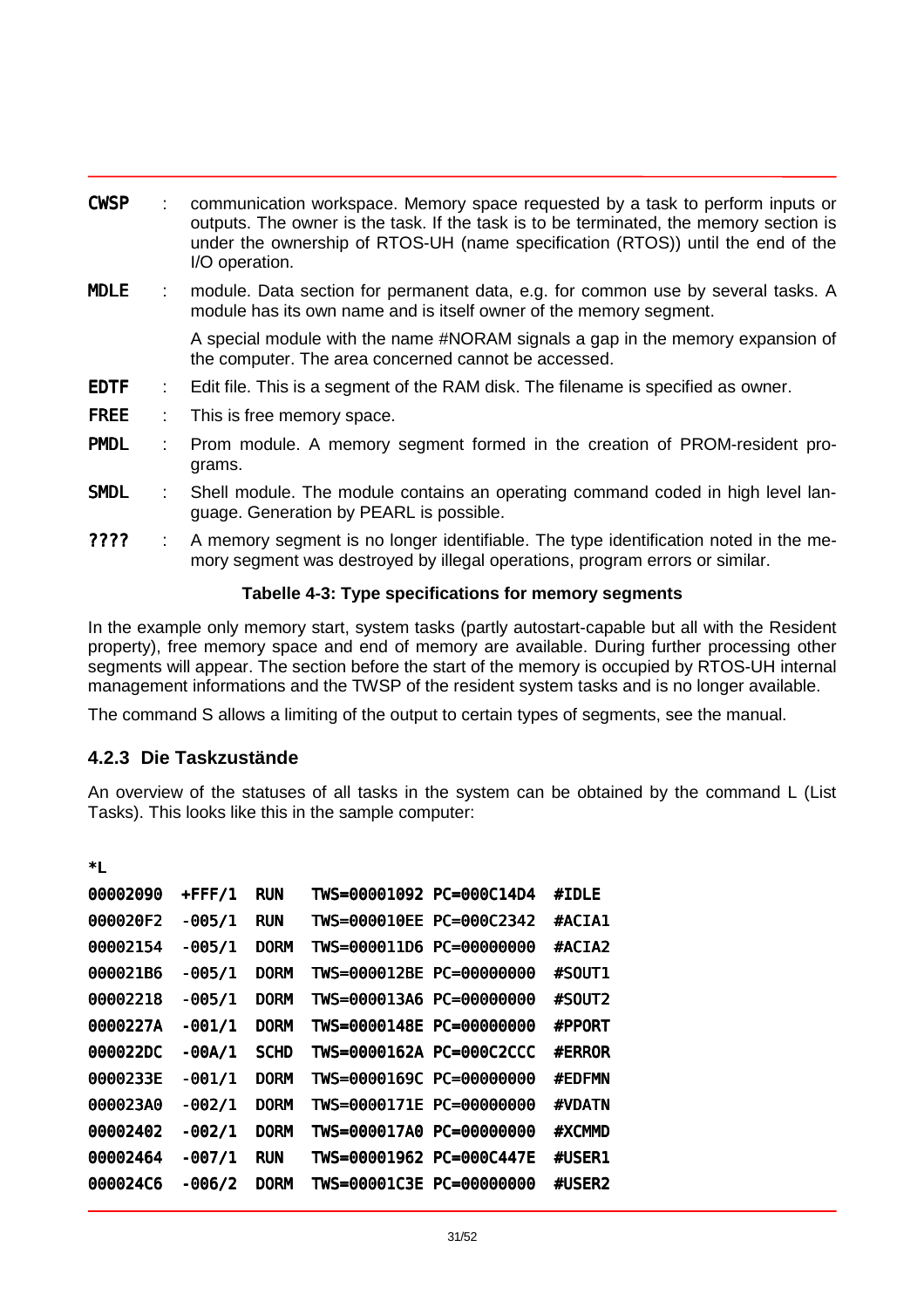#### <span id="page-31-0"></span>00002528 -002/1 DORM TWS=00001F1A PC=00000000 #NIL

Die Angaben in den einzelnen Spalten bedeuten:

| <b>TID</b> |      |      |         |           |           |          | addr, of the task header               |
|------------|------|------|---------|-----------|-----------|----------|----------------------------------------|
|            | Prio |      |         |           |           |          | Priorität (hex)                        |
|            |      | User |         |           |           |          | USER which performed<br>the activation |
|            |      |      | Zustand |           |           |          | <b>Status</b>                          |
|            |      |      |         | TWSP-Adr. |           |          | address of the TWSP                    |
|            |      |      |         |           | <b>PC</b> |          | addr. of the command<br>just executed  |
|            |      |      |         |           |           | Taskname |                                        |

**Tabelle 4-4: Output of the task list**

The priority is output hexadecimally with restricted numeric range.

The specification of the addresses of the task workspace and the program counter of the tasks enable insiders to make further investigations of the current activity of a task. In particular, it can be observed under some circumstances that a task is ready to run but has not yet been assigned a TWSP and a PC. Such a task is still waiting for assignment of TWSP.

The list obtained here is explained by the interaction of the system task as follows: IDLE is ready to run (as it should be), ACIA1 also because it is just dealing with the task list output. USER1 is ready to run because it must create the task list for output by the ACIA1. All other system tasks have no jobs at present and are therefore DORM. Only the ERROR is planned in for treating error messages.

The order of priority of the system task is also easy to follow: the ERROR has the highest priority (- 10), followed by USER1, which is marked as USER at the system interface and has a higher priority than USER2. The ACIAs and SOUTs are in the next priority stage because they are more important for input and output of the USERs in the system than the support tasks for the other data stations.

The task statuses can be observed with the following commands:

- L output list of all tasks
- LU output user tasks only (list user tasks)
- SHOW for specific observation of a single task (SHOW taskname)

#### **Tabelle 4-5: Commands for output of task statuses**

The L command can can only be given by options for output according to certain criteria of selected tasks.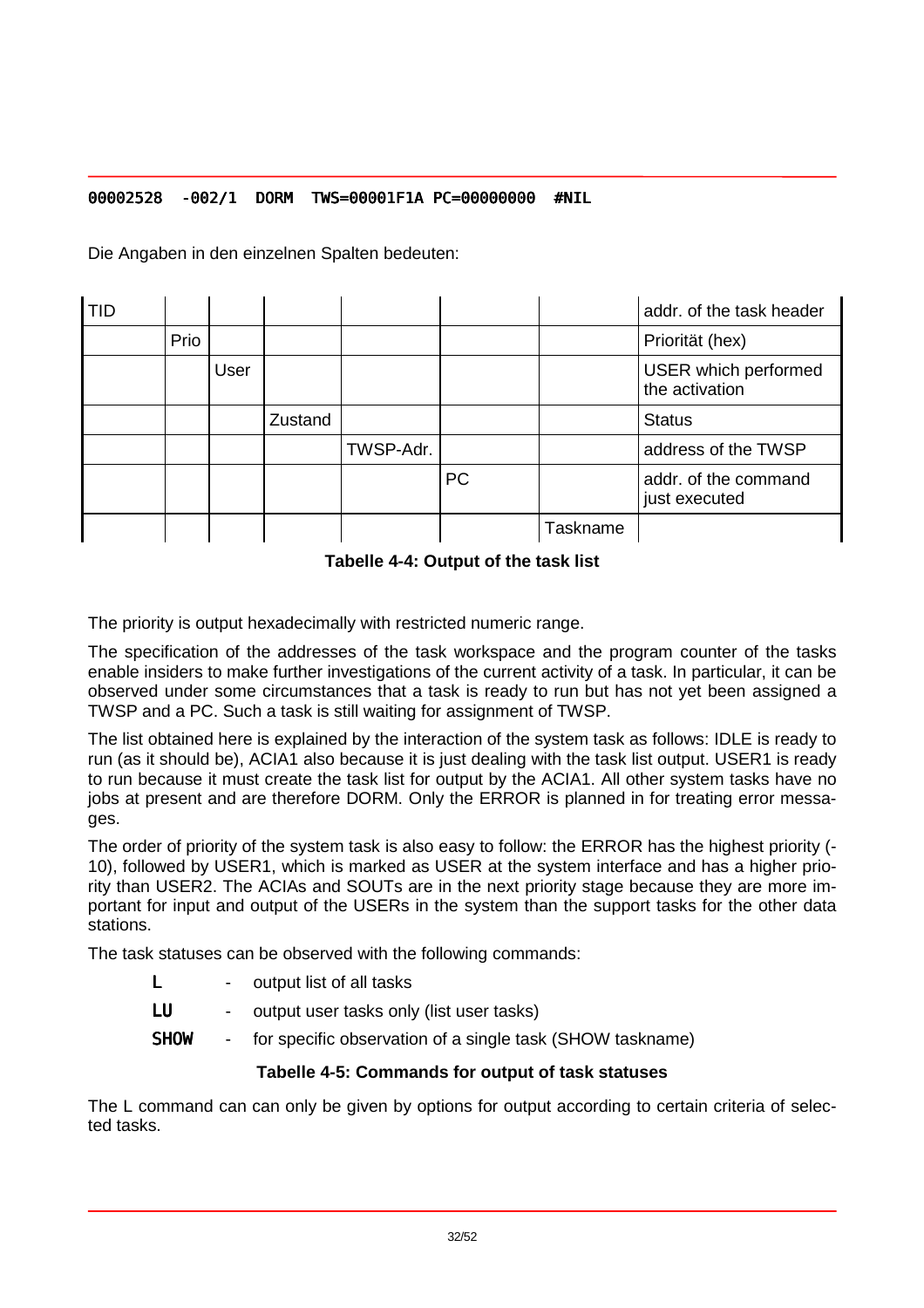#### <span id="page-32-0"></span>**4.3 Some Examples**

Some examples for the behaviour of tasks under RTOS-UH are given here. Since the creation of programs, especially operation of the editor and treatment of files, is not yet possible with the previous explanations, this chapter is restricted to interventions by operating commands. The aim is to explain the system operation including some basic commands as well as the practical observation of the theoretical knowledge of the task behaviour.

#### **4.3.1 Input of Commands**

RTOS-UH requires the operating interpreter to be started with ^A before entering a command. The activated operating interpreter logs in with a \* as a prompt and accepts the input of commands.

During command input, the following editing possibilities exist:

- Cursor left, backspace (^H) or DEL (Delete) delete one character to the left
- Cursor right ( $\Delta$ ) restores the character at the current position from the previous input
- CR, RETURN or ENTER (^M) and LF (^J) end the input

It is possible to enter commands in small or capital letters and mixed, no differentiation is made between small and capital. Task, module and filenames must be written with the correct small and capital letters, however.

Parameters are separated from the commands by blanks or commas.

The command line may be a maximum 128 characters long.

A command ends with a semicolon ; or a double hyphen --; this end identification can be omitted if only one command is given in a line. Commands separated by semi-colons are processed by the system at the same time if possible (e.g. two files can be copied simultaneously in this way), commands separated by -- are processed chronologically (command chaining). The following commands will not be processed if the respective preceding command was erroneous. In the command P--LOAD (translate PEARL with susequent loading of the program) the load command is only executed if the translation has taken place without any errors.

The following characters are available for checking the output:

- XOFF (^S) stops the output, i.e. the ouput of the prompt is also suppressed after pressing ^A.
- XON (^Q) continues it.

Since XOFF can easily be pressed accidentally instead of  $\Delta A$ , an XON is always useful in unclear situations. Access to the operating interpreter may then be free again.

XOFF and XON are never taken over into the input string.

#### **4.3.2 Generation of Tasks**

Tasks are normally generated by high level language or assembler programming or generated automatically by the interpreter to process complex tasks. With the DEFINE command, the operating intepreter can also be forced to direct task generation, however. The

#### DEFINE  $X$  -- SHOW X

command has the following effect: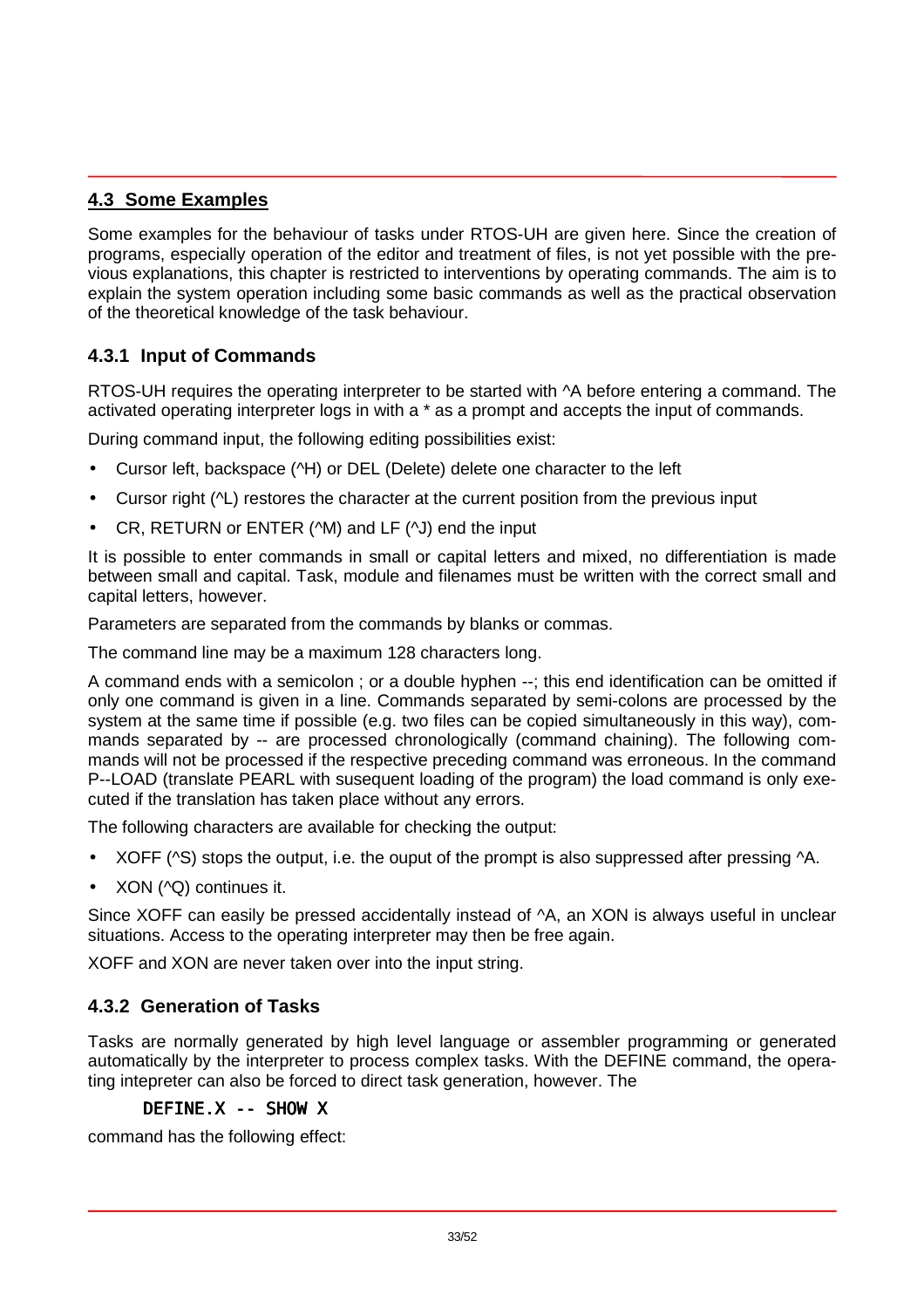<span id="page-33-0"></span>The operating interpreter generates a task with the name X, whose job is to execute the subsequent (--, command chaining) SHOW command. This construction enables the definition of fixed, own operating command sequences.

Internally, this task is generated in the same way as, for example, the subtask generation in the COPY command. The generated subtask is given a prescribed subtask name by the suffix . Name after the operating command. Blanks may appear before the point. If no name is prescribed, the system generates the name from the operating command, followed by a / and a two-digit, consecutive assigned number.

After entering the command DEFINE.X -- SHOW X the system replies with the output belonging to the SHOW command. With L and LU it can be determined that the task X is now available as a user task in the system.

#### **4.3.3 Chronological Planning Ins**

With this task X, some examples of activations and planning ins can then be performed. With the command

X

(short for ACTIVATE X), X is activated and the output appears again. With the command

#### ALL 5 SEC X

(short for ALL 5 SEC ACTIVATE X), X is planned in cyclically. X is activated immediately and then in a 5 second rhythm, recognizable from the output which appears. Between the outputs, it can be determined with the LU command that X is planned in in the SCHD status.

Nevertheless X can also be started asynchronously by hand: The input of X as a command only leads to an additional activation and output, but does not change anything in the rhythm of the regular outputs. This poltergeist can only be kept away by

#### PREVENT X,

a planning out of task X.

A difficult planning in can be observed with the command

#### AFTER 10 SEC ALL 2 SEC during 10 sec X

if nothing happens for 10 seconds, 6 output lines appear and then nothing happens again. With LU, X is found in the DORM status, it has fulfilled its task, has been planned out automatically and is now sleeping peacefully.

If you try to wake up X with the x command, you will soon see the reaction to input errors: the system does not find any task with the name x and complains with

#### >> #USER1:x WRONG COMMAND.

Error messages start with >>, followed by the task name of the causer and specify the cause of the error, here, the input of x as an unknown command.

If X is planned in faster (ALL 1.0 SEC X) and the output with XOFF is stopped, the ability of RTOS-UH to buffer task activations can be observed. If XON is given within 5 seconds after XOFF, output lines appear immediately. Their number corresponds to the number of seconds for which the output was blocked. Since X could not end its output, the corresponding number of activations has taken place, but could not be executed because the first activation was not ended (no change from RUN to SCHD). These activations were buffered and are repreated on release of the output. This is easily recognizable particularly in a task which outputs the current time: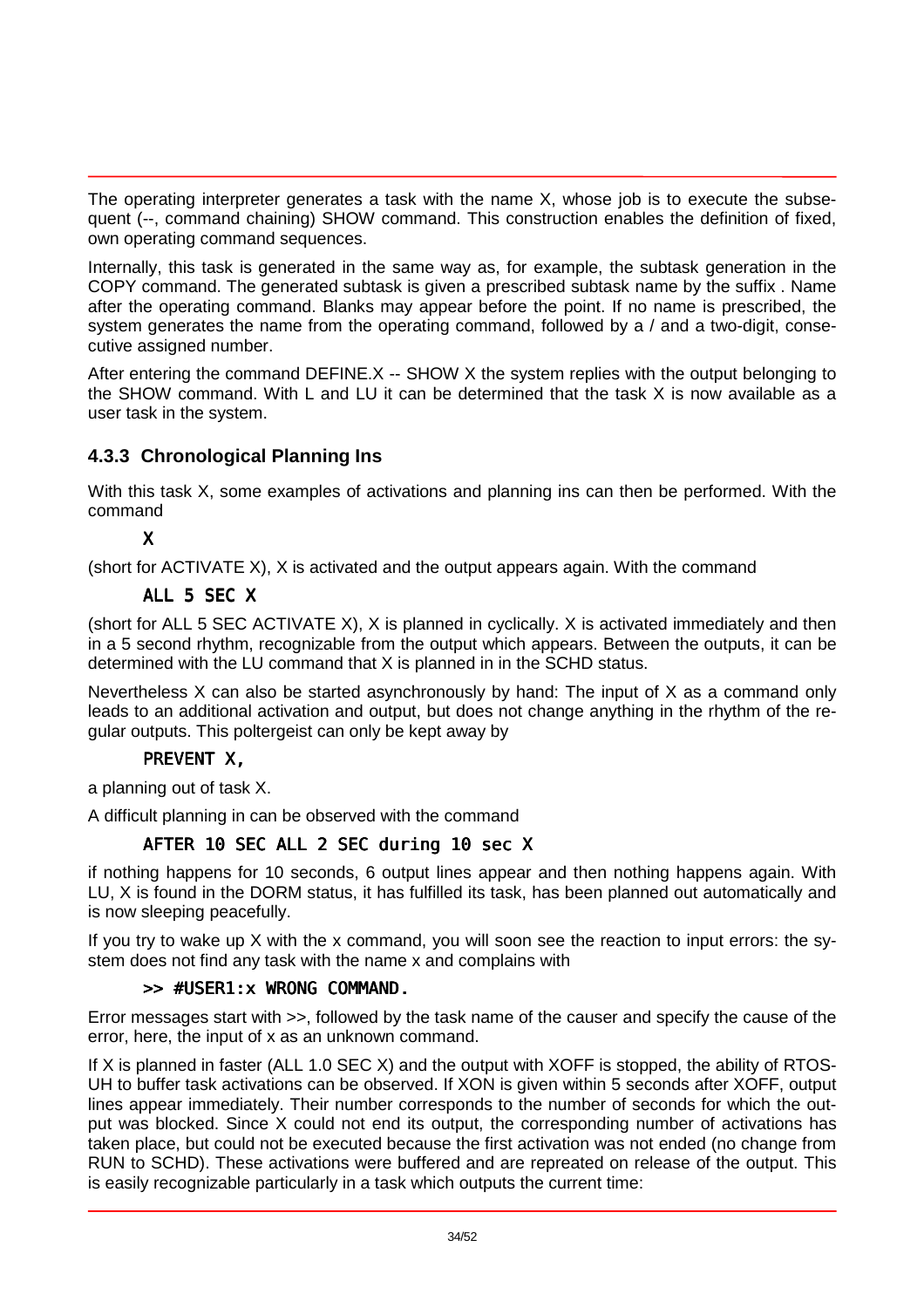#### DEFINE.Y—CLOCK,

<span id="page-34-0"></span>because the time of the actual task run is output here.

If the output is blocked for longer, a line with the output of the first activation appears on releasing the output, followed by an error message (or several)

#### >> X:INTRPT OVERFLOW (ACT).

and then the outputs of the other, buffered activations. The error message indicates that the activation buffer of task X has overflowed, caused by an interrupt routine (here the clock tick).

#### **4.3.4 Interrupt Planning Ins**

RTOS-UH knows 32 different interrupt sources which are named by the designation EV xxxxxxxx (EV = event). xxxxxxxx is a hexadecimally noted bit mask in which the interrupt concerned is noted with a 1, all others with a 0. Interrupt EV 00080000 serves as an example here.

The task can be changed from the DORM status to the SCHD status with

#### WHEN EV 00080000 activate X

With the simulated triggering of the interrupt by

#### TRIGGER EV 00080000

nothing at all happens. RTOS-UH blocks the appearance of an interrupt at initialisation. X cannot be started with the TRIGGER EV 00080000 command until after the interrupt has been released with

#### ENABLE EV 00080000

X is reactivated every time the interrupt appears. The planning in can be deleted again by PREVENT X. However, the activation is already prevented by the interrupt disable

#### DISABLE EV 00080000

#### **4.3.5 Suspend and Continue**

These operations can be observed well in an endless loop of the type

#### DEFINE. endl os-endl os

with the commands SUSPEND (SU for short) and CONTINUE. By the way the sense of the high priorities for ACIA and USER also becomes clear: although the task endless runs at priority -1 in an endless loop, operating commands can still be given. The computer behaves for the higher priority tasks as if the lower priority stages do not exist.

After a

#### T endlos

(terminate the endless task), this can be shown better with the aid of the task Low from

#### Define. Niedrig PRIO 10 -- Show Niedrig; All 2 sec Niedrig

(the task Low is assigned priority 10) and the task endless. If endless is activated whilst Low is running, the outputs of Low disappear first because it no longer has any processor capacity. Low, however, is still activated regularly and therefore error messages appear after approx. 10 sec. which point to overflow of the activation buffer of Low. The effect here is identical with stopping the output in the chapter Chronological planning ins.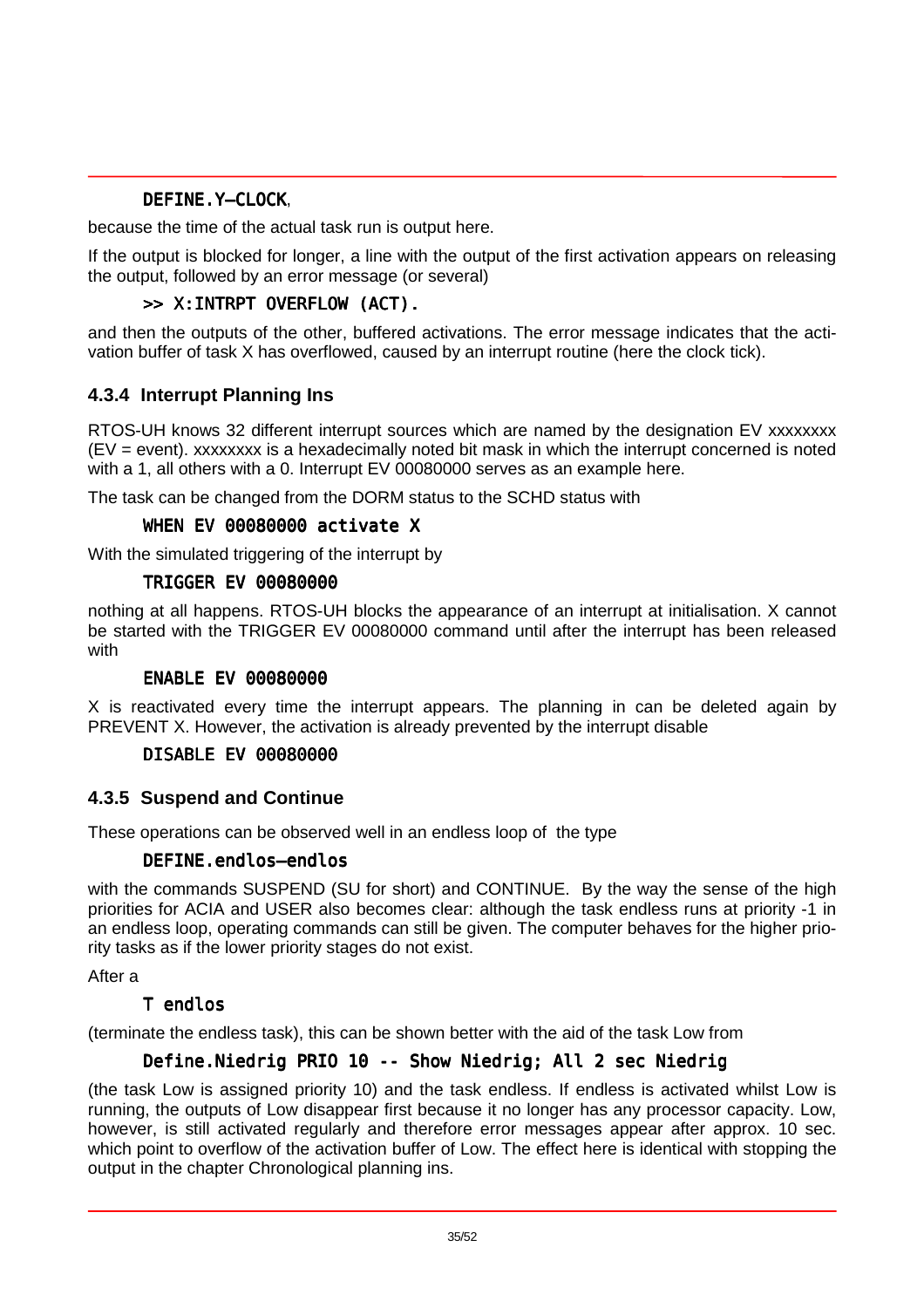## <span id="page-35-0"></span>**5 The I/O System**

The I/O system of RTOS-UH differs considerably from that of other operating systems in concept. As an explanation, the basic thought behind the design of the I/O system is demonstrated here. This is followed by a detailed explanation of the functional principle. Although this goes into great detail in part, it is very important to study this description to understand the possibilities which RTOS-UH offers. A brief description of the most important devices and data stations which exist in an RTOS-UH systems concludes this chapter.

#### **5.1 Queues**

RTOS-UH decouples the execution of I/O operations from the initiating task. A task which wants to perform an input or output operation first requests space for I/O operations from the operating system, the so-called Communication Workspace (CWSP). Such a memory segment is also known as Communication Element, CE. In this CE, the task enters on which device or which file which I/O operation is to be performed and passes on the filled in CE to the operating system.

The operating system hands this CE into the queue of the device concerned. Ordering takes place in the order of priorities of the initiating tasks, in the event of equal priority in the order of arrival. At the same time it activates the support task belonging to this device if this is not yet active.

The support task then takes a CE from the queue and processes it. After processing, it is returned to the operating system, otherwise the used memory section is automatically declared as free memory space. The support task then terminates if no other CE exists in its wait queue.

If a task which has been initiated by incomplete inputs or outputs is terminated, its input CEs which are still in queues are taken immediately from the queue and declared as free memory space. CEs already being processed by a support task and output CEs are left in the system and completed.

Execution of the I/O operation is thus decoupled from the processing of the initiating task. A task can initiate an output by providing the output data in a CE and passing this CE on to the operating system. If the task has no further interest in the result of the output (errors could occur for example), it can continue immediately after the transfer. The times in which a support task suspends its execution can thus be used by the initiating task.

Similiar behaviour can be observed for inputs: a task can generate an input request, then continue processing and only later show an interest in the read-in data. If the data are not available at this time, however, the task is put in the I/O status and its execution suspended until the end of the I/O operation.

The COPY command uses this facility by peforming ping-pong operation with two CEs: One CE requests input from the copying source, another CE is used for output to the copying destination. Both the input and the output requests can then be processed simultaneously by the system. The generated subtask COPY/xx merely switches the data direction of the CEs after an input and output so that the input received is passed on as an output and the old output CE is then used for input.

#### **5.2 LDNs, Drives and Device Names**

RTOS-UH manages its own queue for every I/O device. Operating system internally, every queue is identified by a number, the LDN (Logical Device Number). If a device has several subdivision possibilities (e.g. the device mass memory can manage different drives) another drive number can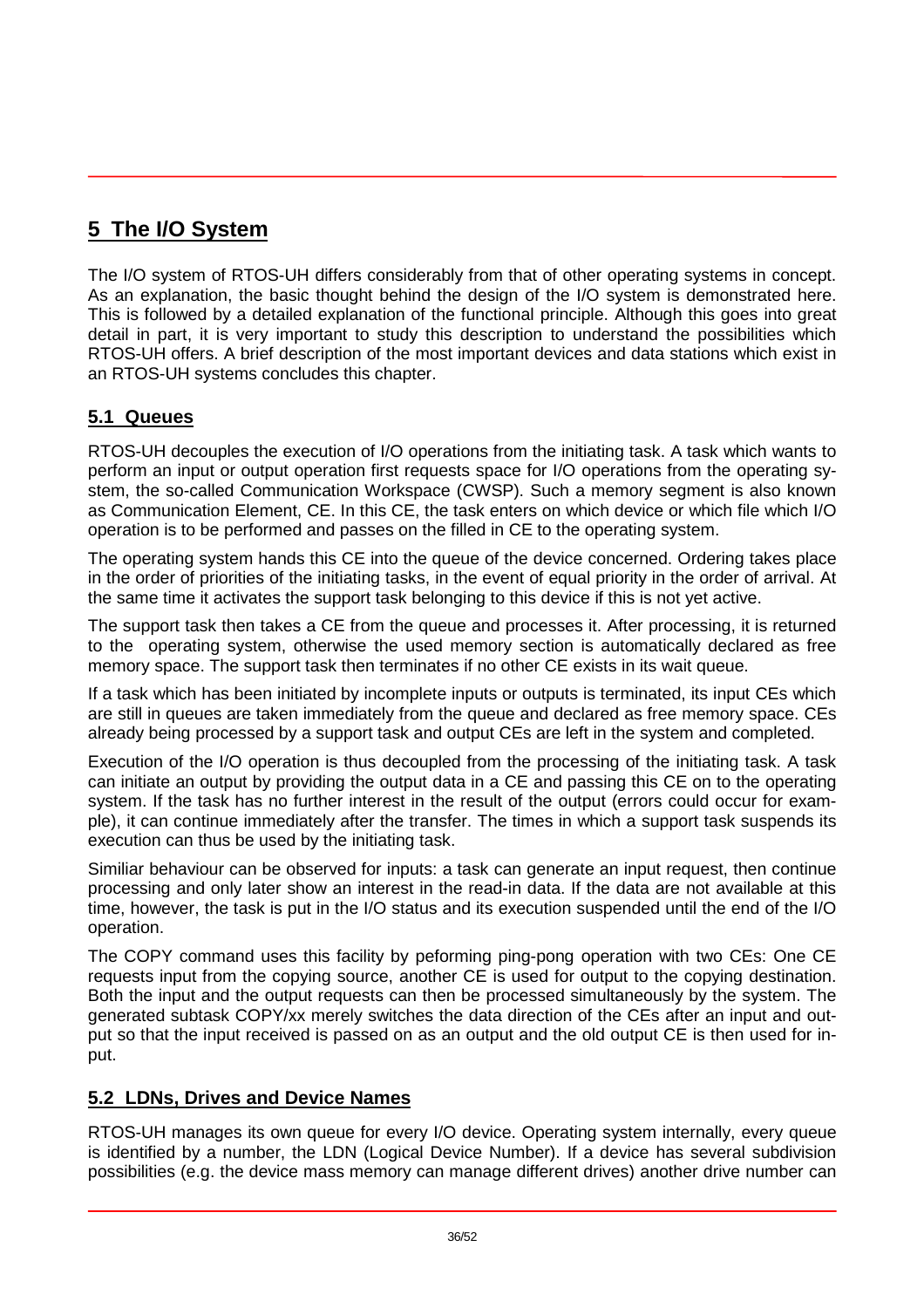<span id="page-36-0"></span>or must be added as an exact specification. RTOS-UH manages the individual drives but not in their own queues. Division according to drives must take place in the support task.

To simplify system operation, the operating system provides symbolic device names for many LDN drive combinations. In the input of operating commands, a certain LDN drive combination can be identified simply by specifying the device name. The LDN drive combinations available in an RTOS-UH system can be displayed with the HELP-D command. The following output then appears for the sample computer:

#### \*HELP -D

RTOS Devices (LDN/Drive)

| $A1: \ldots \ldots 00/00$ $A2: \ldots \ldots 02/00$ $UL: \ldots \ldots 02/03$ $B1: \ldots \ldots 00/02$ $B2: \ldots \ldots 02/02$ |  |  |
|-----------------------------------------------------------------------------------------------------------------------------------|--|--|
|                                                                                                                                   |  |  |
| ED:01/00 EDB:01/01 V0:07/00 VI:08/00 N0:7F/00                                                                                     |  |  |
| TY:7E/00 TYB:7E/02 TYC:7E/06 XC:09/00 NIL:0F/00                                                                                   |  |  |

The system contains:

| <b>LDN</b>     | <b>Drive</b>   | Gerätename | <b>Funktion</b>              | <b>Betreuungstask</b> |
|----------------|----------------|------------|------------------------------|-----------------------|
| 0              | 0              | /A1/       | System interface             | #ACI A1               |
| 0              | $\overline{2}$ | /B1/       | dito, buffered               | "                     |
| 0              | 6              | /C1/       | dito, buffered and polled    | Π                     |
| 1              | 0              | /ED/       | Ramdisk, ASCII data          | #EDFM                 |
| 1              | 1              | /EDB/      | Ramdisk, binary data         | $\mathbf{H}$          |
| 2              | 0              | $/$ A2 $/$ | 2nd serial interface         | #ACI A2               |
| 2              | $\overline{2}$ | /B2/       | dito, buffered               | п                     |
| $\overline{2}$ | 3              | /UL/       | dito, buffered without LF    | п                     |
| 2              | 6              | /C2/       | dito, buffered and polled    | п                     |
| 7              | 0              | /VO/       | virt. data station, output   | #VDATN                |
| 8              | 0              | $/$ VI $/$ | virt. data station, input    | п                     |
| 9              | 0              | /XC/       | operating interpreter        | #XCMMD                |
| 10             | 0              | /PP/       | Centronics interface         | #PPROT                |
| 11             | 0              | /D1/       | system interface, duplex     | #SOUT1                |
| 12             | 0              | /D2/       | 2nd serial interface, duplex | #SOUT2                |
| 15             | 0              | /NIL/      | ideal data sink/source       | #NI L                 |
|                |                |            |                              |                       |

#### **Tabelle 5-1: Assignment LDN/Drive and mnemos of the data stations**

The other devices specified /TY, /TYB, /TYC and /NO have special functions. It is not possible to use them directly, their meaning will be explained later.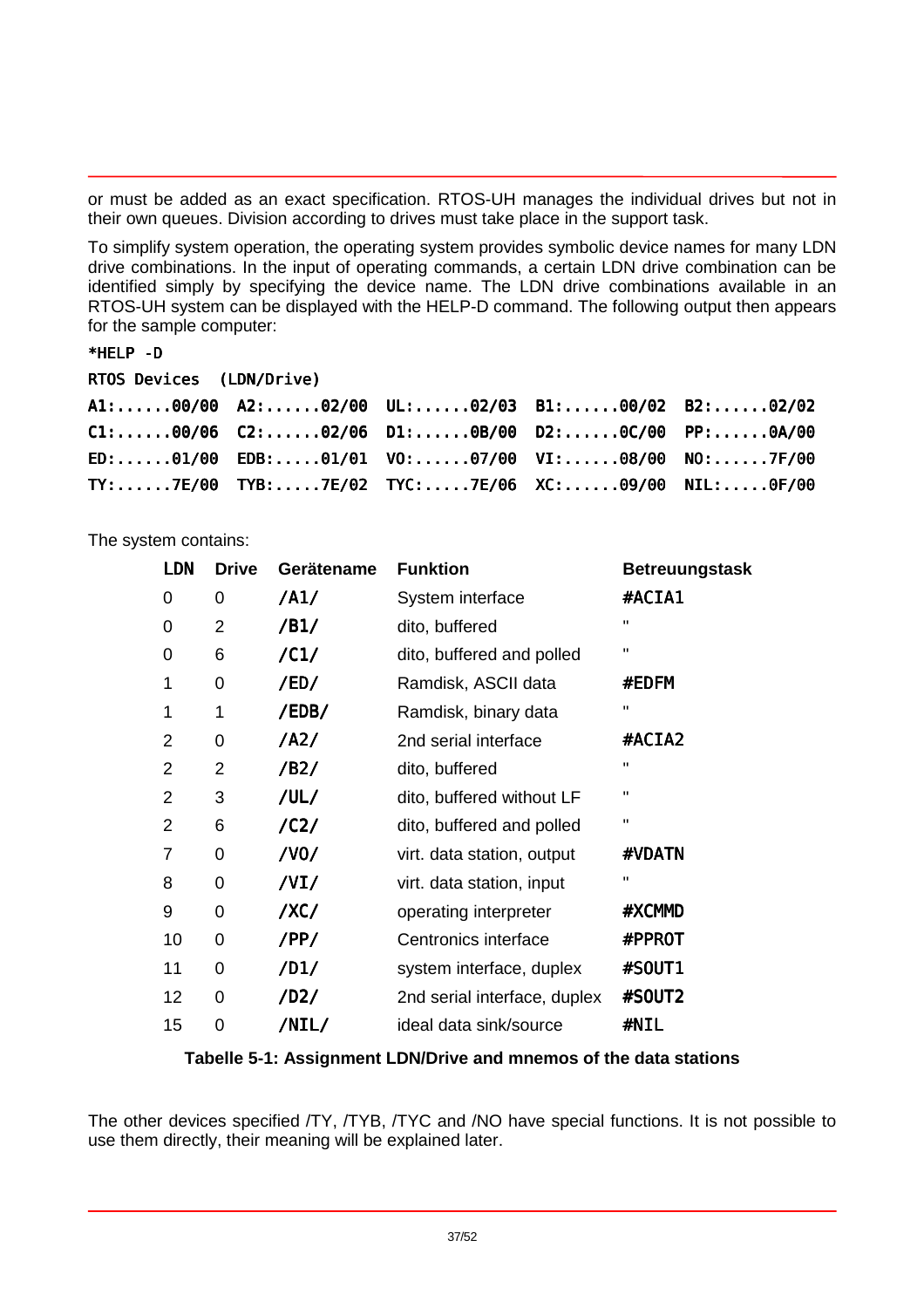<span id="page-37-0"></span>In the input of operating commands, devices can be specified both by the mnemonic (e.g. /A1) or specification of LDN and Drive (e.g. /LD/0.0 for /A1 or /LD/0.2 for /B1).

#### **5.3 Structure and Use of CEs**

In this chapter, the direct handling of CEs is shown to explain the possibilities and capabilities of this I/O concept. Although the examples here are of more interest to assembler programmers (high level language programmers are relieved of this work by a runtime system adapted to the high level language), but should still be read because the behaviour of the runtime support for high level language programs only then becomes comprehensible.

#### **5.3.1 Request a CE**

A CE is requested by the operating system with the trap FETCE. The size of the desired data buffer must be entered in the processor register D1 for this. The trap fetches a memory segment of the CWSP type in the required size from the operating system and parametrizes the CE. After returning from the trap, the processor register A1 indicates this memory segment.

The memory segment has the following structure (offset in byte relative to the processor register A1, name according to the RTOS-UH conventions):

| <b>Offset</b> |                  | <b>Name</b>       | <b>Funktion</b>                                                                                |
|---------------|------------------|-------------------|------------------------------------------------------------------------------------------------|
|               | 0 (0x00) FORL    |                   | Forward pointer of the memory manager, points to the next memory seg-<br>ment                  |
| 4             | (0x04) BACKL     |                   | Backwards pointer of the memory manager, points to the previous memory<br>segment              |
| 8             | (0x08)           | <b>OWNER</b>      | number of the initiating USER                                                                  |
| 9.            | $(0x09)$ TYPE    |                   | type identification of the memory segment                                                      |
|               | 10 (OxOA) FORT   |                   | forward pointer for chaining of the task affiliation                                           |
|               | 14 (OxOE) BACKT  |                   | backward pointer for chaining the task affiliation                                             |
|               | 18 (0x12) TIDO   |                   | TID of the initiating task                                                                     |
|               | 22 (0x16) FORS   |                   | forward pointer for queue chaining. Is at 1 if the CE is being processed by<br>a support task. |
|               | 26 (Ox1A) BACKS  |                   | backwards pointer for queue chaining                                                           |
|               | 30 (0x1E) PRIO   |                   | priority of the CEs (for queue)                                                                |
|               | 32 (0x20) BUADR  |                   | pointer ot the data section of the CE                                                          |
|               | 36 (0x24) RECLEN |                   | for output: number of bytes to be output                                                       |
|               |                  |                   | at input: length of the available data buffer                                                  |
|               |                  | 38 (0x26) STATI 0 | status information through the CE                                                              |
|               | 39 (0x27) LDN    |                   | number of the wait queue for which the CE is determined                                        |
|               | 40 (0x28) MODE   |                   | coding of the type of I/O job                                                                  |
|               | 42 (0x2A) DRV    |                   | duration of a timeout for processing this CE (only makes sense for suitable<br>support task)   |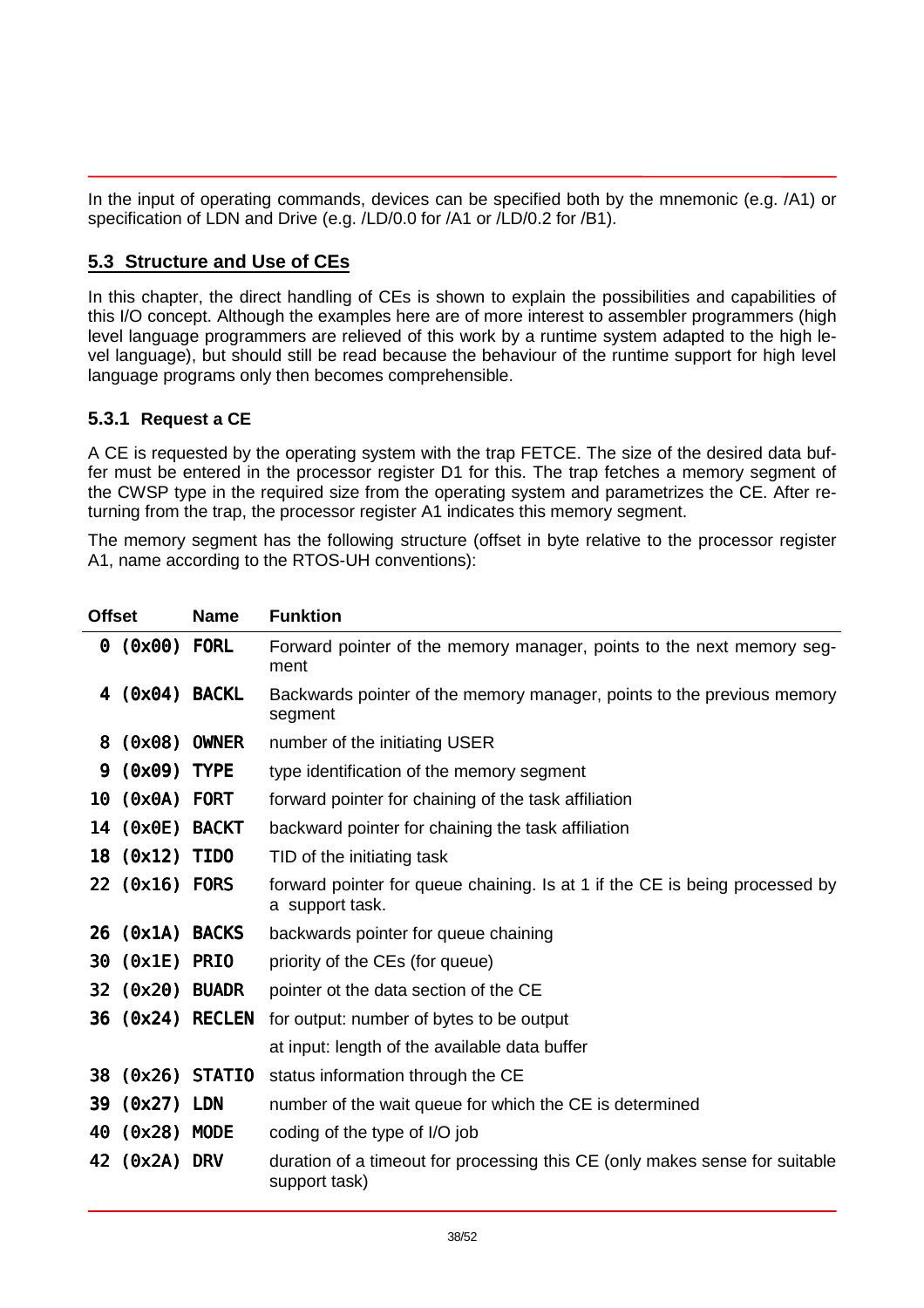- <span id="page-38-0"></span>43 (Ox2B) DRIVE number of the drive for which the CE is determined
- 44 (Ox2C) FNAME filename for which the CE is determined (is not evaluated by all support tasks)
	- IOBUF data buffer. The number of available bytes is determined by calling FETCE. BUADR points to the data section.

#### **Tabelle 5-2: Meaning of the individual fields of a CE**

The user can influence the elements after PRIO. The elements up to and including BACKS serve for system-internal management and may not be used.

A CE procured with FETCE was parametrized by the system as follows:

- **PRIO** was occupied with the priority of the requesting task
- **BUADR** points to I OBUF
- STATI 0 contains 0
- FNAME contains 8 blanks

#### **5.3.2 Filling in a CE**

Before a CE can be used, all the data important for input and output must be entered. The meaning of the individual elements and the possible entries are explained below.

#### Name **Bedeutung des Feldinhalts**

- PRIO CEs are entered in a queue in the order of PRIO of the CEs. The priority of the initiating task is used here as a standard (default). This specification can be converted however.
- BUADR BUADR points to the data section of the CE, after request by FETCE, this is to IOBUF, the section after FNAME. Here as many bytes as requested are available. However, BUADR can also be converted. If output data are already available for example, BUADR can be set so that it points to these data. In this case the request of a CE with data field length 0 may be useful.
- RECLEN Indicates the number of data bytes. For outputs, RECLEN must be set to the maximum number of bytes to be output, for inputs to the maximum number of bytes to be read in. The actual number of read or written bytes is additionally influenced by MODE.
- STATIO In the status byte of the CE only the bits (mask \$02) and 3 (mask \$08) are available. Bit 1 is the so-called scrapping bit (STABRE), if this bit is set, the CE is immediately declared as free memory space at the end of the input or output and not returned to the initiating task (may be useful for output). Bit 3 has no definite function and can be used freely.
- LDN The queue number of the destination device must be entered here.
- MODE Gibt spezifische Anweisungen für die Ausführung des I/O-Auftrags an. Die wesentlichen Punkte werden in der folgenden Tabelle erläutert.
- DRV DRV contains the duration of the timeout for the input or output operation in multiples of a support task-specific basic time. At the end of the timeout, the I/O process is aborted with an error message. This specification is only evaluated by some support tasks. For support tasks which do not know any timeout, DRV should be set to 0.
- DRIVE Must contain the possible drive division of a device.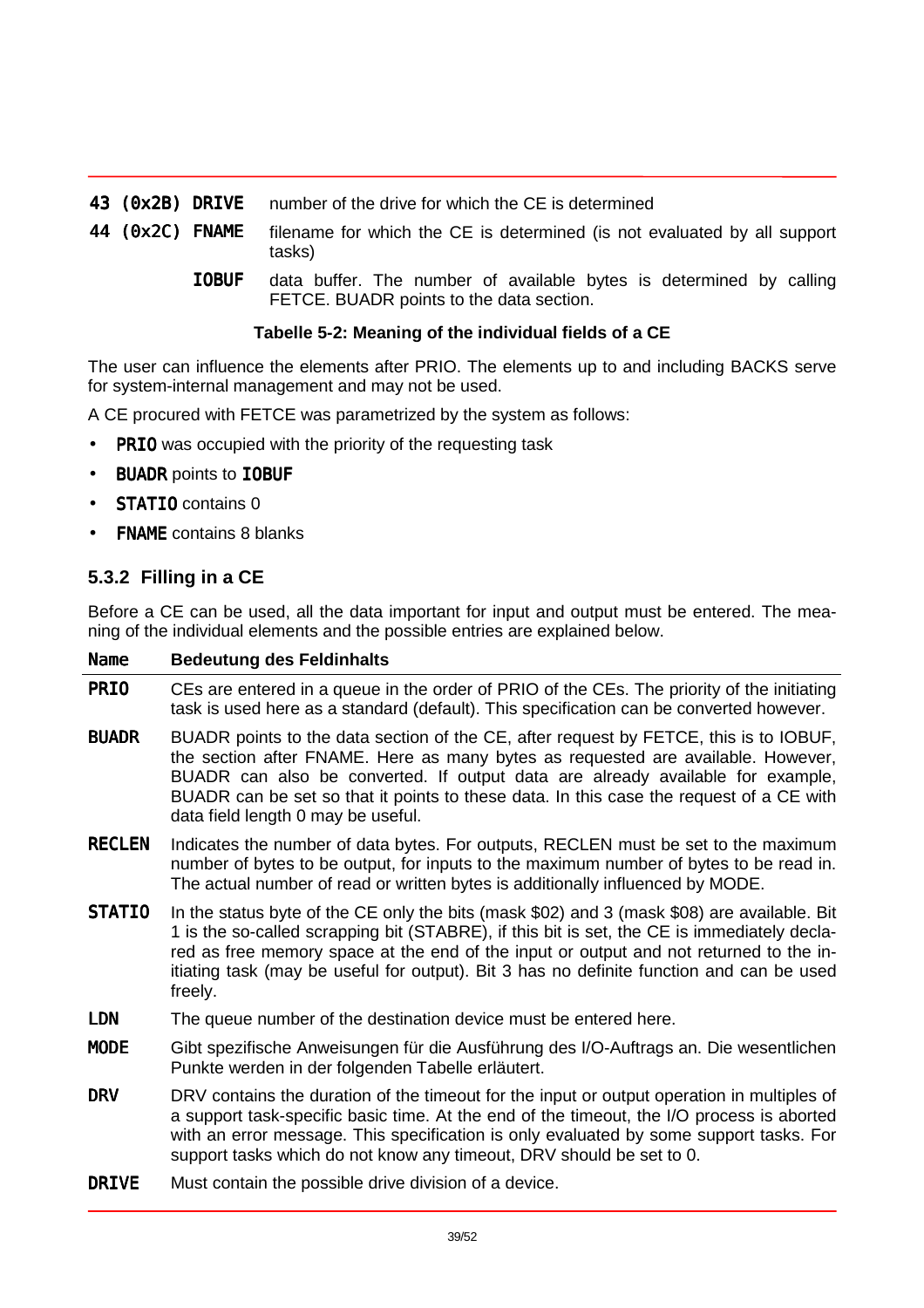<span id="page-39-0"></span>FNAME In devices which operate file-oriented, the path of the file must be specified. The path specification must end with \$FF. Under FNAME there is ample space for every path specification permissible under RTOS-UH (at present a max. 24 characters). The device name may not be specified because it is already coded in LDN and DRIVE. Support tasks which do not manage any files ignore any file specification.

#### **Tabelle 5-3: Konfiguration eines CE's**

Die genaue Art des I/O-Auftrags sowie gezielte Anweisung zru Durchführung des Auftrags sind im MODE-Feld kodiert. MODE gliedert sich in 2 wesentliche Gruppten:

- Die höchstwertigen 11 Bit sind als Einzelbits kodiert und steuern Details der Auftragsbearbeitung.
- The lowest 5 bits of MODE specify the type of I/O job in the form of a job number..

The most frequently required jobs are:

|   | <b>Kürzel</b>         | Auftrag                                                                                                                      |  |  |  |  |  |
|---|-----------------------|------------------------------------------------------------------------------------------------------------------------------|--|--|--|--|--|
| 0 | READ/WRITE OLD        | read or write an already existing file                                                                                       |  |  |  |  |  |
|   |                       | If an attempt is made to write in an already existing file, this is rejected<br>as faulty.                                   |  |  |  |  |  |
|   |                       | If the file is not yet open, opening takes place with positioning to the file<br>start. There is no further positioning.     |  |  |  |  |  |
|   |                       | If the file end is overrun when reading, it is closed automatically depen-<br>bit MODMSC of MODE (see below).<br>ding on the |  |  |  |  |  |
|   |                       | If writing continues at the file end, the file is extended.                                                                  |  |  |  |  |  |
|   |                       | If the device concerned<br>does not know any file manager, the file<br>specification is ignored.                             |  |  |  |  |  |
| 6 | <b>CLOSE</b>          | Close a file. Any specified data under BUADR are ignored. The file is<br>closed.                                             |  |  |  |  |  |
|   |                       | Should only be performed as an input CE.                                                                                     |  |  |  |  |  |
| 7 | <b>READ/WRITE ANY</b> | Read or write a file                                                                                                         |  |  |  |  |  |
|   |                       | If the file concerned does not yet exist, it is re-created and positioned to<br>the file.<br>the start of                    |  |  |  |  |  |
|   |                       | The other remarks from job no. 0 READ/WRITE OLD apply here accor-<br>dingly.                                                 |  |  |  |  |  |
| 8 | <b>REWIND OLD</b>     | Position an already existing file to the file start.                                                                         |  |  |  |  |  |
|   |                       | If the file does not yet exist, an error message is generated. Should only<br>be used as<br>an input CE.                     |  |  |  |  |  |
| 9 | <b>APPEND</b>         | Outputs are appended to an existing file                                                                                     |  |  |  |  |  |
|   |                       | It is positioned at the file start before this write job. The file is extended<br>by this write job.                         |  |  |  |  |  |
|   |                       | Only possible as a write job.                                                                                                |  |  |  |  |  |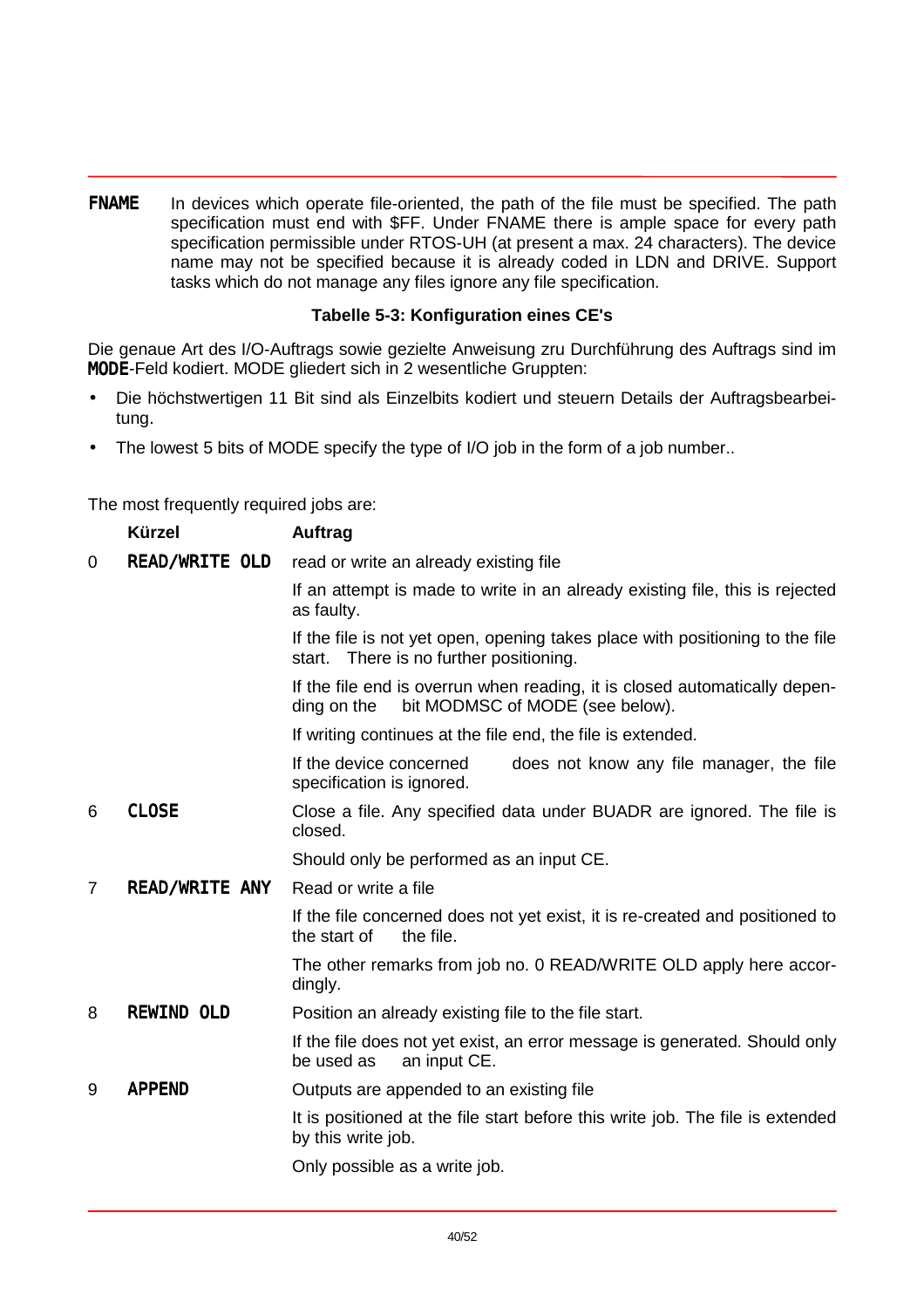<span id="page-40-0"></span>

| 21 | <b>REWIND ANY</b> | Positioning to the file start                           |
|----|-------------------|---------------------------------------------------------|
|    |                   | If the file does not yet exist, it is created first.    |
|    |                   | Should only be performed as a read job.                 |
| 22 | <b>REWIND NEW</b> | Generate a new file                                     |
|    |                   | If the file already exists, an error message is output. |
|    |                   | Should only be performed as a read job                  |

#### **Tabelle 5-4: The most important jobs in the CE**

The other job numbers are explained in the corresponding support tasks. If a support task receives job numbers which it does not know, it generates an error message.

The other bits in MODE have an individual meaning (starting with the highest significant bit, name according to RTOS-UH convention):Die Einzelbit-Parameter sind in MODE wie folgt abgelegt (Bitnummer in Motorola-Notation):

| <b>MODMWA</b> | <b>MODMOU</b> | <b>MODMCR</b> | <b>MODMLF</b> | <b>MODMEO</b> | <b>MODMSC</b> | <b>MODMNE</b> | <b>MODBIN</b> | <b>OCEF</b> | <b>NERR</b> | <b>EXCLU</b> |
|---------------|---------------|---------------|---------------|---------------|---------------|---------------|---------------|-------------|-------------|--------------|

#### **Tabelle 5-5: Bitzuordnung der** MODE**-Bits**

Sie haben die Bedeutung:

| <b>MODMWA</b><br><b>Wait-Bit</b><br>If this bit is set, the initiating task is set to the I/O? status by the<br>end of processing of the I/O job and not taken into account in the<br>processor assignment. Not useful with set bit 1 of STATIO.<br><b>MODMOU</b><br>Output-Bit<br>If this bit is set, the CE is considered as an output CE, if the bit is<br>not set, an input is made.<br><b>MODMCR</b><br>End on CR<br>If this bit is set, an output or input is ended before reaching |  |
|-------------------------------------------------------------------------------------------------------------------------------------------------------------------------------------------------------------------------------------------------------------------------------------------------------------------------------------------------------------------------------------------------------------------------------------------------------------------------------------------|--|
|                                                                                                                                                                                                                                                                                                                                                                                                                                                                                           |  |
|                                                                                                                                                                                                                                                                                                                                                                                                                                                                                           |  |
| RECLEN, if a CR (^M) has been output or read in. The CR is<br>also transferred. If the bit is not set there is no special handling<br>for CR.                                                                                                                                                                                                                                                                                                                                             |  |
| If this bit is set, an output or input is ended before reaching<br><b>MODMLF</b><br>End on LF<br>RECLEN if an LF $(\land)$ has been output or read in. The LF is<br>transferred. If the bit is not set there is no special handling for LF.                                                                                                                                                                                                                                               |  |
| <b>MODMEO</b><br>End on EOT<br>If this bit is set an output or input is ended before reaching<br>RECLEN if an EOT (^D) has been output or read in. The EOT is<br>also transferred. If the bit is not set there is no special handling<br>for EOT. EOT serves as an end of file identification under RTOS-<br>UH.                                                                                                                                                                          |  |
| <b>MODMSC</b><br>If this bit is set, the file managers of RTOS-UH do not automati-<br>Suppress-command<br>cally close a file when reading past the end of the file and the<br>serial interfaces allow no access to the operating interface<br>through ^A, ^B or ^C.                                                                                                                                                                                                                       |  |
| <b>MODMNE</b><br>No echo<br>Only for serial interfaces: for set bit no automatic echo of the                                                                                                                                                                                                                                                                                                                                                                                              |  |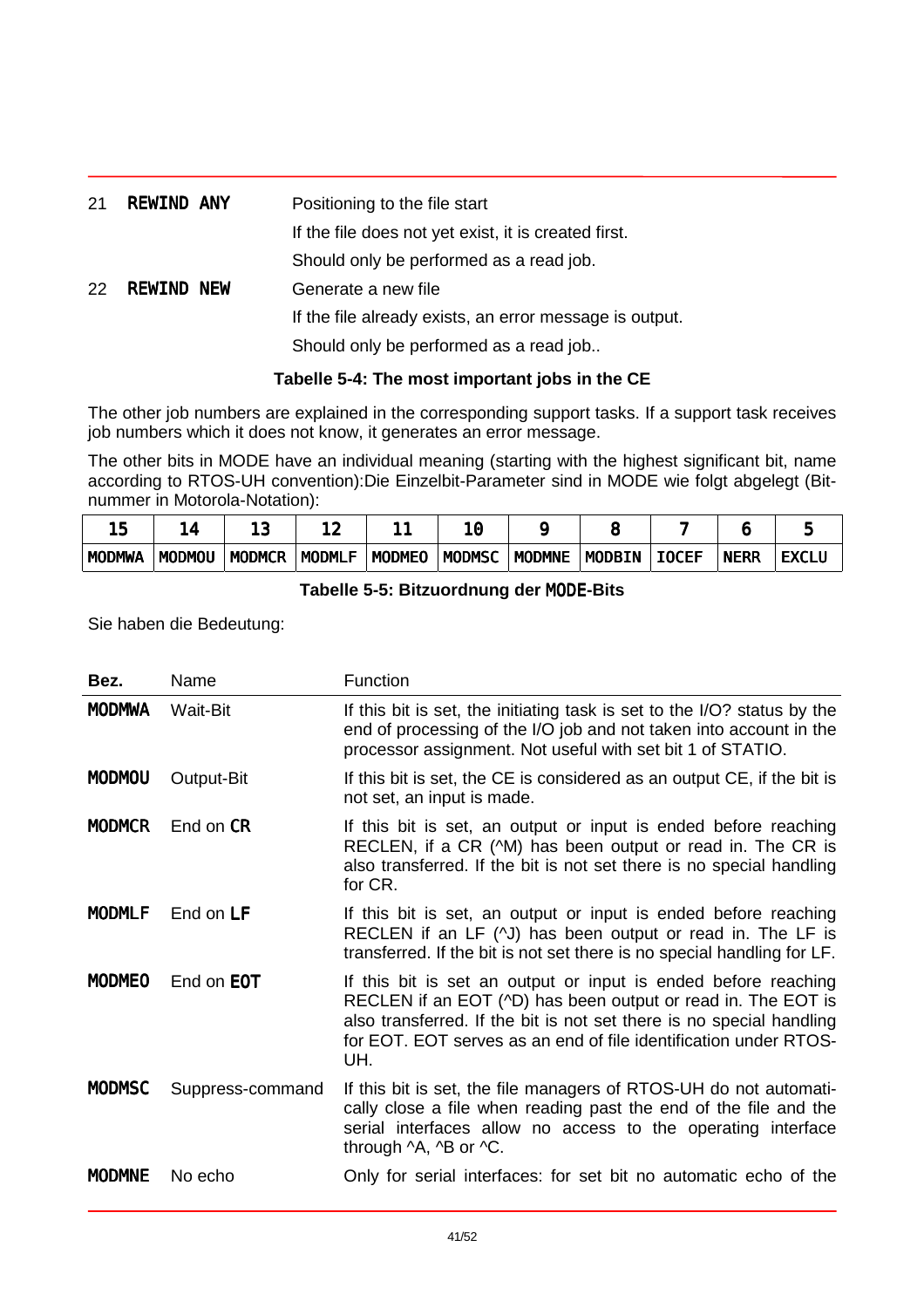|               |                   | input characters is generated.                                                                                                                                                                                                                                |
|---------------|-------------------|---------------------------------------------------------------------------------------------------------------------------------------------------------------------------------------------------------------------------------------------------------------|
| <b>MODBIN</b> | Binary - Bit      | Only for serial interfaces: for set bit binary data transfer is per-<br>formed, i.e. the top data bit is not obligatorily set to 0 and the<br>XON/XOFF protocol is switched off (only hardware handshake<br>possible via RTS/CTS).                            |
| <b>LOCEF</b>  |                   | Not for CE parameterization but for restoration of the CE after an<br>input. The end of the file has been reached in a read process.                                                                                                                          |
| <b>NERR</b>   | No-error-messages | For set bit support tasks generate no error messages on the<br>screen but enter an error number in RECLEN.                                                                                                                                                    |
| <b>EXCLU</b>  | Exclusive-Bit     | If this bit is set the write or read access should be exclusive, <i>i.e.</i><br>excluding other tasks. As soon as a task has exclusively used a<br>file, read or write accesses of other tasks are no longer permitted<br>until the task has closed the file. |

#### **Tabelle 5-6: The MODE bits of the CE**

#### **5.3.3 Execution of the Input or Output**

After parameterization, the CE can be given to the operating system with the aid of the trap XIO. The address of the CE must be entered before the trap call in the processor register A1 (output register of FETCE). RTOS-UH then takes all further necessary steps. Modifications on the CE may no longer be made! Depending on the wait bit (MODE, mask \$800) the initiating task is then suspended in its execution (status I/O? for set wait bit) or can run on unhindered (wait bit 0).

If the STABRE bit (bit 1 of STATIO) is set, no further operations are permissible with the CE from now on. The CE is automatically destroyed by the operating system after input or output, i.e. the CWSP is declared to free space.

#### **5.3.4 Evaluation and Enable of a CE**

If the wait bit of a CE is not set, the initiating task can wait for the end of the processing of a CE with the trap IOWA. The address of the CE must be entered in the processor register A1 before the trap call (output register of FETCE). The initiating task is put in the I/O? status if the processing of the CE is not yet ended.. After processing a CE by a support task, the following information can be derived from the CE:

• Input CE

BUADR points to the read-in characters.

RECLEN characters have been read in.

If the end of the file was reached when reading in (can be reached exactly with End-on EOT) IOCEF is set in MODE..

• Input and output CE

If RECLEN is 0 or negative, the I/O operation has not been performed successfully. In the event of an error, RECLEN contains an error number with set NERR in MODE (see the manual page C-IV-6 ff) with set highest significant bit, with NERR not set, an error message has already been output by the support task and RECLEN contains 0.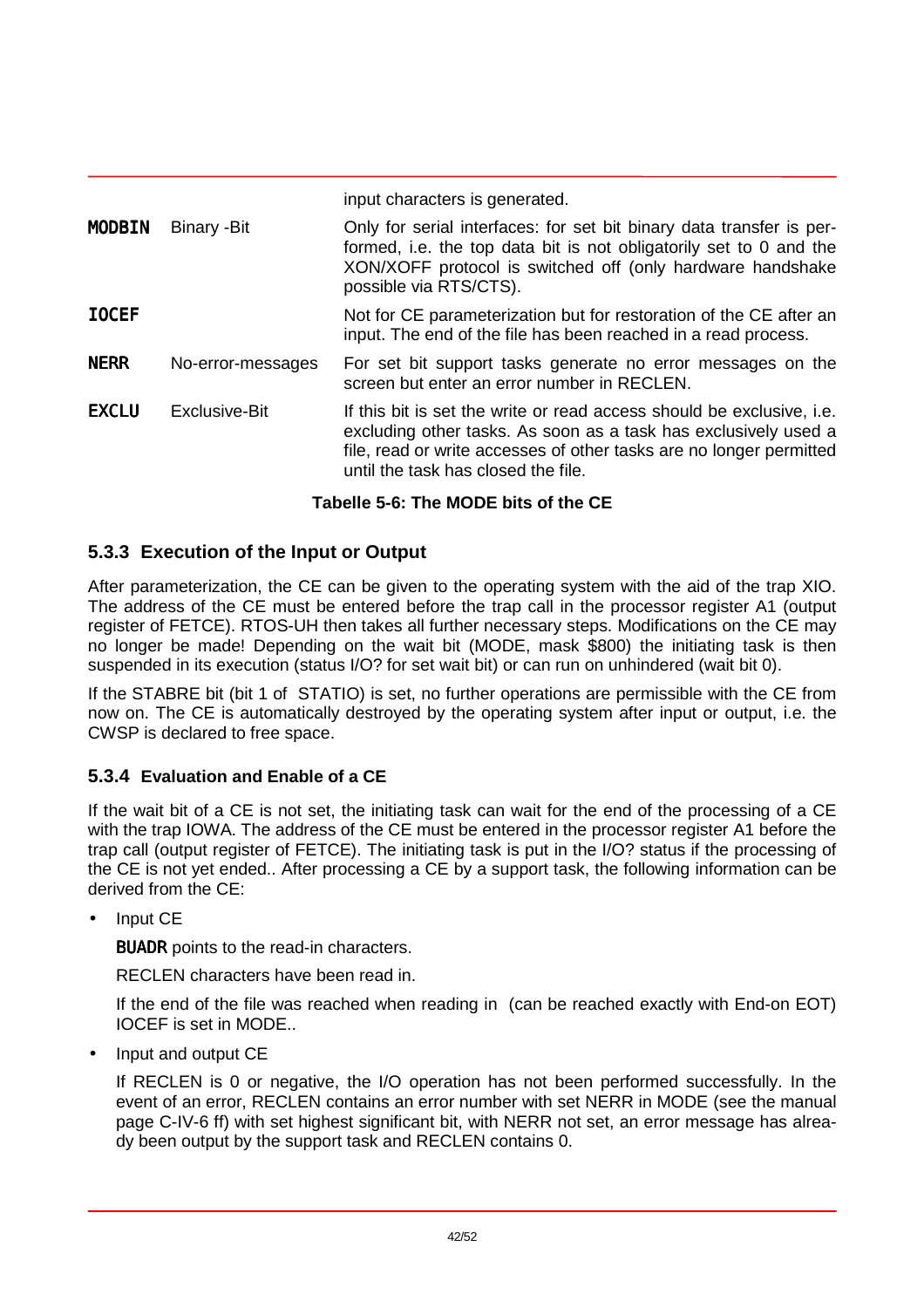<span id="page-42-0"></span>The CE can now be re-used or returned to the system with the trap RELCE. After transmitting the trap RELCE (A1 must point to the CE!), the memory section of the CE is declared as free space again and may not be used further.

#### **5.4 Example**

The parameterization and behaviour of the CEs can be observed easily on the sample computer.. With the command

#### \*CP /A2/>/ED/MIST

a copy subtask (CP: short form of COPY) is generated which is copied from the second serial interface into the file MIST of the Ramdisk. Since no data source is connected to the interface, there is no data transfer and the generated CEs can be saved in the memory with the command

 $*S-C$ 

#### 0001FCF4->0001FDBA CWSP CP/00 /ED/MIST

#### 0001FDBA->0001FE9E CWSP CP/00 /A2/-

im Speicher dingfest machen. S-C is the command S with the option -C which allows only CWSP to be displayed.

The two CEs can be observed more closely with the DM command (Dump Memory). The first CE is given at

| *DM 1FCF4 1FDBA |  |  |  |  |                                                                                               |
|-----------------|--|--|--|--|-----------------------------------------------------------------------------------------------|
|                 |  |  |  |  | 0001FCF4: 0001 FDBA 0000 358A 0004 0001 FDBA 0001 5                                           |
|                 |  |  |  |  | $0001$ FDO4: FE9E 0001 FF44 0000 0000 0000 0C20 0014 D                                        |
|                 |  |  |  |  | 0001FD14: 0001 FD38 0002 0001 8015 0000 4D49 5354 8 MIST                                      |
|                 |  |  |  |  |                                                                                               |
|                 |  |  |  |  |                                                                                               |
|                 |  |  |  |  | $0001$ FD44: $000$ D $000$ D $000$ D $000$ D $000$ D $000$ D $000$ D $000$ D $000$ D $\ldots$ |
|                 |  |  |  |  | $0001$ FD54: $000$ D $000$ D $000$ D $000$ D $000$ D $000$ D $000$ D $000$ D $000$ D $\ldots$ |
|                 |  |  |  |  | $0001$ FD64: $000$ D $000$ D $000$ D $000$ D $000$ D $000$ D $000$ D $000$ D $000$ D $\ldots$ |
|                 |  |  |  |  |                                                                                               |
|                 |  |  |  |  | $0001$ FD84: $000$ D $000$ D $000$ D $000$ D $000$ D $000$ D $000$ D $000$ D $000$ D $\ldots$ |
|                 |  |  |  |  |                                                                                               |
|                 |  |  |  |  |                                                                                               |
|                 |  |  |  |  | 0001FDB4: 0D0D 0D0D 0001 0001 FE9E 0001 FCF4 0004                                             |

The output of the DM command consists in one line of the start address of the memory extract and the contents of the memory section of the start address up to and including start address+15 once in hexadecimal and once in ASCII notation.

The second CE gives \*DM 1FDBA 1FE9E

|  |  |  |  | 0001FDBA: 0001 FE9E 0001 FCF4 0004 0001 FE9E 0001   |
|--|--|--|--|-----------------------------------------------------|
|  |  |  |  | 0001FDCA: FCF4 0001 FF44 0000 0001 0000 0C2A 0014 D |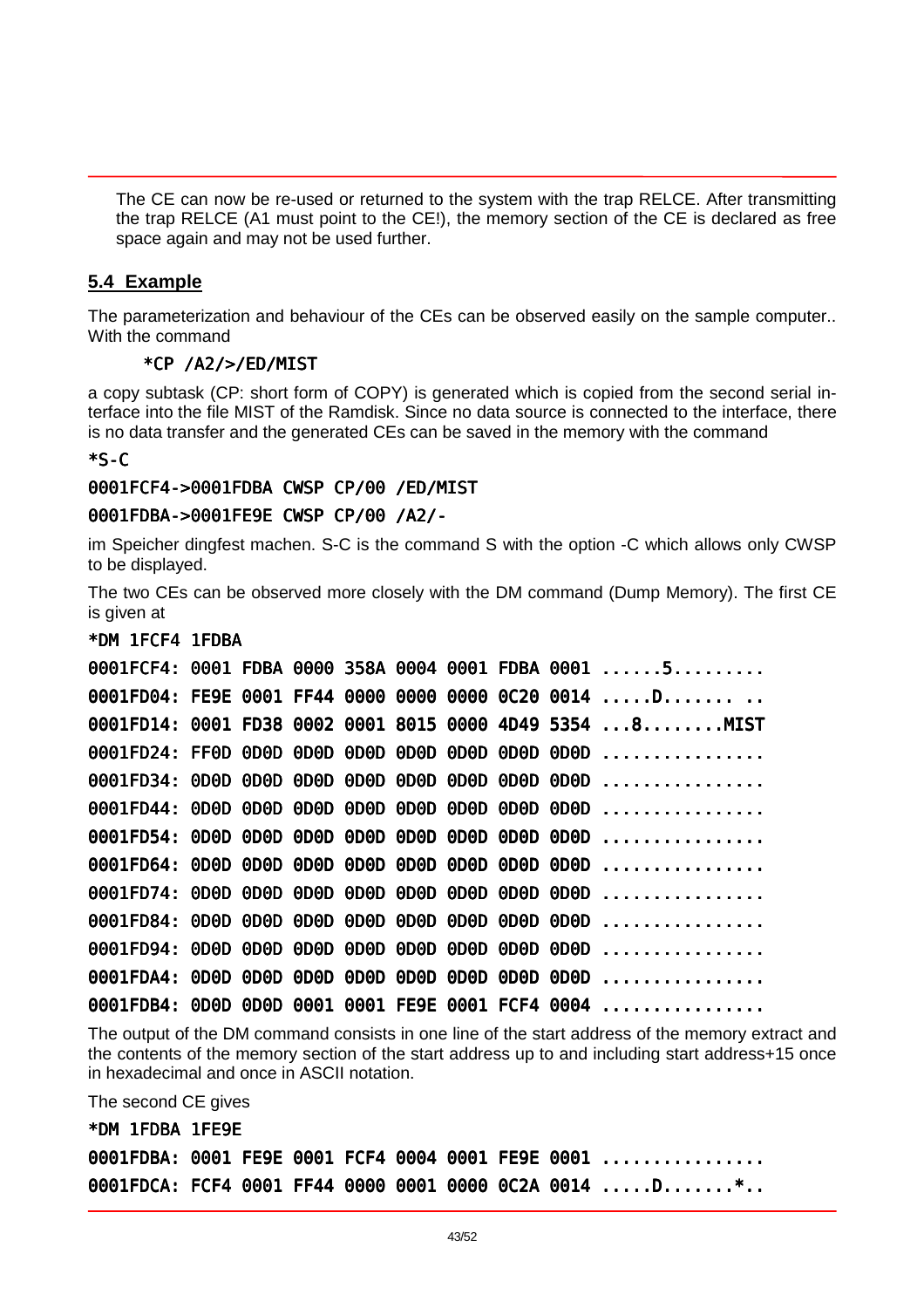|  |  |  |  | 0001FDDA: 0001 FDFE 0002 0002 C007 0000 2DFF FF49                |
|--|--|--|--|------------------------------------------------------------------|
|  |  |  |  | 0001FDEA: FF00 0000 0000 0C16 000F 000D 3BCE 0016                |
|  |  |  |  | 0001FDFA: 8200 0A3D 0A3D 494C 4520 5741 5320 494E  = = LE WAS IN |
|  |  |  |  | 0001FE0A: 5354 414C 4C45 4420 4259 2045 442E 0D0A STALLED BY ED  |
|  |  |  |  | 0001FE1A: 0D0A 1B44 1B44 1B44 1B44 1B44 1B44 1B44 D.D.D.D.D.D.D  |
|  |  |  |  |                                                                  |
|  |  |  |  | 0001FE3A: 1B44 1B44 1B44 1B44 1B44 0A0A 0A0A 0A0A .D.D.D.D.D     |
|  |  |  |  |                                                                  |
|  |  |  |  |                                                                  |
|  |  |  |  |                                                                  |
|  |  |  |  |                                                                  |
|  |  |  |  |                                                                  |
|  |  |  |  | 0001FE9A: FFFF 0001 0001 FF44 0001 FDBA 0002 0001 D              |
|  |  |  |  |                                                                  |

A transfer of the values to the structure of a CE gives the following contents:

| <b>CE-Element</b>  | CE <sub>1</sub> | <b>Bedeutung</b>                                                                              | CE <sub>2</sub>  | <b>Bedeutung</b>                                        |
|--------------------|-----------------|-----------------------------------------------------------------------------------------------|------------------|---------------------------------------------------------|
| <b>FORL</b>        | 1FDBA           | The<br>memory<br>chain                                                                        | 1FE9E            |                                                         |
| <b>BACKL</b>       | 358A            | can                                                                                           | 1FCF4            |                                                         |
|                    |                 | be checked with S                                                                             |                  |                                                         |
| <b>OWNER</b>       |                 | 00 is always 1 less than the speci-<br>fication x in #USERx                                   | 00               |                                                         |
| <b>TYPE</b>        | 04 I            | corresponds to CWSP                                                                           | 04               |                                                         |
| <b>FORT</b>        | 1FDBA           | used RTOS-UH-internally                                                                       | 1FE9E            |                                                         |
| <b>BACKT</b>       | 1FE9E           |                                                                                               | 1FCF4            |                                                         |
| TI <sub>DO</sub>   | 1FF44           | recognizable as TID with LU                                                                   | <b>1FF44</b>     |                                                         |
| <b>FORS</b>        | 0               | not being processed                                                                           |                  | being<br>processed by support                           |
|                    |                 |                                                                                               |                  | task                                                    |
| <b>BACKS</b>       | C <sub>20</sub> | system-internally                                                                             | C <sub>2</sub> A |                                                         |
| PRI <sub>0</sub>   | 14              | corresponds to task priority                                                                  | 14               |                                                         |
| <b>BUADR</b>       |                 | 1FD38 points to respective IOBUF                                                              | 1FDFE            |                                                         |
| <b>RECLEN</b>      | 2               | insignificant at present because<br>CE not being used at the mo-<br>ment                      | $\overline{2}$   | input not                                               |
| STATI <sub>0</sub> | 0               |                                                                                               | 0                |                                                         |
| <b>LDN</b>         | 1               | /ED/                                                                                          | $\overline{2}$   | /A2/                                                    |
| <b>MODE</b>        |                 | 8015   REWIND ANY, input with WAIT<br>(from previous use when crea-<br>MIST file)<br>ting the | C007             | READ/WRITE ANY, input with<br><b>WAIT and End on CR</b> |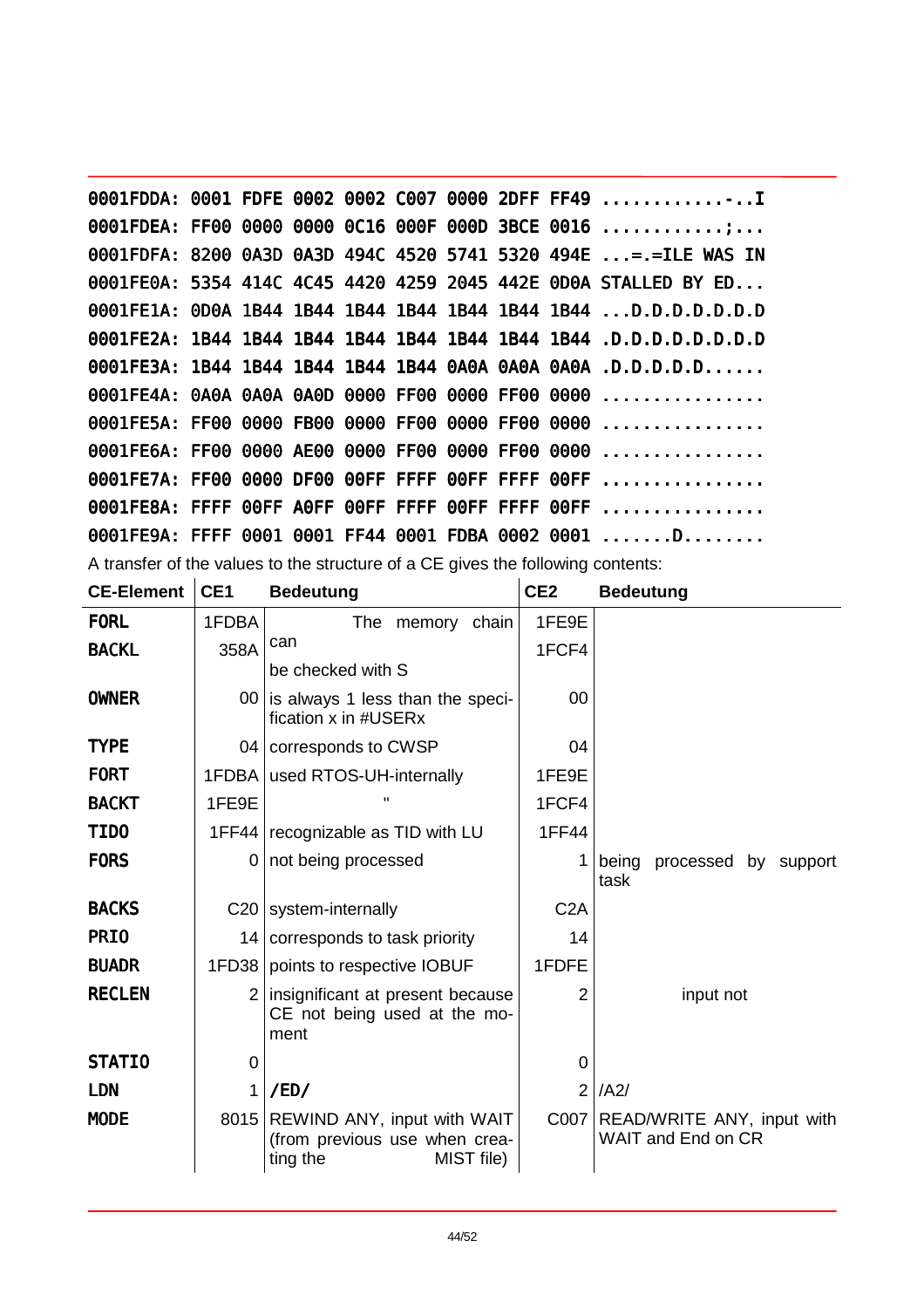<span id="page-44-0"></span>

| <b>DRV</b>    | $0 no$ timeout                |                         |
|---------------|-------------------------------|-------------------------|
| DRI VE        | $0$ Drive 0                   |                         |
| <b>FNAME</b>  | MIST specified as for command | - standard if not spec. |
| <b>I OBUF</b> | - empty ((not yet used)       | LF $u$ and. $=$         |
|               |                               |                         |

#### **Tabelle 5-7 : Contents of the example CE**

The unused parts of the CE, especially the rest of FNAME and the complete IOBUF, may exhibit any values from the previous memory use.

With the now known contents of a CE, an own study of the status of I/O operations can be made in unclear situations.

#### **5.5 Devices and Data Stations**

Only short notes on the most important devices in an RTOS-UH system are given here. Detailed descriptions follow in a later chapter, only the serial interfaces are described in detail here.

#### **5.5.1 Device Parameters**

Every device available in an RTOS-UH system provides a short parameter block for describing its capabilities. This can be observed with the command

DD device names

DD means Dump Device.

The command DD outputs the address of the parameter block as well as 16 bits which characterize the individual device functions. The individual bits have the following meaning:

| <b>Mask</b> | Meaning (for set bit)                                                                                  |
|-------------|--------------------------------------------------------------------------------------------------------|
| 0x8000      | device allows positioning to file start                                                                |
| 0x4000      | a file must be opened (under RTOS-UH only possible as REWIND) before using,<br>and closed after using. |
| 0x2000      | If CR ends a line, it should be replaced by CR+LF (only for outputs to this devi<br>ce).               |
| 0x1000      | The device is capable of dialog (serial interface, terminal)                                           |
| 0x0800      | For serial interfaces: no echo should be generated.                                                    |
| 0x0400      | deletion of files is possible (commands RM and ERASE)                                                  |
| 0x0200      | data output is possible through the device.                                                            |
| 0x0100      | data input is possible through the device.                                                             |
| 0x0080      | The device can supply a list of available files (the command DIR is permitted)                         |
| 0x0040      | The device can be formatted (the command FORM is accepted).                                            |
| 0x0020      | The device accepts the command CF                                                                      |
| 0x0010      | The device knows subdirectories (the commands MKDIR and RMDIR are permit<br>ted).                      |
| 0x0008      | Free positioning within files on the device.                                                           |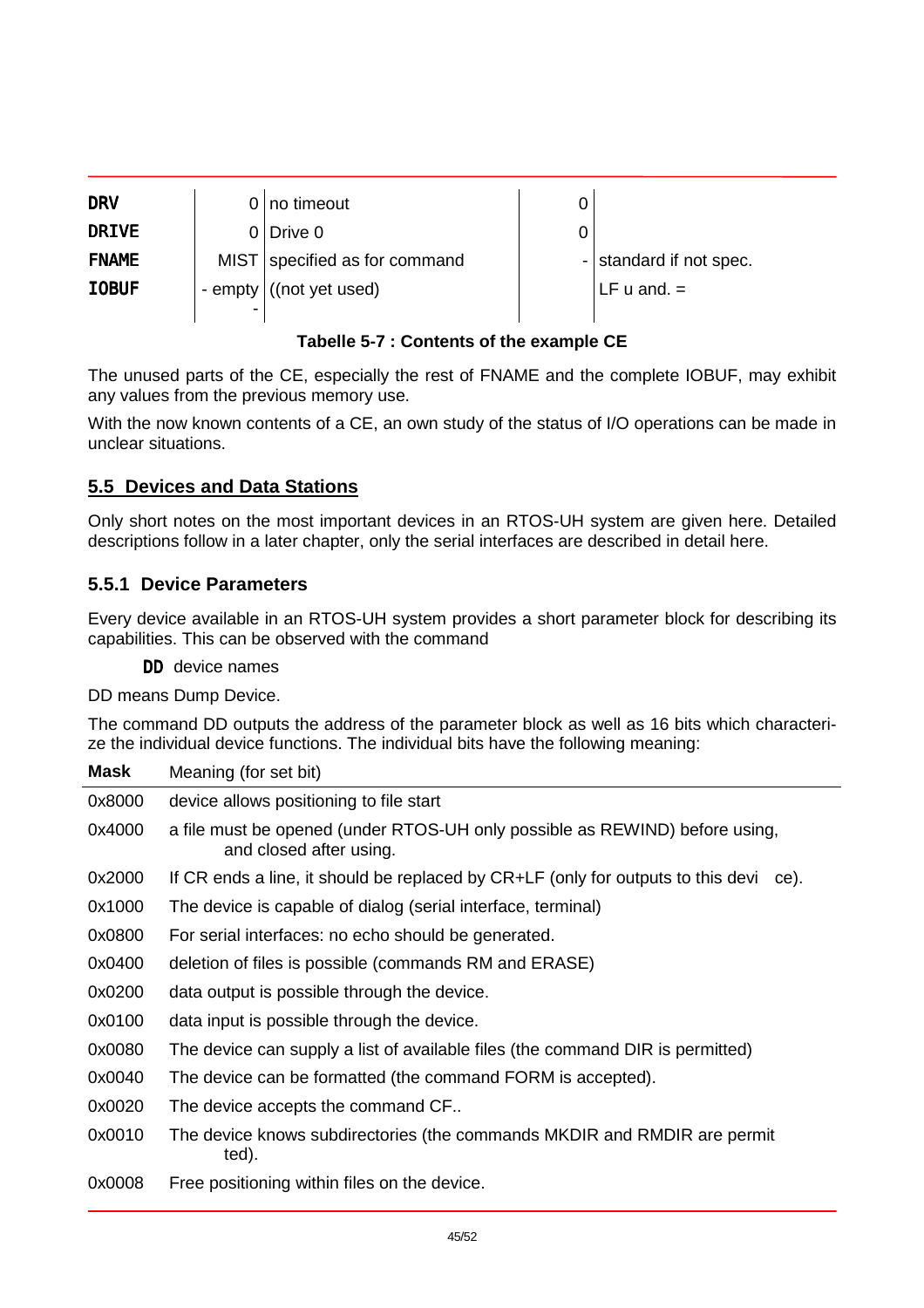<span id="page-45-0"></span>

| 0x0004 | Reserved. |
|--------|-----------|
|        |           |

- 0x0002 For serial interfaces: The terminal does not jump automatically to the next line when it exceeds the last column of a line (no auto wrap)
- 0x0001 for serial interfaces: cursor control should take place for VT52 via ESC sequences (standard is TELEVIDEO compatibility)

#### **Tabelle 5-8: Device parameters - the individual bits**

After the system start these parameter blocks are supplied with standard values. These values can be changed for setting other operating modes within the scope of the possibilities of the individual devices with the command SD

#### SD /Gerätename/ Parameter

These parameter bits do not control the behaviour of the individual devices (support tasks) but only serve as information for other programs on the way the device wants to be treated. The individual support tasks base their behaviour on the control information received with the CE alone.

Operating system programs poll these parameters and base their behaviour on this, a COPY, for example, makes a REWIND on a Ramdisk file before use and a CLOSE after use, not for a serial interface however, according to the parameter set for the respective device.

#### **5.5.2 Serial Interfaces /Ax, /Bx, /Cx, /Dx**

The serial interfaces of an RTOS-UH computer are called /Ax, /Bx, /Cx and /Dx. Support tasks for an interface are #ACIAx (#SCCx, #RS232) and #SOUTx, the identification x is counted hexadecimally for the number of available interfaces. The letter A, B, C or D identifies different operating modes of the same interface.

A serial interface /Ax has for example the device parameters 3300, i.e. the device is a dialogcapable data terminal (\$1000) and allows output (\$0200) and input (\$0100). It is also desired that system programs extend ending CRs with an LF for outputs through this device (\$2000). The echo of input characters should take place. The general function of a serial interface under RTOS-UH is as follows:

#### *5.5.2.1 Output*

The data contained in the CE are output. If the serial interface receives an XOFF during the output or an XOFF was received before starting the output, the output is stopped until receiving an XON. Blocking by XOFF can be cancelled by the operating command

#### SB Gerätename Baudrate

(Set Baudrate). If the RTOS-UH implementation supports the RTS/CTS hardware protocol, the CTS status Low, i.e. line level <2.2 V, is handled identically to a received XOFF.

Outputs via /Dx can take place while /Ax, /Bx or /Cx inputs are active, i.e. input CEs are being processed.

#### *5.5.2.2 Input*

Inputs can only be made via the interfaces with the identifications A, B and C. The responsible support task is #ACIAx. The behaviour of the interface in the input depends on its identification (from the DRIVE of the CE) and the MODE of the CE. The identification enables the following differentiations: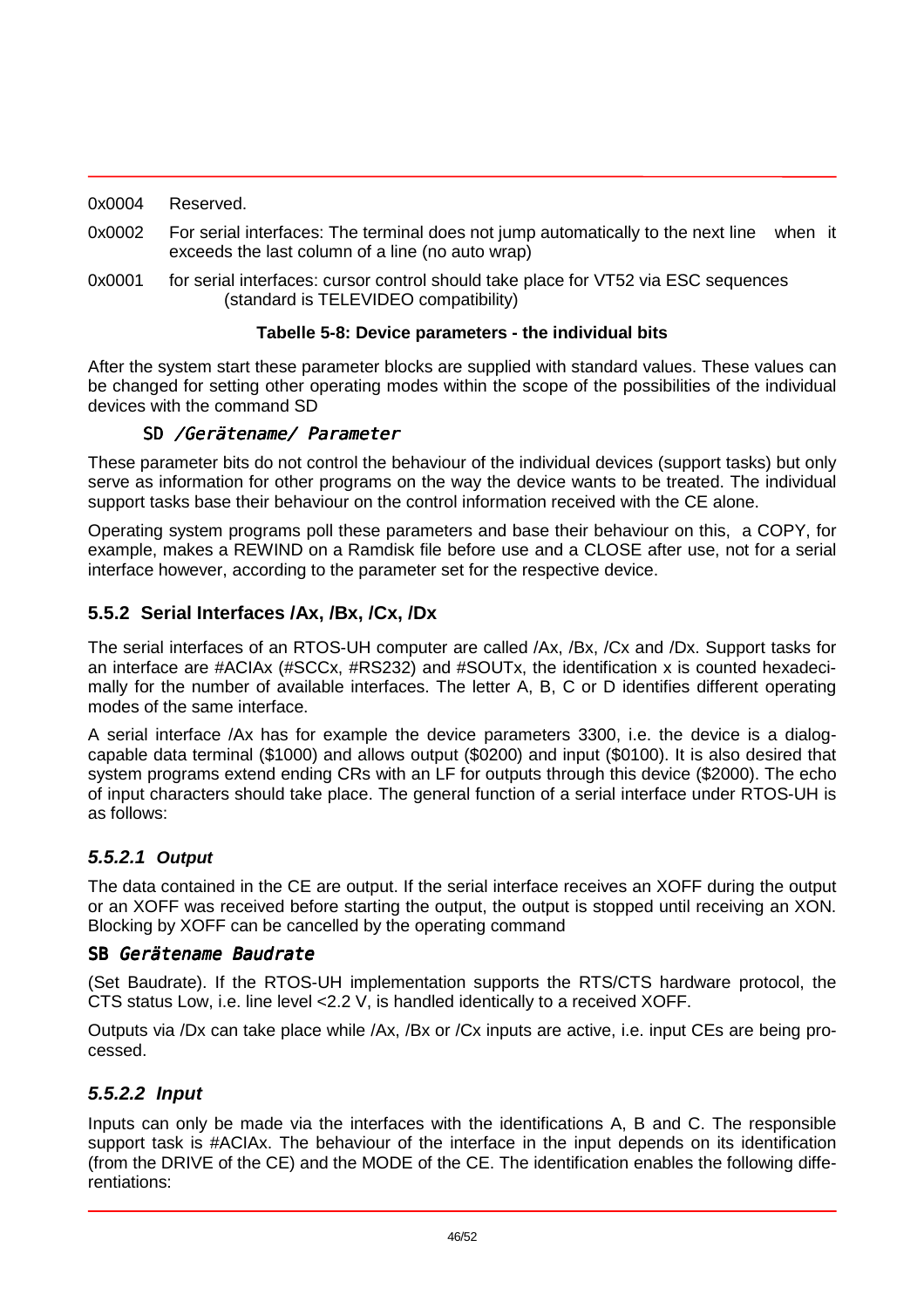<span id="page-46-0"></span>• Identification A - unbuffered operation

The CE is filled up with the characters which arrive through the support task when processing of the CE begins. Processing of the CE is ended after arrival of RECLEN characters or the reception of one of the characters CR, LF or EOT (depending on MODMCR, MODMLF and MODMEO). No XOFF is sent. The reception buffer for the buffered operation is deleted.

• Identification B - buffered operation

The CE is filled first from a reception buffer (length implementation-dependent, usually 32 characters) which is also used by the interrupt routine in the absence of a CE. If the reception buffer is empty an XON is sent to start the transmitter. Other characters are taken directly from the input data flow. Processing of the CE is ended after entering RECLEN characters or receiving one of the characters CR, LF or EOT (depending on MODMCR, MODMLF and MODMEO)..

• Identification C - buffered operation, only empty buffer

The behaviour is the same as for identification B except that characters from the input data flow are not waited for. The CE is first filled from the reception buffer. If RECLEN or an abort condition is satisfied, the CE is returned, otherwise the CE is filled up to the RECLEN characters with 0 and returned. Arrival of characters through the interface is not waited for.

The duplex channel addressable under the mnemo D warrants no special mention at this point.

#### *5.5.2.3 Rest Status*

The behaviour of the serial interface in the rest status, i.e. if no CE is being processed, depends on the operating mode of the previous use, i..e. after the MODE and DRIVE of the previous CE, also of a previous output CE. The outputs should therefore also be made with the identification desired for inputs.

All incoming characters are transferred to a reception buffer. When this buffer is full, the last received character is overwritten..

If the interface was used previously in buffered operation, an XOFF is sent starting at half buffer filling for every received character to halt the transmitter.

If the interface was used in binary operation, no XOFF is sent; if the interface supports the RTS/CTS protocol (implementation-dependent), RTS is set to LOW (line level <0.8 V) instead.

#### *5.5.2.4 The Effect of MODE*

The meaning of MODMWA, MODMOU and NERR is self-explanatory. MODMCR, MODMLF and MODMEO act in input and output. IOCEF is not set, EXCLU not taken into account. Only 7 makes any sense as a job number.

• MODMSC

If this bit is not set, access to the operating interpreter can be requested by entering  $\Delta A$  or  $\Delta B$ (activation of the task #USERx). If an input CE is just being processed, these characters are not transferred to the CE, i.e. the input is completed regularly. The input CE generated by the USER takes its parameterization from the type of request: if ^A was received, the command input is requested in A mode, with ^B, however, in B-mode. This makes it possible to assess the characters received before the input CE of the operating interpreter arrives as part of a command.

• MODMNE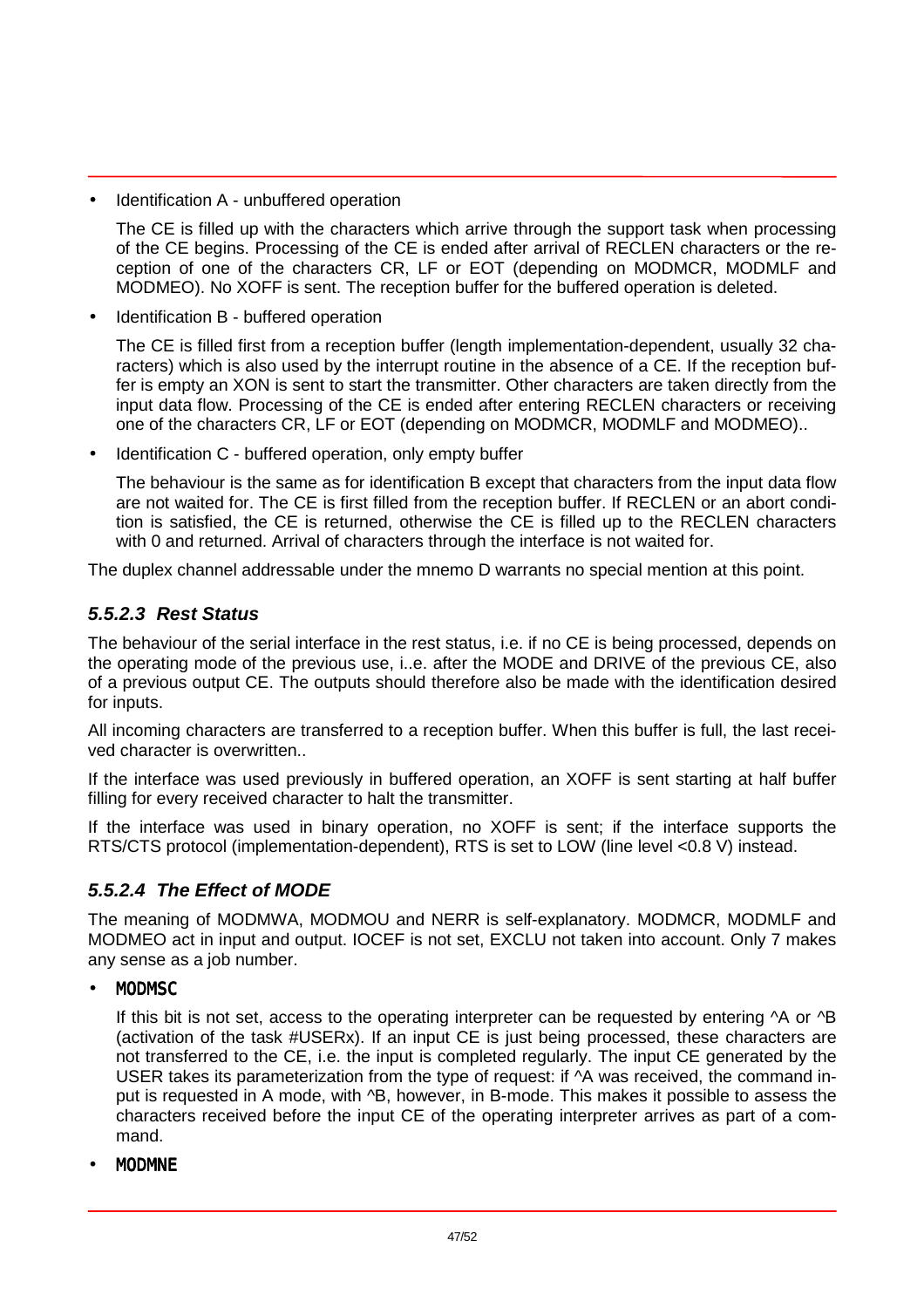<span id="page-47-0"></span>If MODMNE is not set, entered characters are output simultaneously when transferring to a CE (see also MODBIN). The echo takes place for example in B mode not with transfer to the reception buffer (i.e. in the rest status) but not until after transfer to a CE.I In B mode the received characters are output without transformation, in the A mode, control characters (characters less than \$20, the blank) are output as " ".

#### • MODBIN

If MODBIN is not set, the XON/XOFF protocol is switched on. In addition, the top bit is deleted for received characters. If MODBIN is switched on, the XON/XOFF protocol is switched off; operating system-internal implementations which support the RTS/CTS protocol use this. In addition all received characters are transferred to the receive buffer or the CE. The Edit function (see below) of the interfaces is switched off, an echo of incoming characters does not take place.

#### *5.5.2.5 Edit Function*

In the input, it is possible to change the input text with the following special characters:

- Cursor left, backspace ( $\vee$ H) and Delete position one character back in the CE if possible, i.e. delete the character which has just been received. As an echo, ^H, a blank and ^H again are output.
- Cursor right ( $PL$ ) leaves the character in the CE unchanged at the current position. This character is output as an echo to  $\Lambda$ .

These special characters are not transferred to the CE. The Edit function is in binary mode (MODBIN) and switched off for set MODMSC.

#### **5.5.3 The Ramdisk - /ED, /EDB**

In almost every RTOS-UH system, the Ramdisk exists as a file-oriented memory medium. The files of the Ramdisk are addressed by a device and path specification, e.g. /ED/test addresses the test file. In the path specification, directories and subdirectories can also be used, e.g. /ED/Heinz/test addresses the test file in the Heinz directory. Directories and subdirectories do not need to be created explicitly. The use of Ramdisk is relatively easy with this information:

#### \*COPY /A1/>/ED/test

starts a copying process from the system interface in A mode to the test file. The COPY/xx subtask then examines the device parameters of the devices concerned first and determines that a file of the Ramdisk needs to be opened before use (as in CE1 of the above example). It also determines that /A1 is a dialog-capable data terminal which wants to be processed with echo and therefore outputs a = for identifying the readiness for input (to simplify operation). Then it requests an input from /A1 as in CE2 of the example. In the IOBUF of CE2 the rest of the outputs of the equal sign can be observed. With the inputs

#### =MODULE TEST;

#### $=$ MOD $FND$

 $=$   $\omega$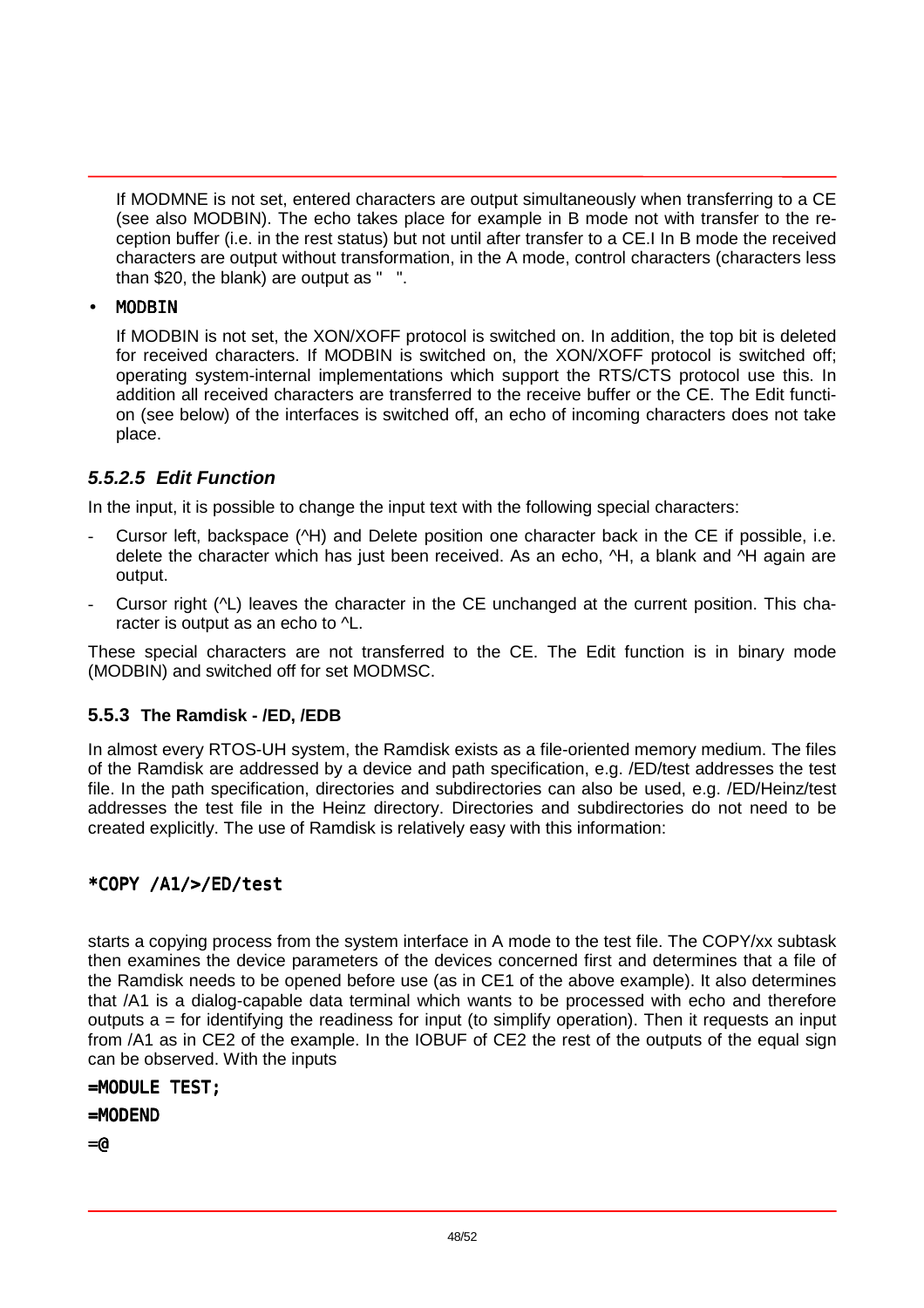<span id="page-48-0"></span>the input lines are copied into the test file. Every single entered character is echoed on the screen; the individual lines are terminated with CR in the input. The character echoed as is entered as  $\Delta D$ (ASCII EOT, End of Text) and identifies the end of file.. The subtask recognizes the (entering) file end, closes the test file and ends its activity with the message

#### >> COPY/xx: (TERMI).

The entered text is now contained in the file and can for example be output on the screen with

#### TYPE /ED/test

With L or LU it can also be determined that the COPY and TYPE subtask are no longer available in the system at the end of their task. With S it can be determined that a memory segment of the EDFT type now exists and contains the file test.. An overview of the existing files can be obtained with the command

DIR /ED/

If

#### >> --??--: (TERMI).

should appear as a terminating message of a COPY or TYPE command this is not a sign of damage to the operating system but points to the fact that the memory segment containing the subtask has already been assigned and used otherwise before the end message was output. The name of the subtask can no longer be identified in this case.

It is possible to delete the file with the commands

#### RM /ED/test

(engl. ReMove, dt. Entfernen) oder

#### ERASE /ED/test

Files in the Ramdisk are stored in compressed, line-oriented form. Because of the compression algorithm only 7-bit ASCII data may be contained in files in the /ED. If other data are also to be stored in Ramdisk files, the device /EDB is available for this. This operates without data compression; the handling is otherwise identical with /ED.

#### **5.5.4 /VI/, /VO/**

The virtual data station provides data channels under different file names. The specification of directories and subdirectories is also possible, these do not need to be set up explicitly however.

/VI only allows inputs, i.e. only read access is possible to /VI. With

#### \*CP /VI/kanal1 > /ED/test2

a copying process is started which reads out of the input channel with the filenames channel1 and the read characters copied to the Ramdisk, file test2.

/VO on the other hand can only be used as an output device. A virtual data channel is identified by the same file name for /VI and /VO. With

#### \*COPY /A1/> /VO/kanal1

a copying process from the system interface (recognizable from the output of the equal sign as an input prompt) to data channel channel1 is started. Since the data from this data channel are trans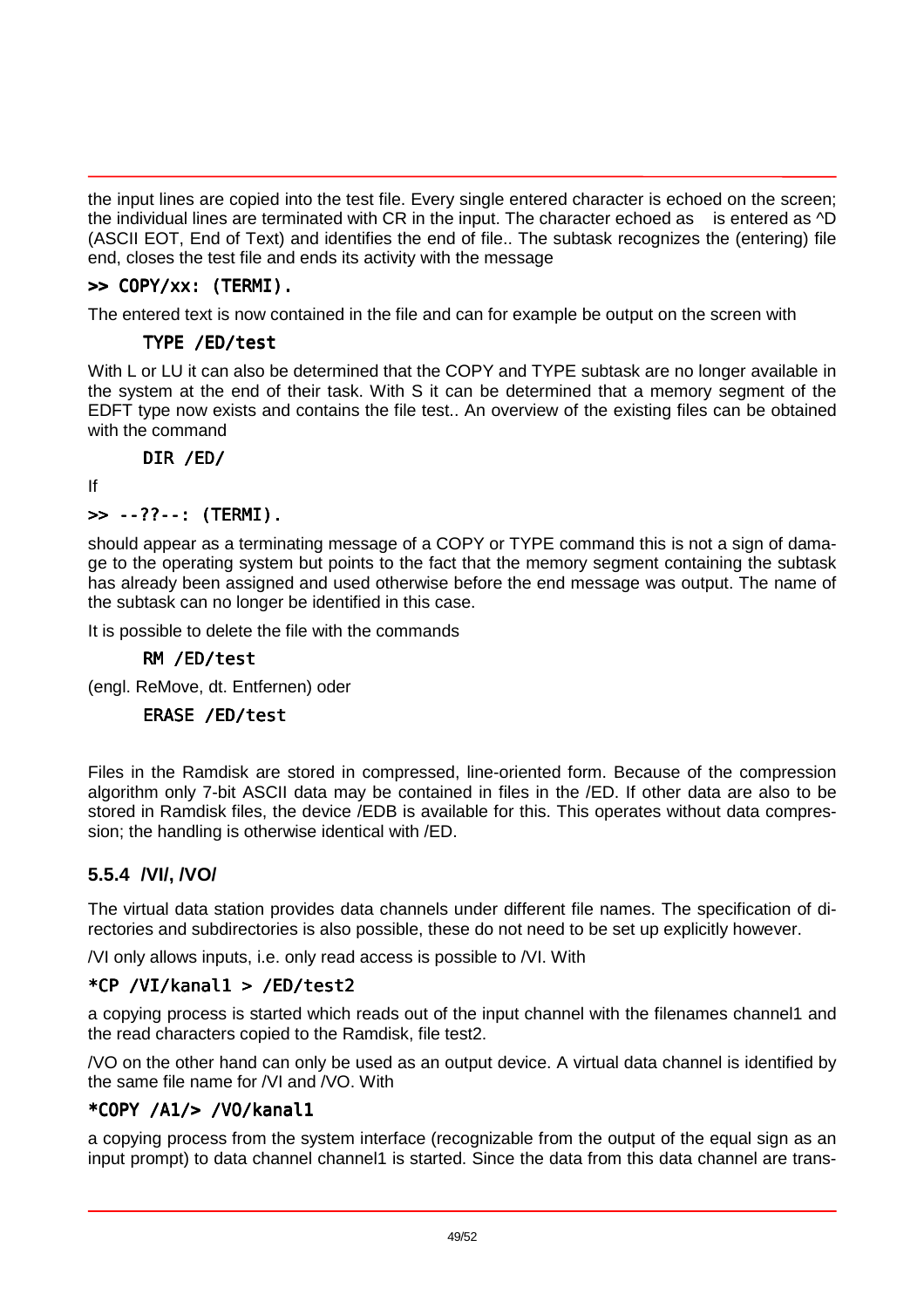ferred to the file test2 of the Ramdisk with the previous COPY command, this represents only a complicated alternative of the command COPY /A1/>/ED/test2.

With the inputs

=MODULE TEST2;

#### =MODEND;

 $=$ @

text can then be input in the file test2. The end of input by  $\Delta D$  (is displayed as on the screen) both COPY/xx subtasks are terminated, recognizable from the two TERMI messages.

Single input and output channels can be emptied with RM /VI/channel name or RM/VO/channel name. The CEs contained are returned to the initiating tasks in this case. In the CEs it is noted first that the input or output procedure could not be performed successfully.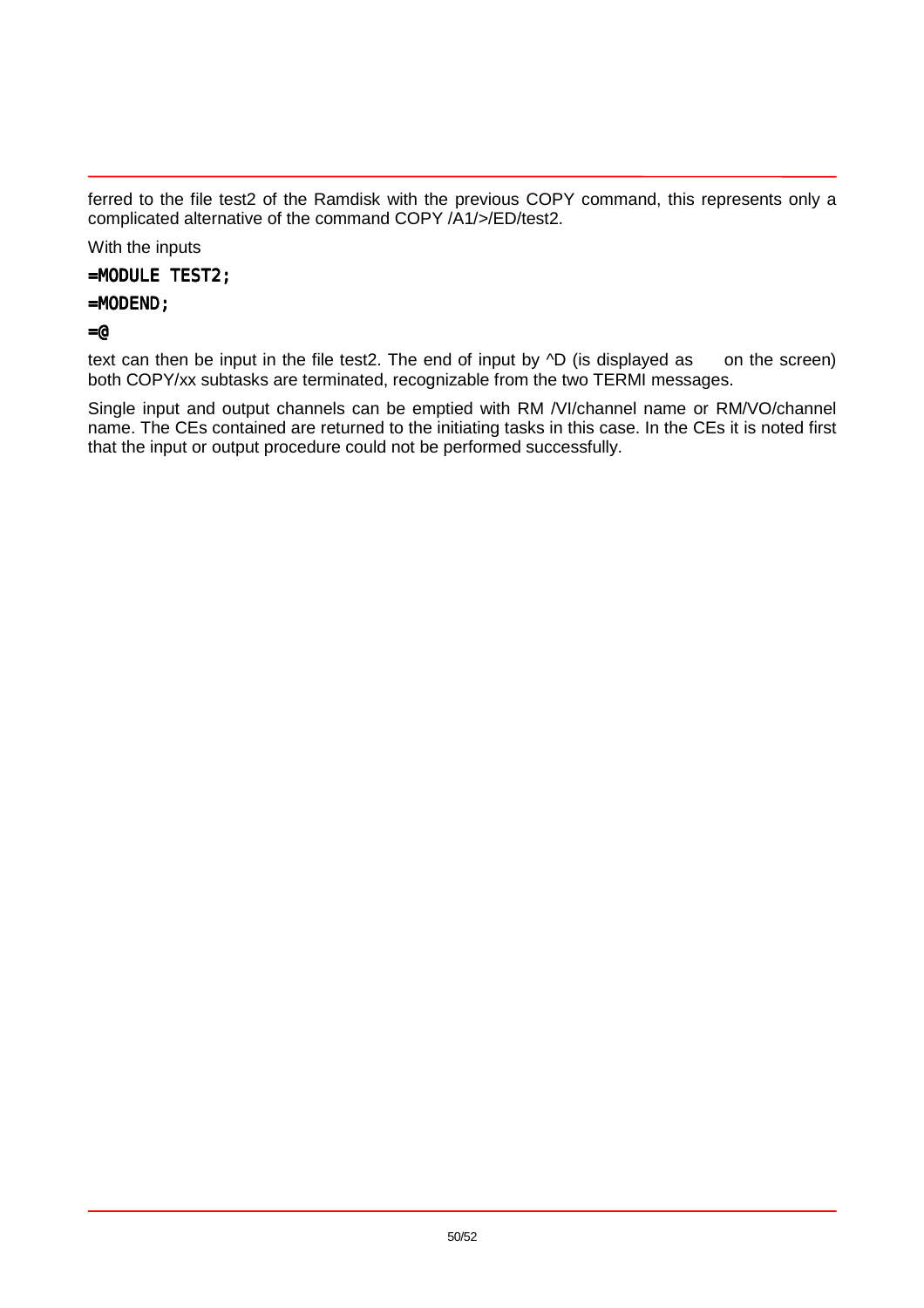## <span id="page-50-0"></span>7 Figures